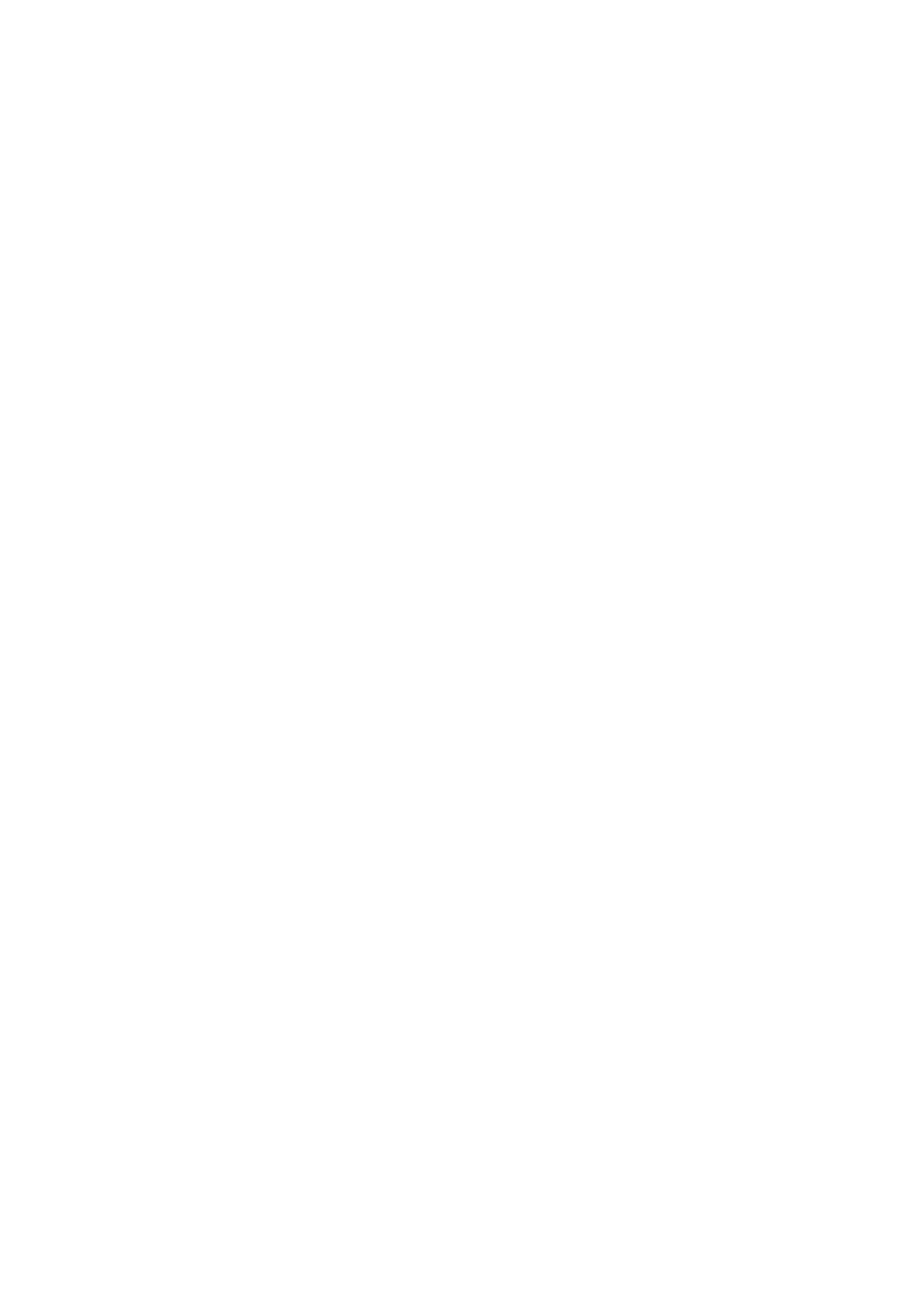

Ellan Vannin

# **TELECOMMUNICATIONS A CT 1984**

# **Index**

| <b>Section</b>               |                                                                                                 | Page |  |
|------------------------------|-------------------------------------------------------------------------------------------------|------|--|
| <b>PART I - INTRODUCTORY</b> |                                                                                                 |      |  |
| 1                            |                                                                                                 |      |  |
| 2                            |                                                                                                 |      |  |
|                              | <b>PART II - PROVISION OF TELECOMMUNICATION SERVICES</b>                                        | 9    |  |
|                              | Licensing etc of telecommunication systems                                                      | 9    |  |
| 3                            |                                                                                                 |      |  |
| 4                            |                                                                                                 |      |  |
| 5                            |                                                                                                 |      |  |
| 6                            |                                                                                                 |      |  |
| 7                            |                                                                                                 |      |  |
| 8                            |                                                                                                 |      |  |
| 9                            |                                                                                                 |      |  |
|                              | <b>Modification of licences</b>                                                                 | 16   |  |
| 10                           |                                                                                                 |      |  |
|                              | <b>Enforcement of licences</b><br><u> 1989 - Johann Barn, mars ar breist bestjórn (f. 1918)</u> | 17   |  |
| 11                           |                                                                                                 |      |  |
| 12                           |                                                                                                 |      |  |
| 13                           |                                                                                                 |      |  |
| 14                           |                                                                                                 |      |  |
|                              | Approvals etc for the pu <u>rposes of licences</u>                                              | 21   |  |
| 15                           |                                                                                                 |      |  |
| 16                           |                                                                                                 |      |  |
| 17                           |                                                                                                 |      |  |
| 18                           |                                                                                                 |      |  |
| 19                           |                                                                                                 |      |  |
| 20                           |                                                                                                 |      |  |
| 21                           |                                                                                                 |      |  |
| 22                           | Information, etc, to be marked on or to accompany telecommunication                             |      |  |
|                              |                                                                                                 |      |  |

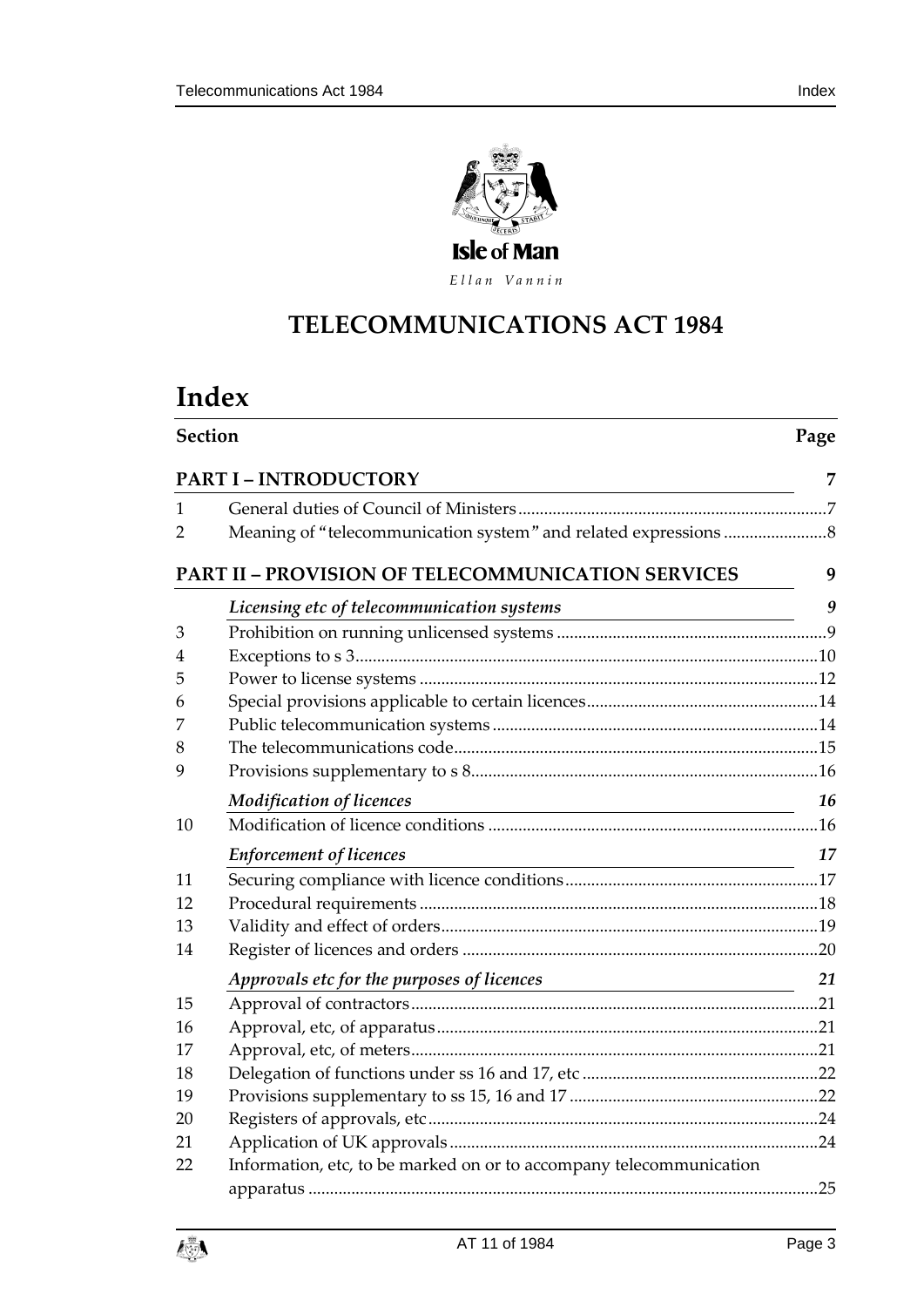| 22A                             |                                                                       |    |
|---------------------------------|-----------------------------------------------------------------------|----|
| 23                              |                                                                       |    |
|                                 | Acquisition etc of land by public telecommunications operators        | 27 |
| 24                              |                                                                       |    |
| 25                              |                                                                       |    |
| 26                              |                                                                       |    |
|                                 | <b>Offences</b>                                                       | 29 |
| 27                              | Assaults, etc, on employees of public telecommunications operator  29 |    |
| 28                              |                                                                       |    |
| 29                              |                                                                       |    |
| 29A                             | Possession or supply of anything for fraudulent purpose in connection |    |
|                                 |                                                                       |    |
| 30                              |                                                                       |    |
| 31                              |                                                                       |    |
| <b>PART III</b>                 |                                                                       | 32 |
| 32                              |                                                                       | 32 |
|                                 |                                                                       |    |
|                                 | <b>PART IV - MISCELLANEOUS AND SUPPLEMENTAL</b>                       | 32 |
|                                 | <b>Miscellaneous</b>                                                  | 32 |
| 36                              |                                                                       |    |
| 37                              |                                                                       |    |
| 38                              |                                                                       |    |
| 39                              |                                                                       |    |
| 40                              |                                                                       |    |
| 41                              |                                                                       |    |
| 42                              |                                                                       |    |
|                                 | Vesting of property etc of British Telecommunications                 | 38 |
| 43                              |                                                                       |    |
|                                 | Supplemental                                                          | 38 |
| 44                              |                                                                       |    |
| 45                              |                                                                       |    |
| 46                              |                                                                       |    |
| 47                              |                                                                       |    |
| 48                              |                                                                       |    |
|                                 | <b>SCHEDULE 1</b>                                                     | 41 |
|                                 | THE TELECOMMUNICATIONS CODE                                           | 41 |
|                                 | <b>APPENDIX</b>                                                       | 71 |
|                                 | <b>SCHEDULE 2</b>                                                     | 71 |
| <b>AMENDMENTS OF ENACTMENTS</b> |                                                                       |    |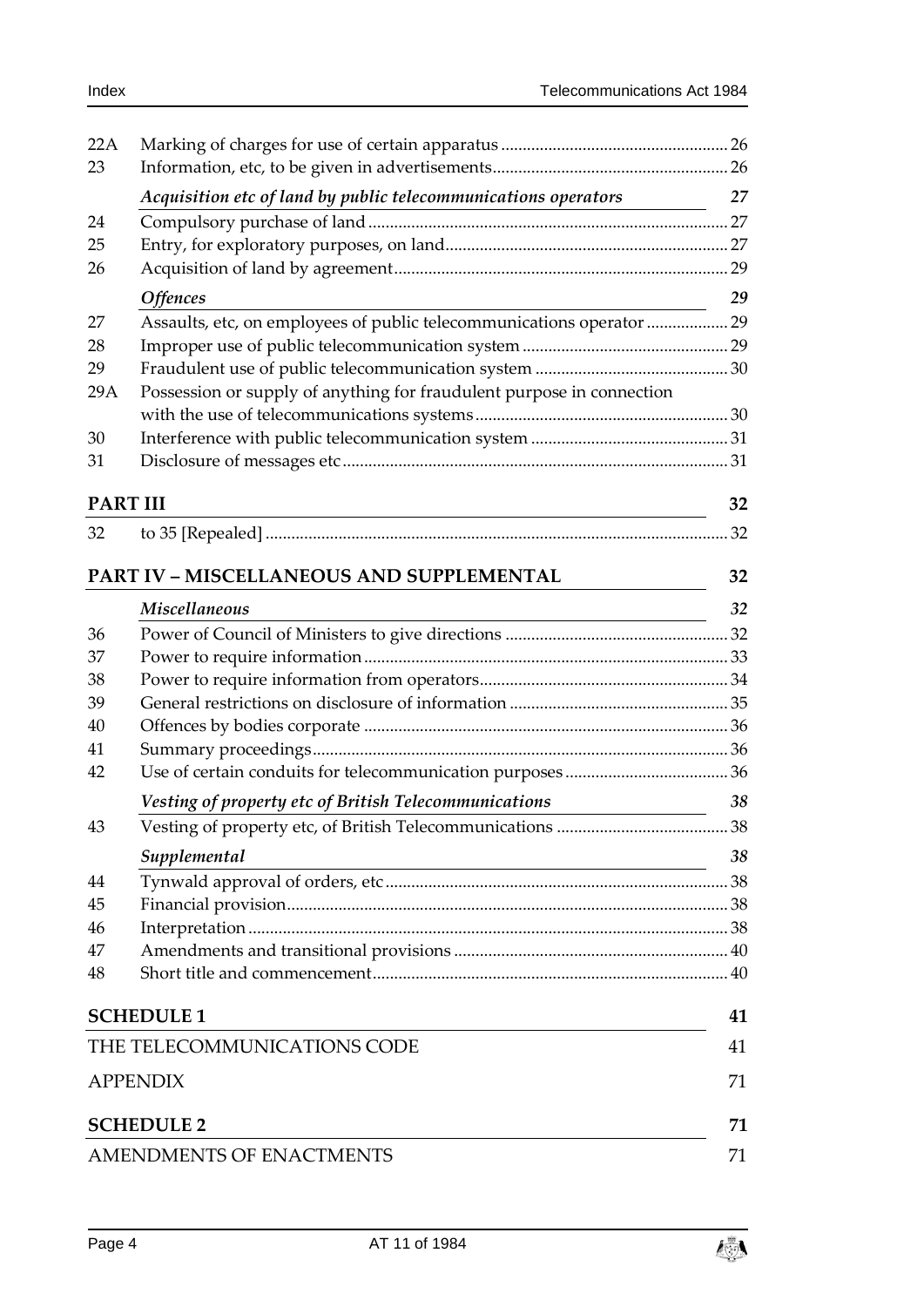| <b>SCHEDULE 3</b>                                  | 71 |
|----------------------------------------------------|----|
| <b>GENERAL TRANSITIONAL PROVISIONS AND SAVINGS</b> | 71 |
| <b>SCHEDULE 4</b>                                  | 76 |
| <b>ENDNOTES</b>                                    | 77 |
| TABLE OF ENDNOTE REFERENCES                        |    |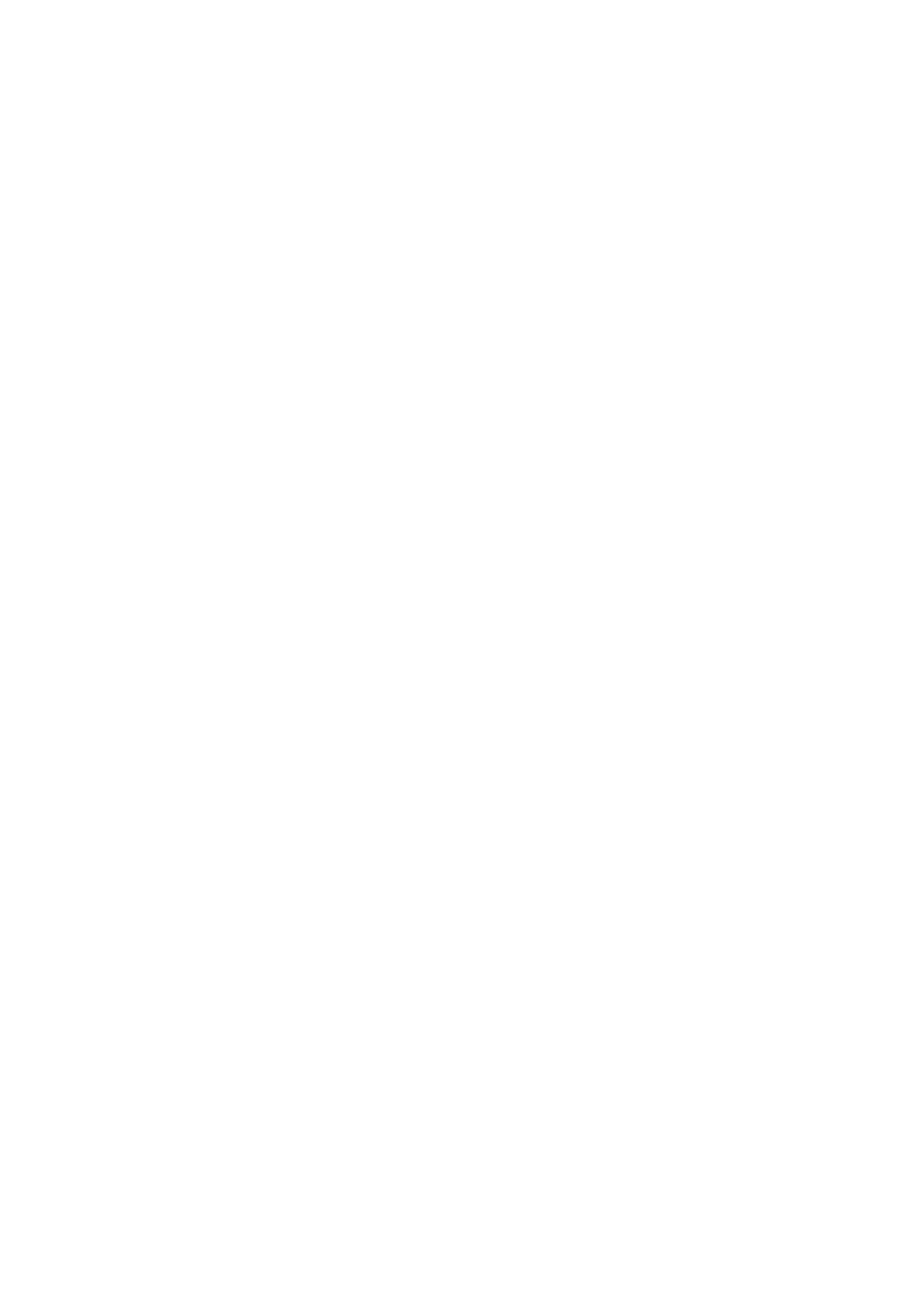

Ellan Vannin

## **TELECOMMUNICATIONS A CT 1984**

| Received Royal Assent: | 25 June 1984 |
|------------------------|--------------|
| Passed:                | 10 July 1984 |
| Commenced:             | See endnotes |

**AN ACT** to provide for the licensing, regulation and provision of telecommunication services; and for connected purposes.

<span id="page-6-0"></span>**GENERAL NOTE:** The maximum fines in this Act are as increased by the *Criminal Justice (Penalties, Etc.) Act 1993* s 1.

### **PART I – INTRODUCTORY**

### <span id="page-6-1"></span>**1 General duties of Council of Ministers**

[P1984/12/3]

- (1) The Council of Ministers shall exercise its functions under this Act in the manner which it considers is best calculated —
	- (a) to secure that there are provided throughout the Island, save in so far as the provision thereof is impracticable or not reasonably practicable, such telecommunication services as satisfy all reasonable demands for them including in particular, services linking the Island with countries outside the Island, emergency services, public call box services and services in rural areas; and
	- (b) without prejudice to the generality of paragraph (a), to secure that any operator by whom such services fall to be provided is able to finance the provision of those services.**<sup>1</sup>**
- (2) Subject to subsection (1), the Council of Ministers shall exercise its functions under this Act in the manner which it considers is best calculated to promote the interests of consumers, purchasers and other users of telecommunication services or telecommunication apparatus in the Island (including in particular, those who are disabled or of pensionable age) in respect of the prices charged for, and the quality and variety of, services provided and apparatus supplied.**2**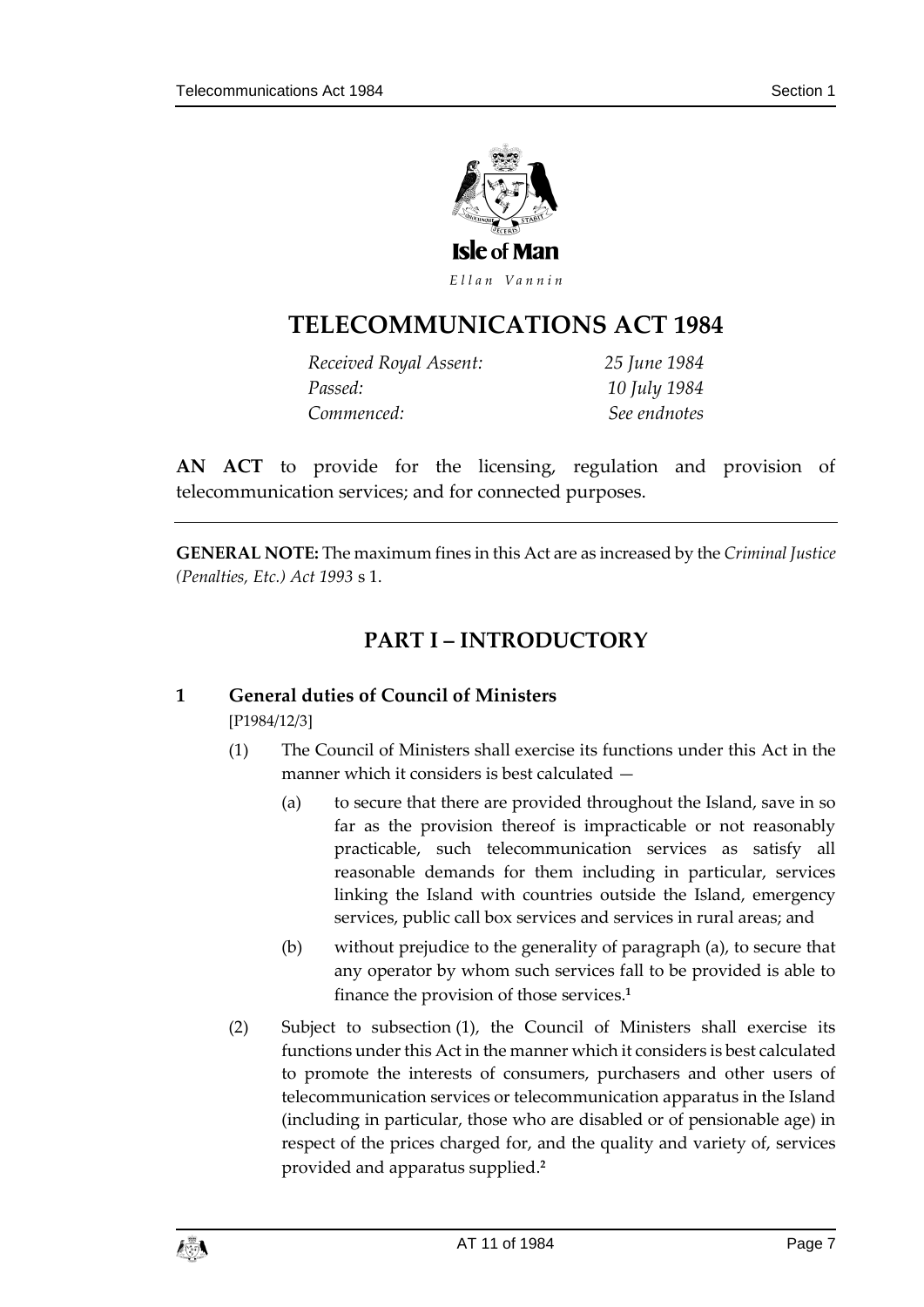- (3) Subsections (1) and (2) do not apply in relation to functions exercisable in the interests of national security or international relations, and subsection (2) does not apply in relation to functions under section 8(3).
- (4) This section applies to the functions of the Communications and Utilities Regulatory Authority (in this Act referred to as "**the Authority**") under Part II with the substitution for references to the Council of Ministers of references to the Commission.**<sup>3</sup>**

### <span id="page-7-0"></span>**2 Meaning of "telecommunication system" and related expressions** [P1984/12/4]

- (1) In this Act "**telecommunication system**" means a system for the conveyance, through the agency of electric, magnetic, electro-magnetic, electro-chemical or electro-mechanical energy, of —
	- (a) speech, music and other sounds;
	- (b) visual images;
	- (c) signals serving for the impartation (whether as between persons and persons, things and things or persons and things) of any matter otherwise than in the form of sounds or visual images; or
	- (d) signals serving for the actuation or control of machinery or apparatus.
- (2) For the purposes of this Act telecommunications apparatus which is situated in the Island and —
	- (a) is connected to but not comprised in a telecommunication system; or
	- (b) is connected to and comprised in a telecommunication system which extends beyond the Island,

shall be regarded as a telecommunication system and any person who controls the apparatus shall be regarded as running the system.

 $(3)$  In this Act  $-$ 

"**telecommunication apparatus**" means apparatus constructed or adapted for use —

- (a) in transmitting or receiving anything falling within paragraphs (a) to (d) of subsection (1) which is to be or has been conveyed by means of a telecommunication system; or
- (b) in conveying, for the purposes of such a system, anything falling within those paragraphs;

"**telecommunication service**" means any of the following, that is to say —

(a) a service consisting in the conveyance by means of a telecommunication system of anything falling within subsection  $(1)(a)$  to  $(d)$ ;

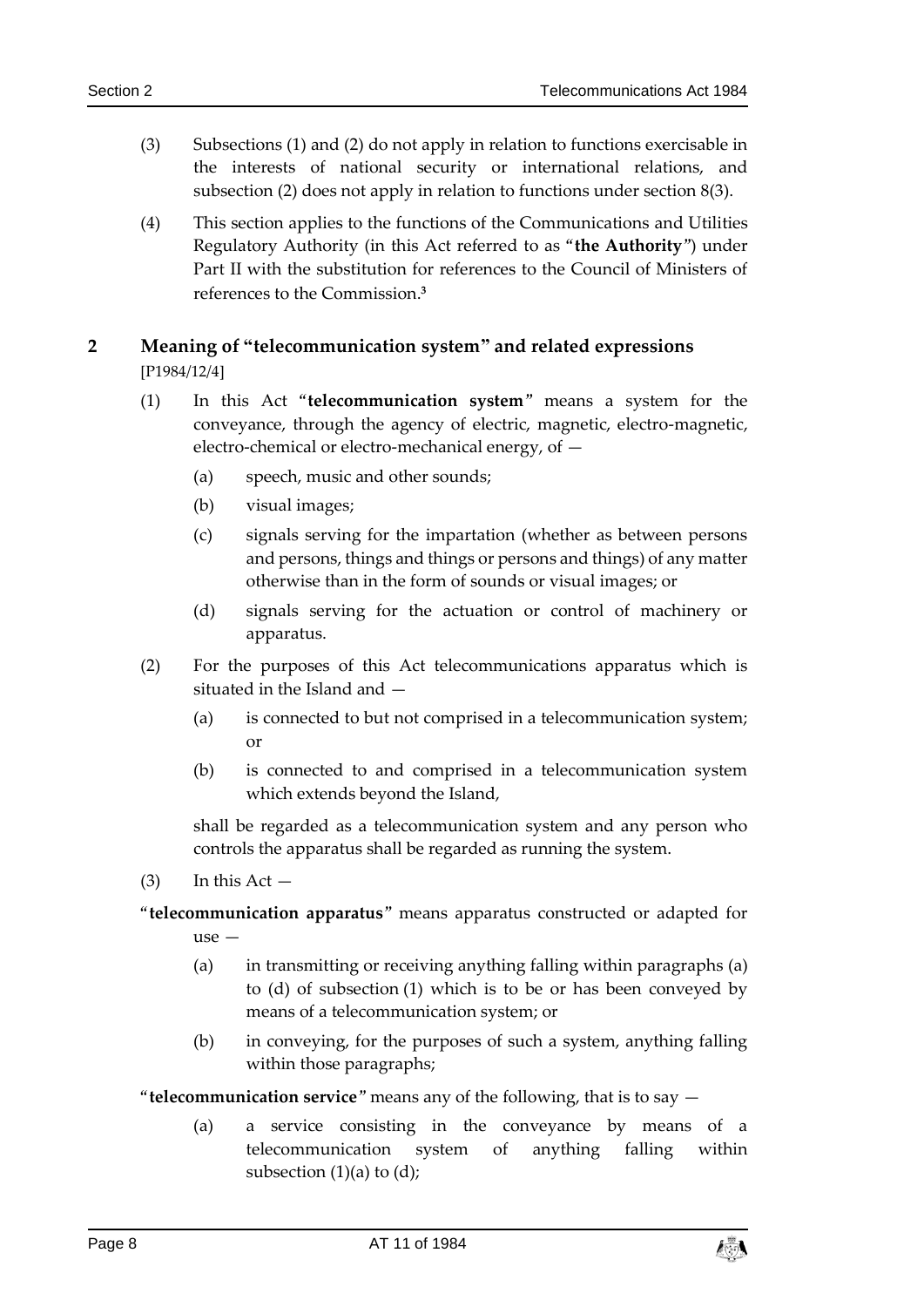- (b) a directory information service, that is to say, a service consisting in the provision by means of a telecommunication system of directory information for the purpose of facilitating the use of a service falling within paragraph (a) and provided by means of that system; and
- (c) a service consisting in the installation, maintenance, adjustment, repair, alteration, moving, removal or replacement of apparatus which is or is to be connected to a telecommunication system.
- (4) Subject to subsection (6), a telecommunication system is connected to another telecommunication system for the purposes of this Act if it is being used, or is installed or connected for use, in conveying anything falling within subsection  $(1)(a)$  to  $(d)$  which is to be or has been conveyed by means of that other system.
- (5) Subject to subsection (6), apparatus is connected to a telecommunication system for the purposes of this Act if it is being used, or is installed or connected for use —
	- (a) in transmitting or receiving anything falling within paragraphs (a) to (d) of subsection (1) which is to be or has been conveyed by means of that system; or
	- (b) in conveying, for the purposes of that system, anything falling within those paragraphs;

and references in this subsection to anything falling within those paragraphs shall include references to energy of any kind mentioned in subsection (1).

- (6) The connection to a telecommunication system of any other telecommunication system or any apparatus shall not be regarded as a connection for the purpose of this Act if that other telecommunication system or that apparatus would not be so connected but for its connection to another telecommunication system.
- (7) In this section, except subsection (1), "convey" includes transmit, switch and receive and cognate expressions shall be construed accordingly.

### <span id="page-8-1"></span><span id="page-8-0"></span>**PART II – PROVISION OF TELECOMMUNICATION SERVICES**

*Licensing etc of telecommunication systems*

### <span id="page-8-2"></span>**3 Prohibition on running unlicensed systems**

[P1984/12/5]

(1) Subject to the provisions of this section and section 4, a person who runs a telecommunication system within the Island shall be guilty of an offence unless he is authorised to run the system by a licence granted under section 5.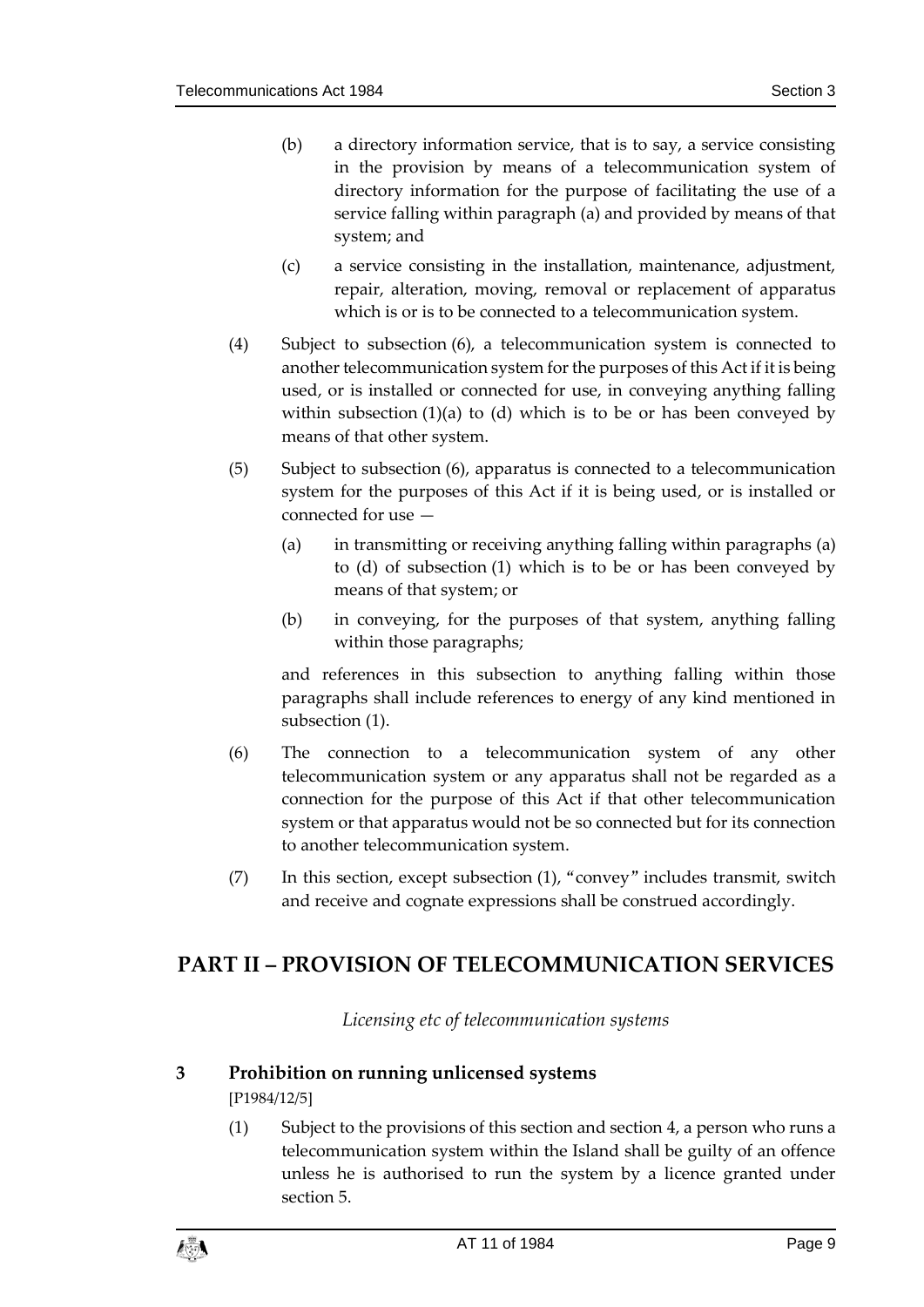- (2) Subject to the provisions of this section, a person who runs within the Island a telecommunication system which he is authorised to run by a licence granted under section 5 shall be guilty of an offence if —
	- (a) there is connected to the system
		- (i) any other telecommunication system; or
		- (ii) any apparatus,

which is not authorised by the licence to be so connected; or

- (b) there are provided by means of the system any telecommunication services which are not authorised by the licence to be so provided.
- (3) A person guilty of an offence under this section shall be liable
	- (a) on summary conviction, to a fine not exceeding  $£5,000;$
	- (b) on conviction on information to a fine.
- (4) Where the commission by any person of an offence under this section is due to the act or default of some other person, that other person shall be guilty of the offence; and a person may be charged with and convicted of the offence by virtue of this subsection whether or not proceedings are taken against the first-mentioned person.
- (5) In any proceedings for an offence under this section it shall, subject to subsection (6), be a defence for the person charged to prove that he took all reasonable steps and exercised all due diligence to avoid committing the offence.
- (6) Where the defence provided by subsection (5) involves an allegation that the commission of the offence was due to the act or default of another person, the person charged shall not, without leave of the court, be entitled to rely on that defence unless, within a period ending 7 clear days before the hearing, he has served on the prosecutor a notice in writing giving such information identifying or assisting in the identification of that other person as was then in his possession.
- (7) No proceedings shall be instituted in respect of an offence under this section except by the Commission or by or with the consent of the Attorney General.**<sup>4</sup>**

### <span id="page-9-0"></span>**4 Exceptions to s 3**

[P1984/12/6]

- (1) [Repealed]**<sup>5</sup>**
- (2) Section 3(1) is not contravened by  $-$ 
	- (a) the running of a system in the case of which the only agency involved in the conveyance of things thereby conveyed is light and the things thereby conveyed are so conveyed as to be capable of being received or perceived by the eye and without more;

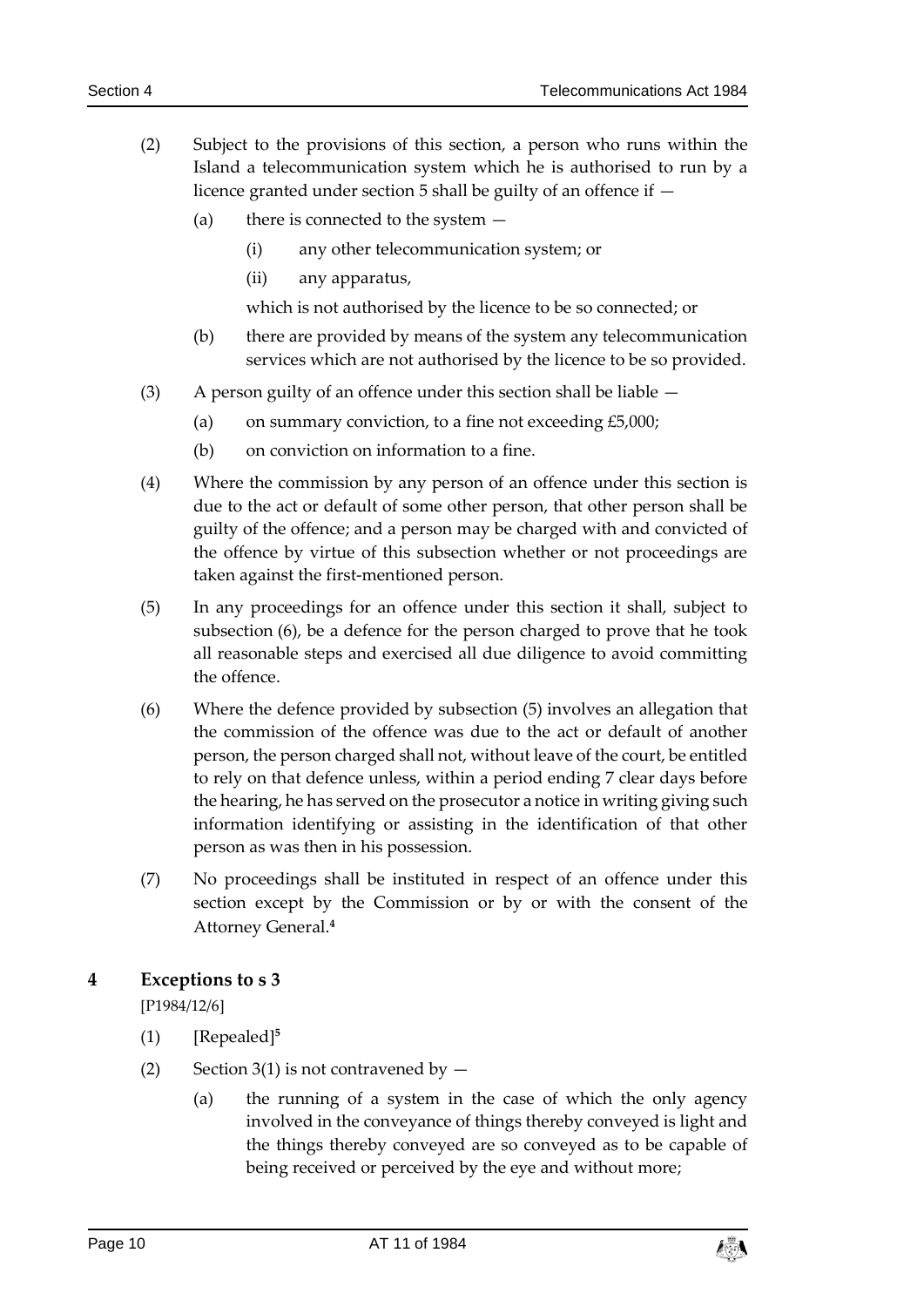- (b) the running by a person of a system which is not connected to another system and in the case of which all the apparatus comprised therein is situated either —
	- (i) on a single set of premises in single occupation; or
	- (ii) in a vehicle, vessel, aircraft or hovercraft or in two or more vehicles, vessels, aircraft or hovercraft mechanically coupled together; or
- (c) the running by a single individual of a system which is not connected to another system and in the case of which —
	- (i) all the apparatus comprised therein is under his control; and
	- (ii) everything conveyed by it that falls within section  $2(1)(a)$  to (d) is conveyed solely for domestic purposes of his;

and references in paragraphs (b) and (c) to another telecommunication system do not include references to a telecommunication system to which subsection (2A) applies (whether run by a broadcasting authority or by any other person).**<sup>6</sup>**

- (2A) This subsection applies to a telecommunication system in the case of which every conveyance made by it is either —
	- (a) transmission, by wireless telegraphy, from a transmitting station for general reception of sounds, visual images or such signals as are mentioned in section  $2(1)(c)$ ; or
	- (b) a conveyance within a single set of premises of sounds, visual images or such signals which are to be or have been so transmitted.**<sup>7</sup>**
- (3) In the case of a business carried on by a person, section 3(1) is not contravened by the running, for the purposes of that business, of a system which is not connected to another system and with respect to which the conditions specified in subsection (4) are satisfied.
- (4) The said conditions are
	- (a) that no person except the person carrying on the business is concerned in the control of the apparatus comprised in the system;
	- (b) that nothing falling within section  $2(1)(a)$  to (d) is conveyed by the system by way of rendering a service to another;
	- (c) that, in so far as sounds or visual images are conveyed by the system, they are not conveyed for the purpose of their being heard or seen by persons other than the person carrying on the business or any employees of his engaged in the conduct thereof;
	- (d) that in so far as such signals as are mentioned in section  $2(1)(c)$  are conveyed by the system, they are not conveyed for the purpose of imparting matter otherwise than to the person carrying on the business, any employees of his engaged in the conduct thereof or things used in the course of the business and controlled by him; and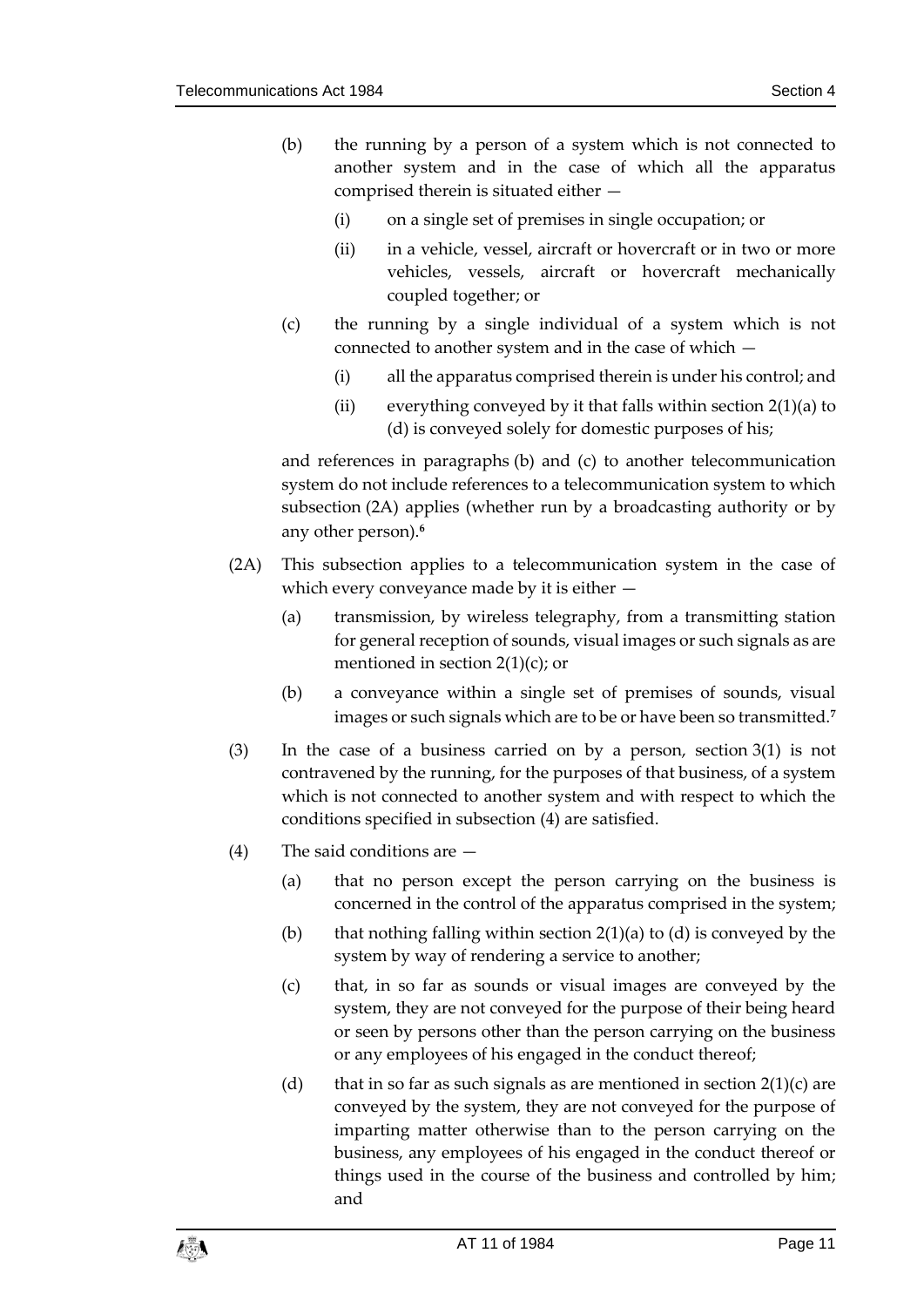- (e) that, in so far as such signals as are mentioned in section  $2(1)(d)$  are conveyed by the system, they are not conveyed for the purpose of actuating or controlling machinery or apparatus used otherwise than in the course of the business.
- (5) In this section —
- "broadcasting authority" means a person licensed under the Wireless Telegraphy Act 1949 (an Act of Parliament) to broadcast programmes for general reception;
- "business" includes a trade, profession or employment and includes any activity carried on by a body of persons, whether corporate or unincorporate;
- "vessel" means a vessel of any description used in navigation;
- "wireless telegraphy" has the same meaning as in the said Act of 1949.

#### <span id="page-11-0"></span>**5 Power to license systems**

[P1984/12/7]

- (1) A licence may be granted by  $-$ 
	- (a) in the case of a licence to which section 6 applies, the Council of Ministers;**<sup>8</sup>**
	- (b) in any other case, the Commission;

for the running of any such telecommunication system as is specified in the licence or is of a description so specified.**<sup>9</sup>**

- (2) A licence granted under this section shall be in writing and, unless previously revoked in accordance with any term in that behalf contained in the licence, shall continue in force for such period as may be specified in or determined by or under the licence.
- (3) A licence granted under this section may be granted either to all persons, to persons of a class or to a particular person.
- (4) A licence granted under this section may authorise
	- (a) the connection to any telecommunication system to which the licence relates of —
		- (i) any other telecommunication system specified in the licence or of a description so specified; and
		- (ii) any apparatus so specified or of a description so specified; and
	- (b) the provision by means of any telecommunication system to which the licence relates of any telecommunication services specified in the licence or of a description so specified.
- (5) A licence granted under this section may include
	- (a) such conditions (whether relating to the running of a telecommunication system to which the licence relates or

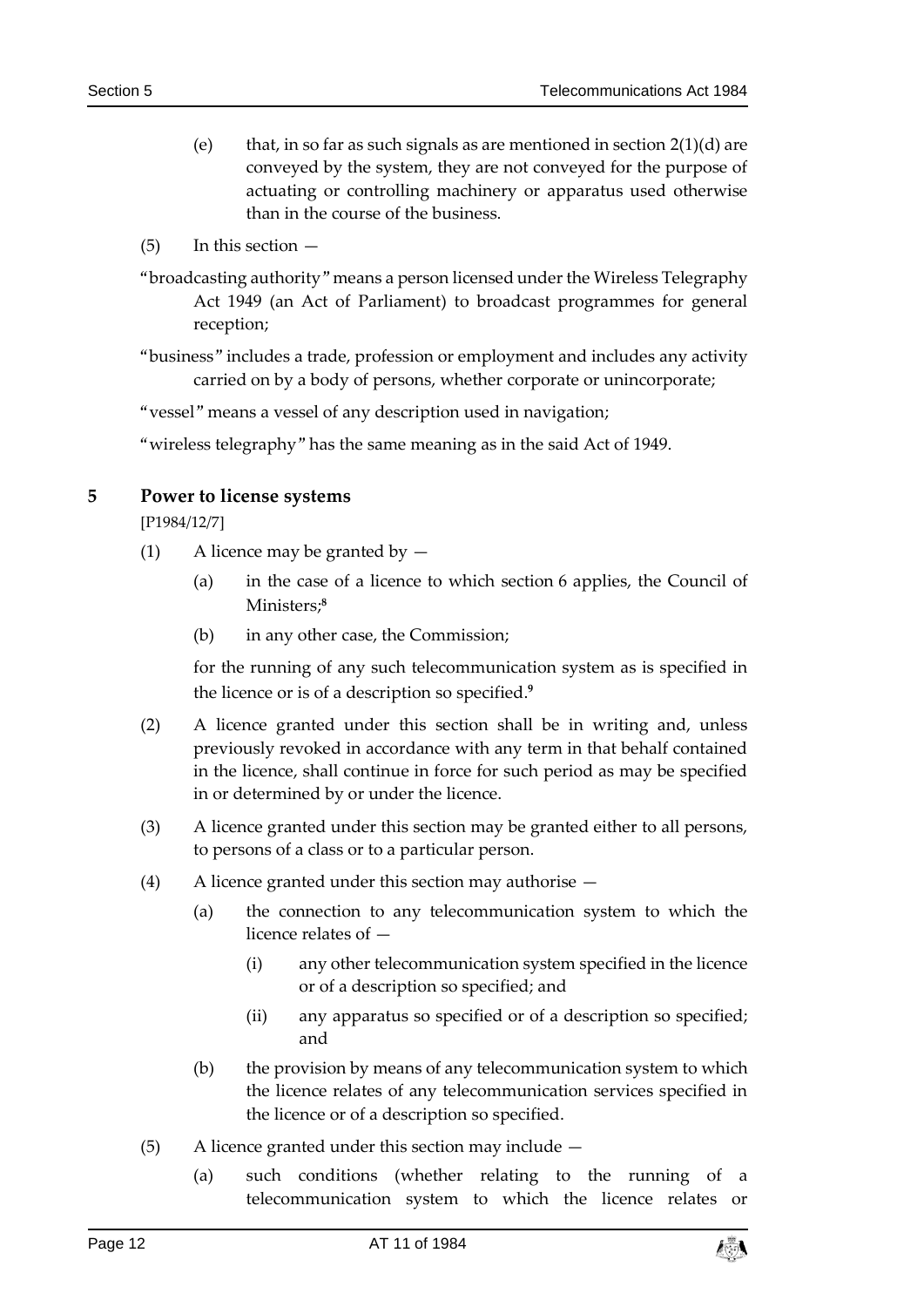otherwise) as appear to the Council of Ministers or to the Commission, as the case may be, to be requisite or expedient having regard to the duties imposed on it by section 1;**<sup>10</sup>**

- (b) conditions requiring the rendering to the Treasury of a payment on the grant of the licence or payments during the currency of the licence or both of such amount or amounts as may be determined by or under the licence; and**<sup>11</sup>**
- (c) conditions requiring any person who is authorised by the licence to run a telecommunication system to furnish to the Commission, in such manner and at such times as it may reasonably require, such documents, accounts, estimates, returns or other information as the Commission may require for the purpose of exercising its functions under this Part.**<sup>12</sup>**
- (6) Without prejudice to the generality of subsection (5)(a), conditions included by virtue of that paragraph in a licence granted under this section to a particular person may require that person —
	- (a) to comply with any direction given by the Council of Ministers or the Commission as to such matters as are specified in the licence or are of a description so specified;**<sup>13</sup>**
	- (b) except in so far as the Council of Ministers or the Commission consents to his doing or not doing them, not to do or to do such things as are specified in the licence or are of a description so specified; and**<sup>14</sup>**
	- (c) to refer for determination by the Council of Ministers or the Commission such questions arising under the licence as are specified in the licence or are of a description so specified.**<sup>15</sup>**
- (7) A licence granted under this section otherwise than to a particular person shall be published in such manner as appears to the Council of Ministers or the Commission, as the case may be, to be appropriate for bringing it to the attention of the persons for whose benefit it will enure.**<sup>16</sup>**
- (8) Any sums received by the Treasury under this section shall be paid into the general revenue of the Island.**<sup>17</sup>**
- (9) Where a licence granted under this section to a particular person includes a provision requiring that person to run any telecommunication system to which the licence relates through the agency of some other person, that other person, as well as the first-mentioned person, shall be taken for the purposes of this section and the following provisions of this Part to be authorised by that licence to run that system.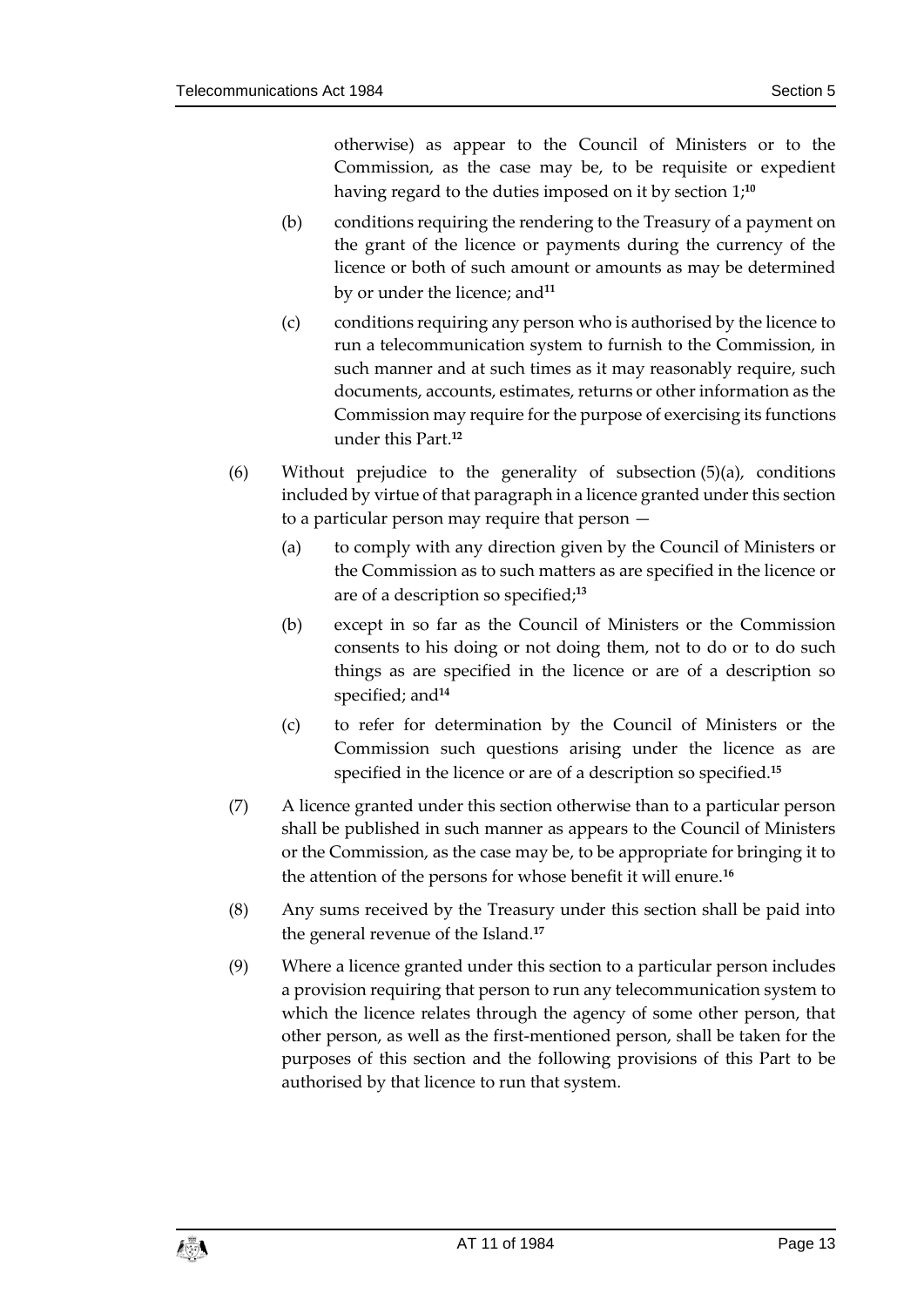### <span id="page-13-0"></span>**6 Special provisions applicable to certain licences**

[P1984/12/8]

- (1) This section applies to any licence granted under section 5 to a particular person which includes conditions requiring that person —
	- (a) to provide such telecommunication services as are specified in the licence or are of a description so specified;
	- (b) to connect to any telecommunication system to which the licence relates, or permit the connection to any such system, of such other telecommunication systems and such apparatus as are specified in the licence or are of a description so specified;
	- (c) to permit the provision by means of any telecommunication system to which the licence relates of such services as are specified in the licence or are of a description so specified;
	- (d) not to show undue preference to, or to exercise undue discrimination against, any person or persons of any class or description as respects any service provided, connection made or permission given in pursuance of such conditions as are mentioned in paragraphs (a), (b) and (c) (whether in respect of the charges or other terms or conditions applied or otherwise); and
	- (e) to publish, in such manner and at such times as may be specified in the licence, a notice specifying, or specifying the method that is to be adopted for determining, the charges and other terms and conditions that are to be applicable to such services so provided, such connections so made and such permissions so given as are specified in the licence or are of a description so specified.
- (2) It is immaterial for the purposes of subsection (1) whether the person to whom the licence is granted is required to refer for determination by the Council of Ministers or by the Commission such questions arising under the conditions mentioned in subsection  $(1)(a)$  to  $(e)$  as are specified in the licence or are of a description so specified.**<sup>18</sup>**
- (3) A licence to which this section applies shall not have effect unless the licence has been approved by Tynwald.

### <span id="page-13-1"></span>**7 Public telecommunication systems**

[P1984/12/9]

(1) The Council of Ministers may by order designate as a public telecommunication system any telecommunication system the running of which is authorised by a licence under section 5; and any reference in this Act to a public telecommunication system is a reference to a telecommunication system which is so designated and the running of which is so authorised.**19**

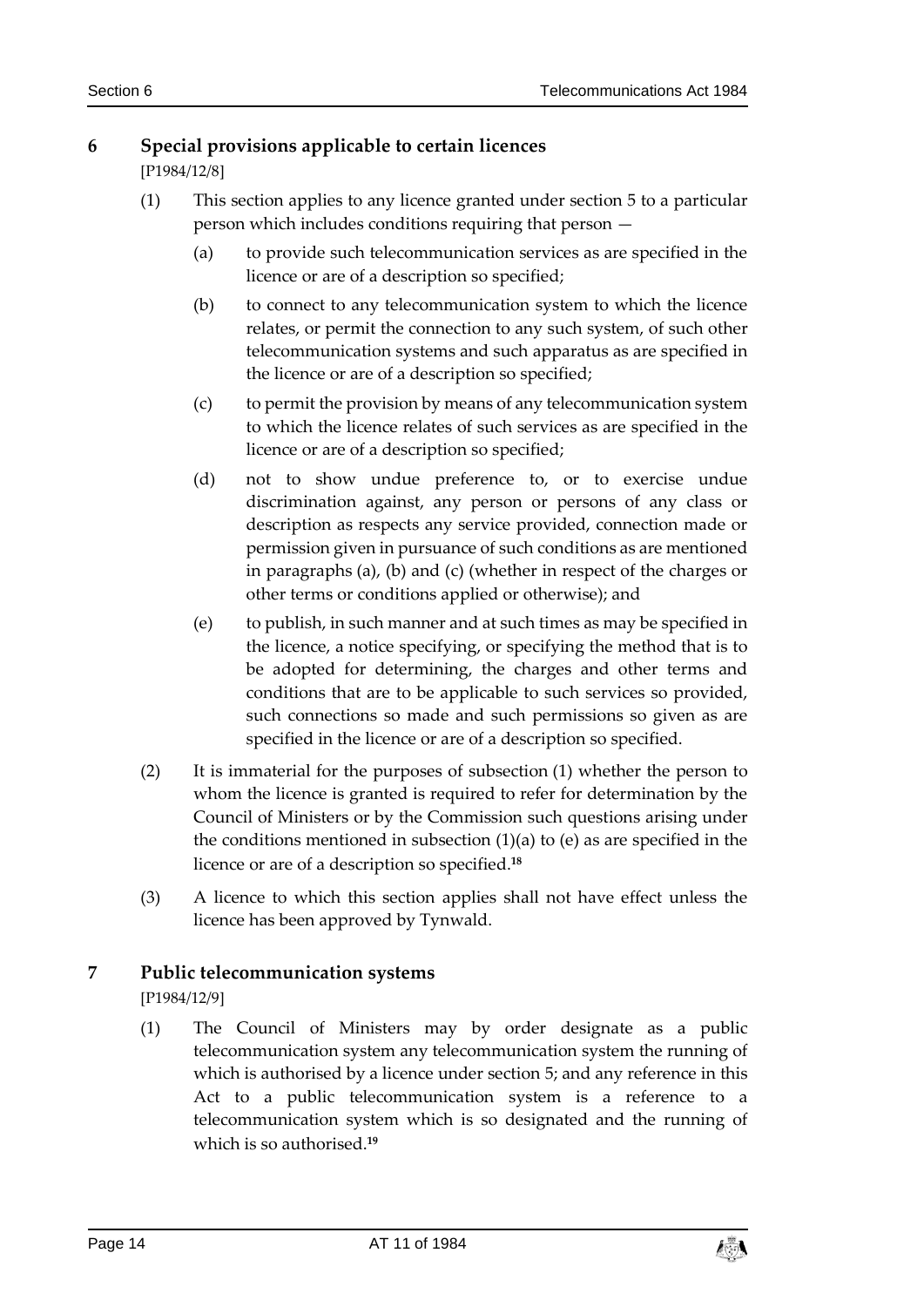- (2) In this Act "**public telecommunications operator**" means a person authorised by a licence to which section 6 applies to run a public telecommunication system.
- (3) In any case where it appears to the Council of Ministers that it is expedient for transitional provision to be made in connection with a telecommunication system ceasing to be a public telecommunication system, or a person ceasing to be a public telecommunications operator, the Council of Ministers may make a scheme giving effect to such transitional provision as it thinks fit.**<sup>20</sup>**

### <span id="page-14-0"></span>**8 The telecommunications code**

[P1984/12/10]

- (1) Subject to the following provisions of this section, the code (to be known as "the telecommunications code") which is contained in Schedule 1 shall have effect where it is applied to a particular person by a licence under section 5 authorising that person to run a telecommunication system.
- (2) The telecommunications code shall not be applied to a person authorised by a licence under section 5 to run a telecommunication system unless —
	- (a) that licence is a licence to which section 6 applies; or
	- (b) it appears to the Commission
		- (i) that the running of the system will benefit the public; and
		- (ii) that it is not practicable for the system to be run without the application of that code to that person.**<sup>21</sup>**
- (3) Where the telecommunications code is applied to any person by a licence under section 5 it shall have effect with such exceptions and subject to such conditions as may be specified in the licence for the purpose of qualifying the rights exercisable by that person by virtue of the code.
- (4) Without prejudice to the generality of subsection (3), the exceptions and conditions there mentioned may include such exceptions and conditions as appear to the Council of Ministers or the Commission, as the case may be, to be expedient for the purpose of securing —
	- (a) that the physical environment is protected and in particular, that the natural beauty and amenity of the countryside is conserved;
	- (b) that there is no greater damage to streets or interference with traffic than is reasonably necessary;
	- (c) that funds are available for meeting any liabilities which may arise from the exercise of rights conferred by or in accordance with the code.**<sup>22</sup>**
- (5) Any condition falling within subsection (4), may impose on the person to whom the code is applied a requirement to comply with directions given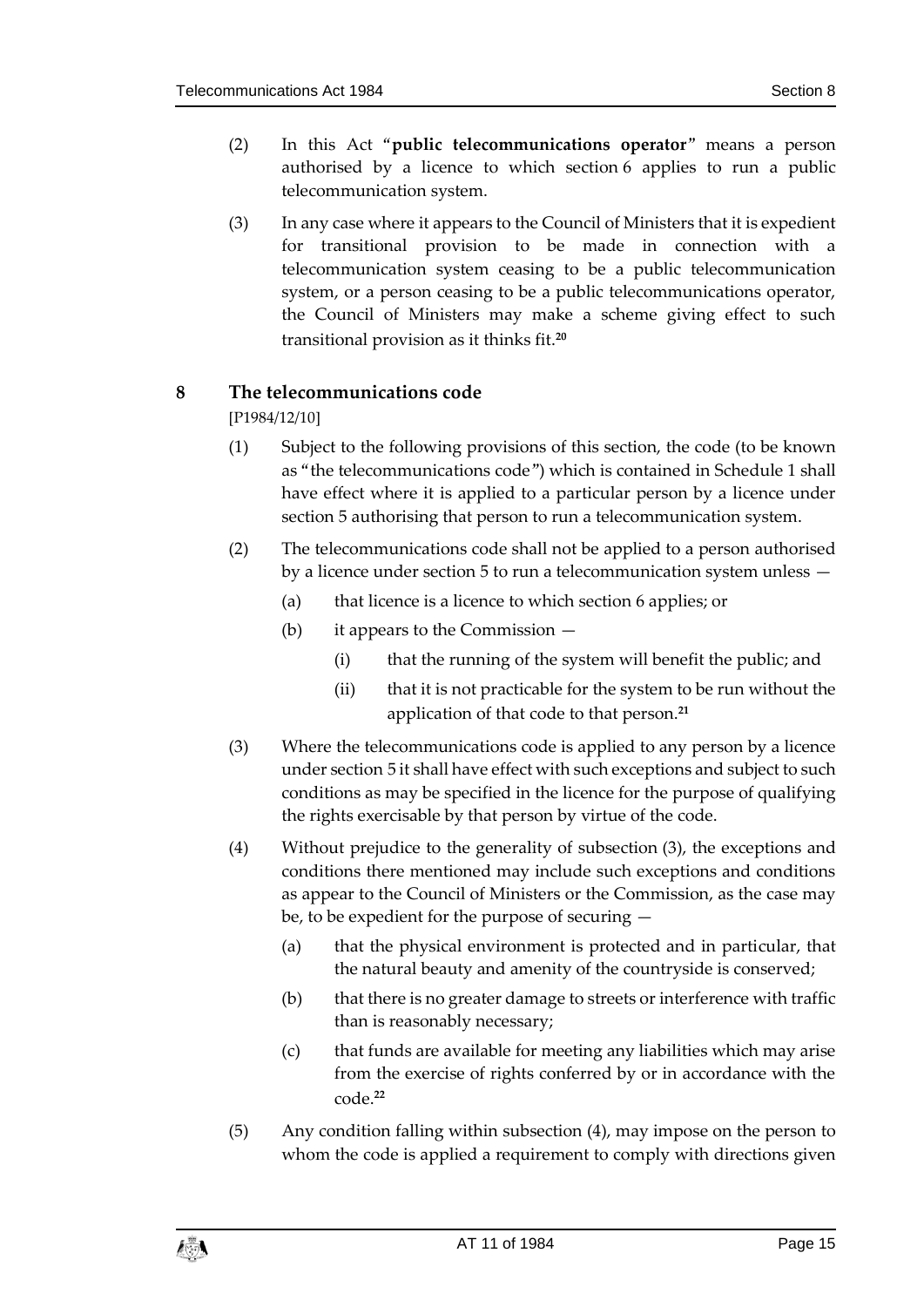in a manner specified in the condition and by a person so specified or of a description so specified.

(6) Where, in accordance with subsection (2)(b), the Commission applies the telecommunications code by a licence granted under section 5, the licence shall not have effect unless the licence has been approved by Tynwald.**<sup>23</sup>**

### <span id="page-15-0"></span>**9 Provisions supplementary to s 8**

[P1984/12/11]

- (1) In any case where it appears to the Council of Ministers that it is expedient for transitional provision to be made in connection with the telecommunications code ceasing to apply to any person by reason of the expiry or revocation of a person's licence under section 5, the Council of Ministers may make a scheme giving effect to such transitional provisions as it thinks fit.**<sup>24</sup>**
- (2) Without prejudice to the generality of subsection (1), a scheme under that subsection may —
	- (a) impose obligations on a person to whom the telecommunications code has ceased to apply as mentioned in subsection (1) to remove anything installed in pursuance of any right conferred by or in accordance with the telecommunications code, to restore land to its condition before anything was done in pursuance of any such right or to pay the expenses of any such removal or restoration;
	- (b) provide for those obligations to be enforceable in such manner (otherwise than by criminal penalties) and by such persons as may be specified in the scheme;
	- (c) authorise the retention of apparatus on any land pending the grant of a licence under section 5 authorising the running by any person of a telecommunication system for the purposes of which that apparatus may be used;
	- (d) provide for the purposes of any provision contained in a scheme by virtue of paragraph (a), (b) or (c) for such questions arising under the scheme as are specified in the scheme, or are of a description so specified, to be referred to, and determined by the Council of Ministers or by the Commission.**<sup>25</sup>**

### *Modification of licences*

### <span id="page-15-2"></span><span id="page-15-1"></span>**10 Modification of licence conditions** [P1984/12/12]

(1) Subject to the following provisions of this section, the Commission may modify the conditions of a licence granted under section 5.**<sup>26</sup>**

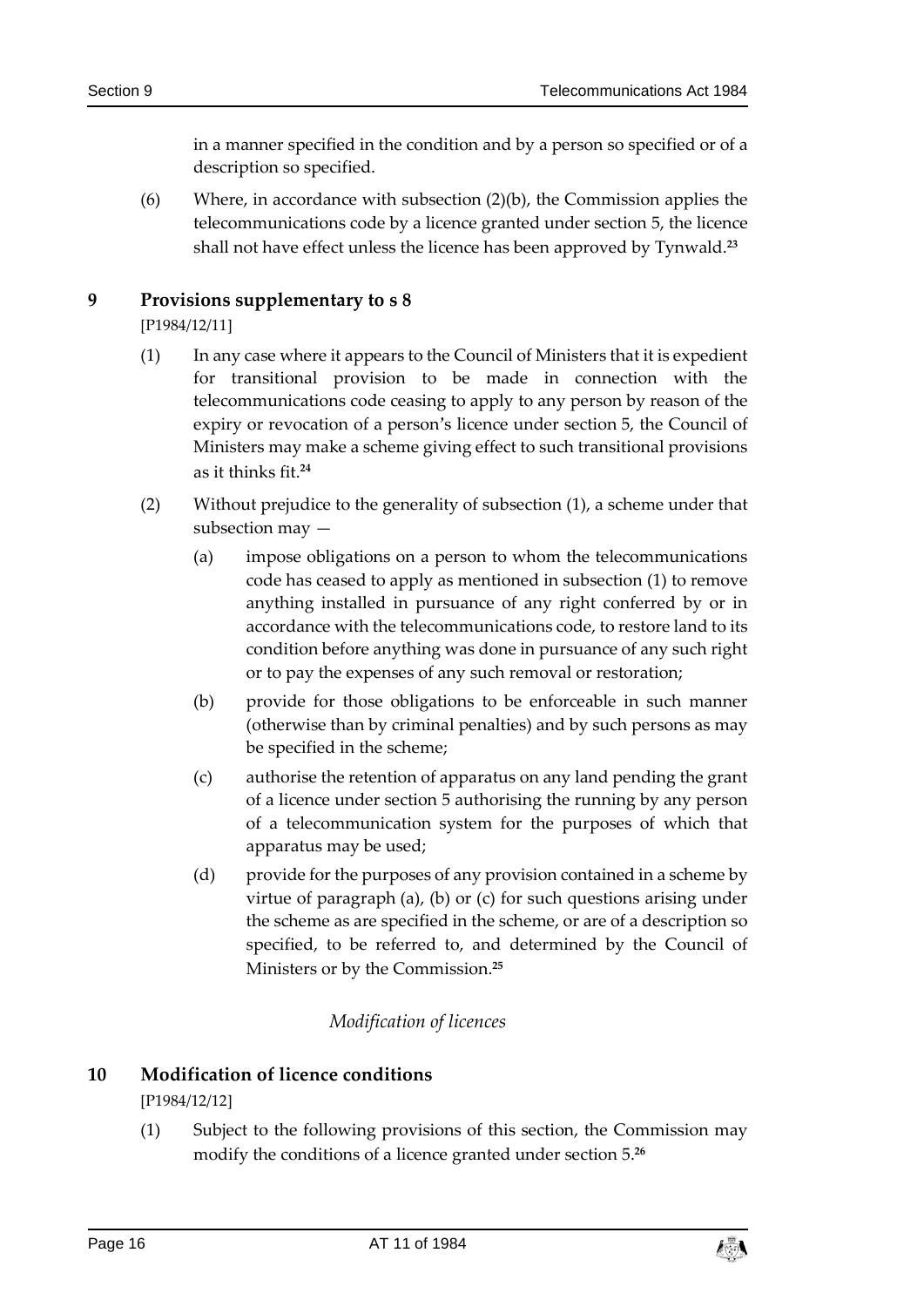- (2) A licence granted under section 5 to a particular person may include provision that the licence shall not be modified under this section without the consent of that person, and such provision may be expressed to have effect —
	- (a) either for the period specified in or determined by or under the licence as mentioned in section 5(2), or for such lesser period as may be specified in that behalf in the licence;
	- (b) either as respects all the conditions of the licence, or as respects such of those conditions as may be so specified; and
	- (c) either in any circumstances, or in such circumstances as may be so specified.
- (3) Before making modifications under this section, the Commission shall cause notice to be given —
	- (a) stating that it proposes to make the modifications and setting out their effect;
	- (b) stating the reasons why it proposes to make the modifications; and
	- (c) specifying the time (not being less than 28 days from the date of publication of the notice) within which representations or objections with respect to the proposed modifications may be made,

and shall consider any representations or objections which are duly made and not withdrawn.**<sup>27</sup>**

- (4) A notice under subsection (3) shall be given by publication in such manner as the Commission considers appropriate and by sending a copy of the notice to the operator.**<sup>28</sup>**
- (5) The Commission shall also send a copy of a notice under subsection (3) to the Chief Secretary; and if, within the time specified in the notice, the Council of Ministers directs the Commission not to make any modification, the Commission shall comply with the direction.**<sup>29</sup>**

### *Enforcement of licences*

### <span id="page-16-1"></span><span id="page-16-0"></span>**11 Securing compliance with licence conditions**

[P1984/12/16]

- (1) Subject to section 12, where it appears to the Commission that an operator is contravening or has contravened and is likely again to contravene any of the conditions of his licence, the Commission may by an order make such provision as is requisite for the purpose of securing compliance with that condition.**<sup>30</sup>**
- (2) An order under this section —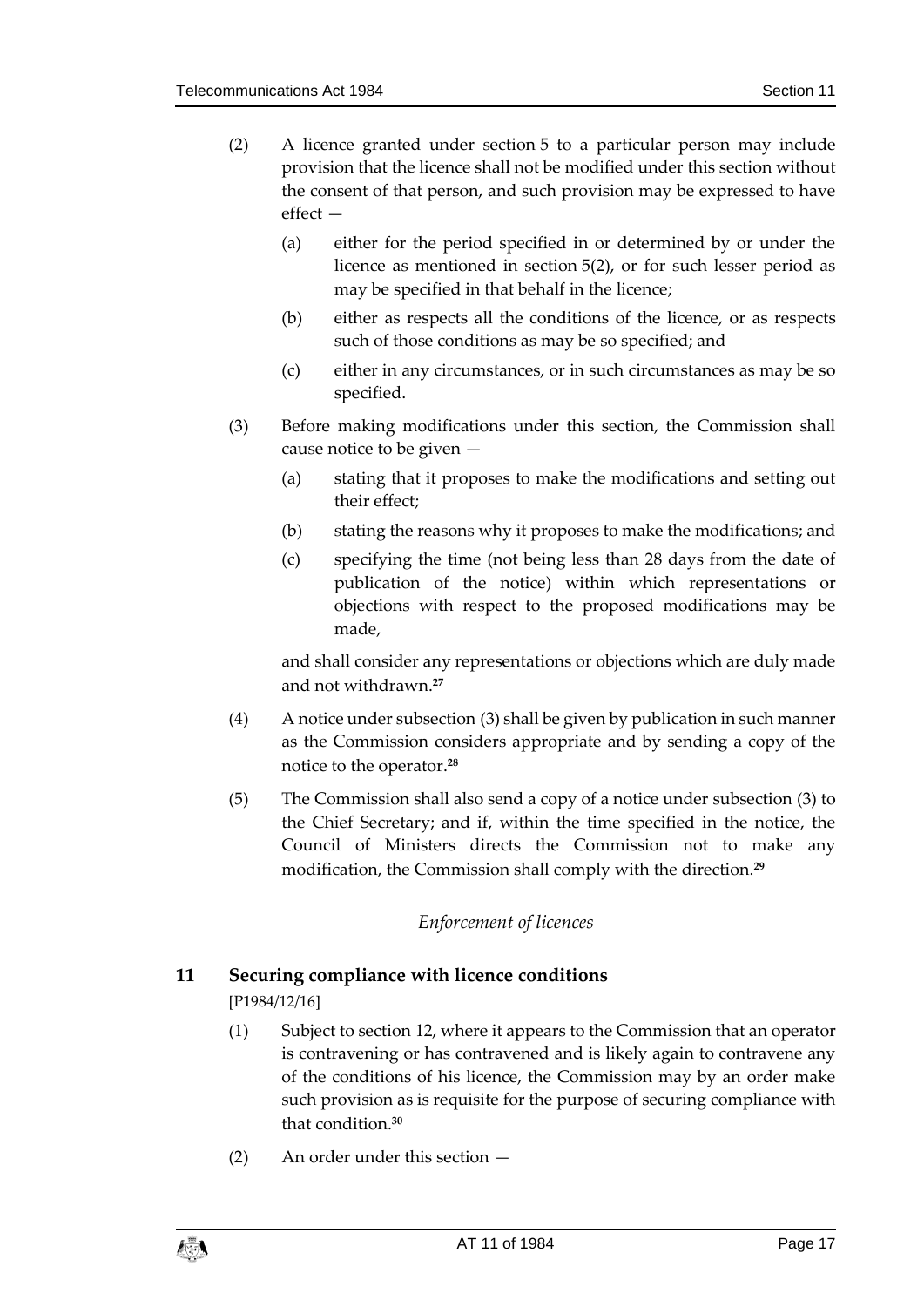- (a) shall require the operator (according to the circumstances of the case) to do, or not to do such things as are specified in the order or are of a description so specified;
- (b) shall take effect at the end of such period as is reasonable in all the circumstances and is determined by or under the order; and
- (c) may be revoked at any time by the Commission.**<sup>31</sup>**
- (3) In this section and sections 12 to 14 "**operator**" means a person who is authorised by a licence granted under section 5 to run a telecommunication system.

### <span id="page-17-0"></span>**12 Procedural requirements**

[P1984/12/17]

- (1) Before making an order under section 11, the Commission shall cause notice to be given —
	- (a) stating that it proposes to make the order and setting out its effect;
	- (b) stating the relevant condition of the licence and the acts or omissions which, in its opinion, constitute or would constitute contravention of it; and
	- (c) specifying the time (not being less than 28 days from the date of publication of the notice) within which representations or objections to the proposed order may be made,

and shall consider any representations or objections which are duly made and not withdrawn.**<sup>32</sup>**

- (2) Before revoking an order under section 11 the Commission shall cause notice to be given —
	- (a) stating that it proposes to revoke the order and setting out its effect; and
	- (b) specifying the time (not being less than 28 days from date of publication of the notice) within which representations or objections to the proposed revocation may be made,

and shall consider any representations or objections which are duly made and not withdrawn.**<sup>33</sup>**

- (3) A notice under subsection (1) or (2) shall be given by publication in such manner as the Commission considers appropriate and by sending a copy of the notice to the operator.**<sup>34</sup>**
- (4) The Commission shall not make an order under section 11 with modifications except with the consent of the operator or after complying with the requirements of subsection (5).**<sup>35</sup>**
- (5) The said requirements are that the Commission shall —

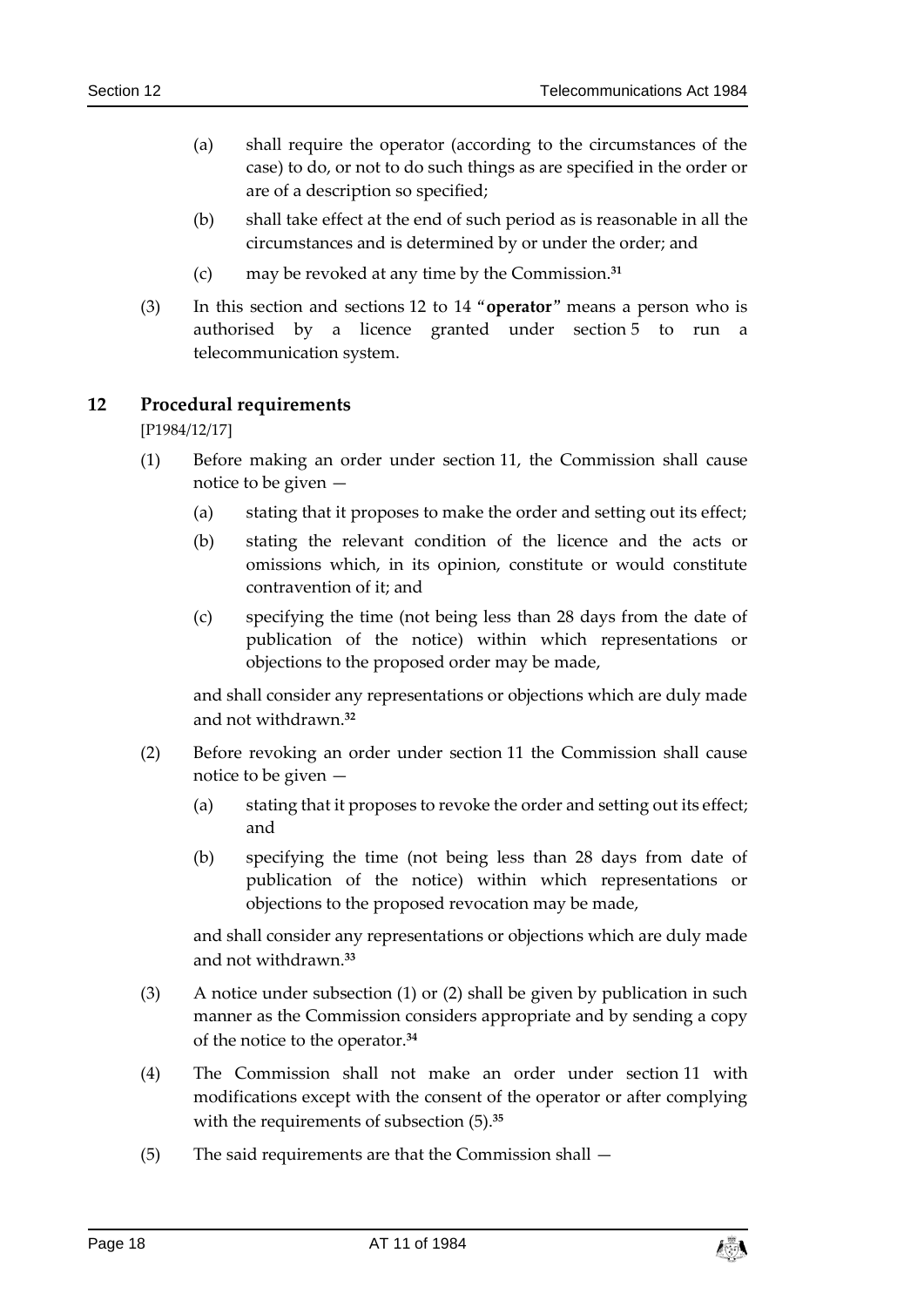- (a) cause to be given to the operator such notice as appears to it requisite of its proposal to make the order with modifications;
- (b) specify the time (not being less than 28 days from the date of the service of the notice) within which representations or objections to the proposed modifications may be made; and
- (c) consider any representations or objections which are duly made and not withdrawn.**<sup>36</sup>**
- (6) As soon as practicable after an order under section 11 is made, the Commission shall —
	- (a) cause the order to be published in such a manner as it considers appropriate for the purpose of bringing the order to the attention of persons likely to be affected by it; and
	- (b) cause a copy of the order to be served on the operator.**<sup>37</sup>**

### <span id="page-18-0"></span>**13 Validity and effect of orders**

[P1984/12/18]

- (1) If the operator is aggrieved by an order under section 11 and desires to question its validity on the ground that it is not within the powers of that section or that any of the requirements of section 12 have not been complied with in relation to it, he may within 42 days from the date of service on him of a copy of the order make an application to the High Court under this section.
- (2) On any such application the High Court may, if satisfied that the order is not within those powers or that the interests of the operator have been substantially prejudiced by a failure to comply with those requirements, quash the order or any provision of the order.
- (3) Except as provided by this section, the validity of an order under section 11 shall not be questioned by any legal proceedings whatever.
- (4) No criminal proceedings shall, by virtue of the making of an order under section 11, lie against any person on the ground that he has committed, or aided, abetted, counselled or procured the commission of, or conspired or attempted to commit, or incited others to commit, any contravention of the order.
- (5) The obligation to comply with an order under section 11 is a duty owed to any person who may be affected by a contravention of it.
- (6) Without prejudice to any right which any person may have by virtue of subsection (7)(a) to bring civil proceedings in respect of any contravention or apprehended contravention of an order under section 11, compliance with any such order shall be enforceable by civil proceedings by the Attorney General for an injunction or for any other appropriate relief.
- (7) Where a duty is owed by virtue of subsection  $(5)$  to any person  $-$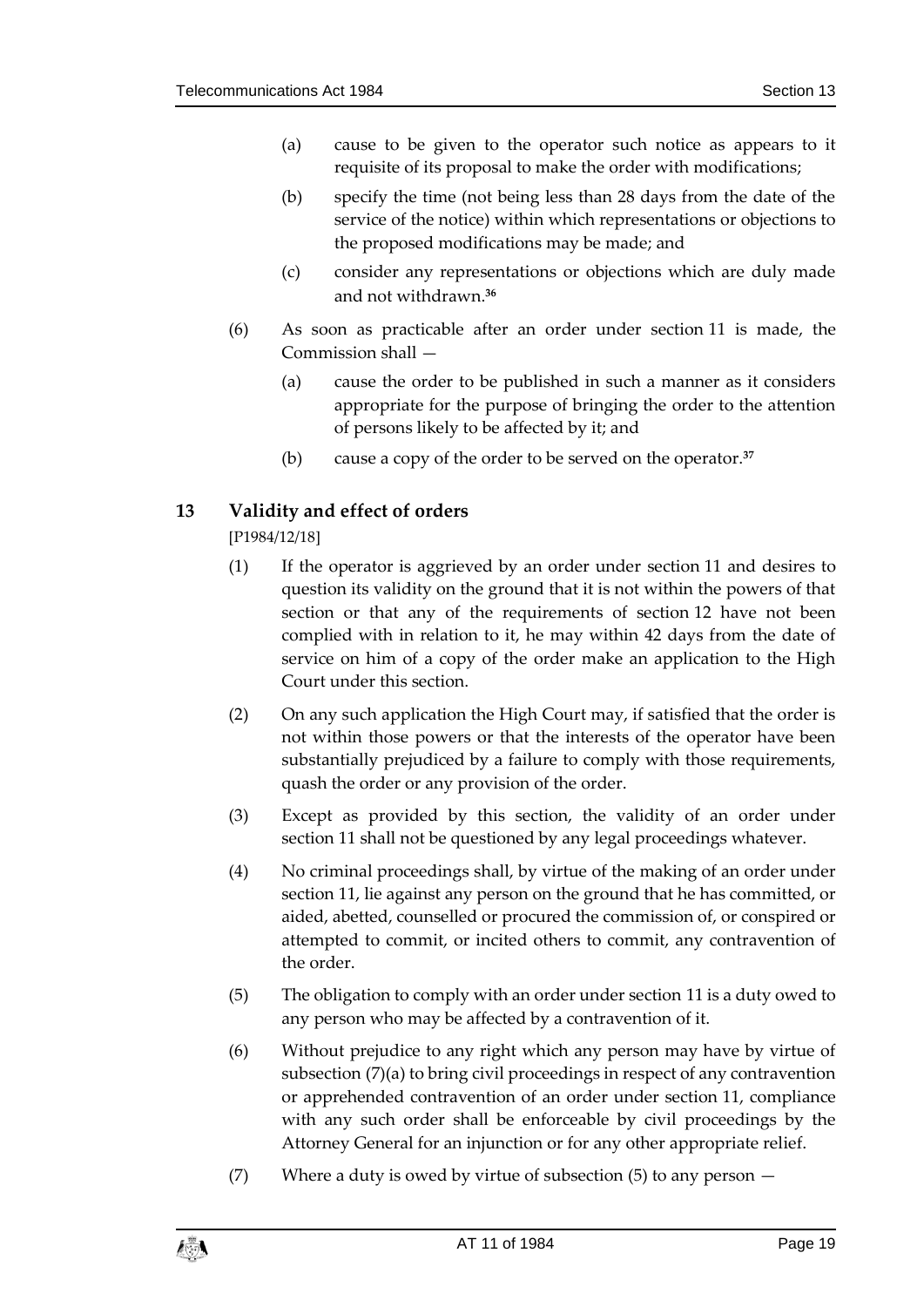- (a) any breach of the duty which causes that person to sustain loss or damage; and
- (b) any act which, by inducing a breach of that duty or interfering with its performance causes that person to sustain loss or damage and which is done wholly or partly for the purpose of achieving that result,

shall be actionable at the suit or instance of that person.

- (8) In any proceedings brought against any person in pursuance of subsection  $(7)(a)$ , it shall be a defence for him to prove that he took all reasonable steps and exercised all due diligence to avoid contravening the order.
- (9) In this section "act", in relation to any person, includes any failure to do an act which he is under a duty to do and "done" shall be construed accordingly.

### <span id="page-19-0"></span>**14 Register of licences and orders**

[P1984/12/19]

- (1) The Commission shall keep a register of licences granted under section 5 and orders made under section 11 at such premises and in such form as it may determine.**<sup>38</sup>**
- (2) Subject to any direction given under subsection (3), the Commission shall cause to be entered in the register particulars —
	- (a) of every licence granted under section 5 and of every modification of such a licence made under section 10; and
	- (b) of every order made under section 11 and of every revocation of such an order.**<sup>39</sup>**
- (3) If it appears to the Council of Ministers that the entry of any particulars in the register would be against the public interest or commercial interests of any person, it may, except where the particulars relate to a licence which requires the approval of Tynwald, direct the Commission not to enter those particulars in the register.**<sup>40</sup>**
- (4) The register shall be open to public inspection during such hours and subject to payment of such fee as may be prescribed by an order made by the Treasury.**<sup>41</sup>**
- (5) Any person may, on payment of such fee as may be prescribed by an order so made, require the Commission to supply to him a copy of or extract from any part of the register, certified by or on behalf of the Commission to be a true copy or extract.**<sup>42</sup>**
- (6) Any sums received by the Commission under this section shall be paid into the general revenue of the Island.**43**

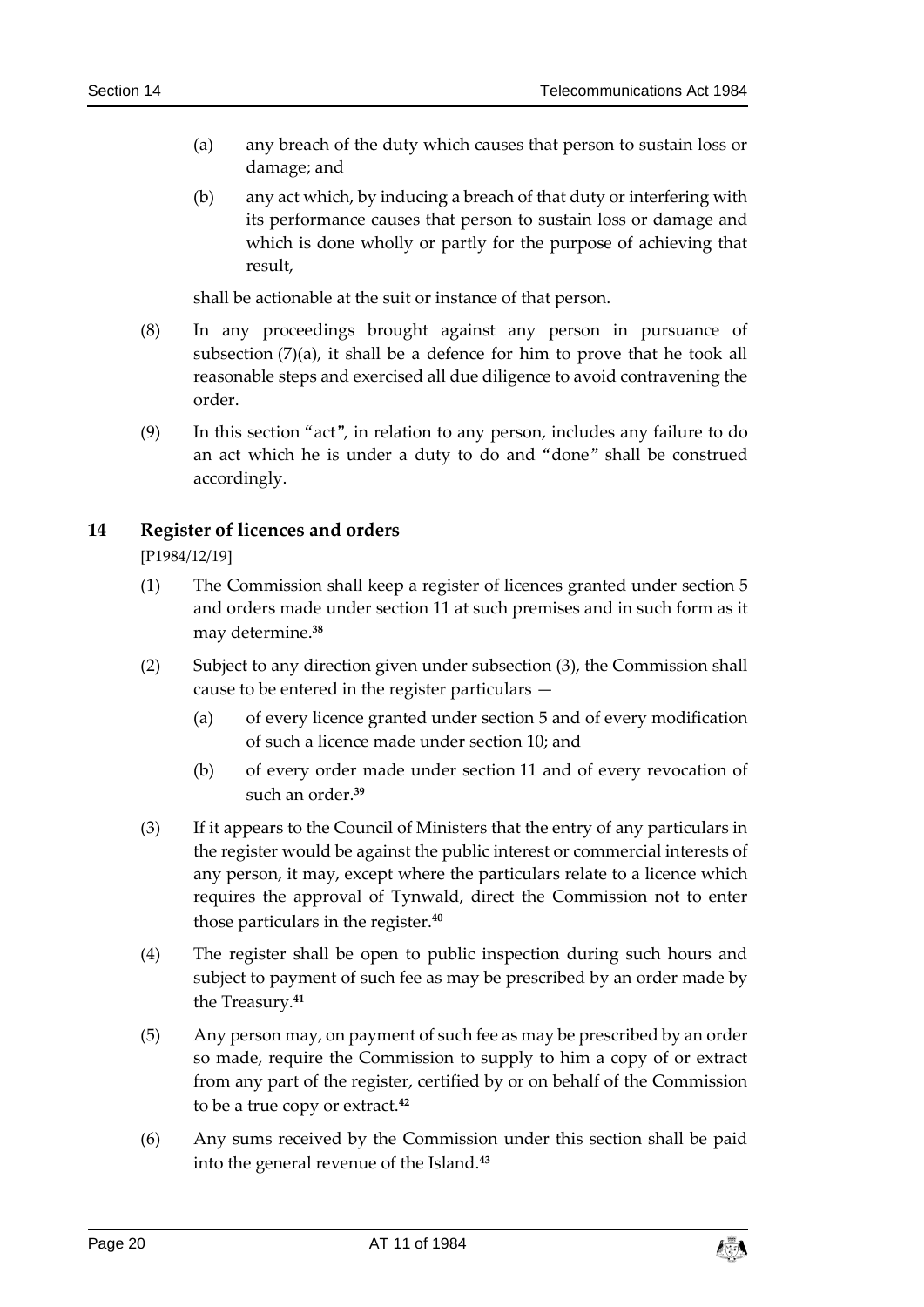*Approvals etc for the purposes of licences*

### <span id="page-20-1"></span><span id="page-20-0"></span>**15 Approval of contractors**

[P1984/12/20(1), (3) and (10)]

- (1) Where licences granted under section 5 include provisions which are framed by reference to the carrying out of relevant operations by persons for the time being approved under this section then, for the purposes of those provisions, the Commission may approve persons under this section in relation to such operations.**<sup>44</sup>**
- (2) An approval under this section may apply either to a particular person or to persons of a description specified in the approval, and may so apply either in relation to particular relevant operations or in relation to relevant operations of a description so specified.
- (3) In this section "relevant operations" means the installation, maintenance, adjustment, repair, alteration, moving, removal or replacement of apparatus which is or is to be connected to any telecommunication system to which a licence under section 5 relates.

### <span id="page-20-2"></span>**16 Approval, etc, of apparatus**

[P1984/12/22(1) and (3)]

- (1) Where licences granted under section 5 include provisions which are framed by reference to apparatus for the time being approved under this section for connection to telecommunication systems to which the licences relate, then, for the purposes of those provisions, the Commission may approve apparatus for connection to those systems.**<sup>45</sup>**
- (2) An approval under this section may apply either to particular apparatus or to any apparatus of a description specified in the approval, and may so apply either for the purposes of a particular telecommunication system or for the purposes of any telecommunication system of a description so specified.

### <span id="page-20-3"></span>**17 Approval, etc, of meters**

[P1984/12/24(1), (3), (8) and (15)]

- (1) Where licences granted under section 5 include provisions which are framed by reference to meters for the time being approved under this section for use in connection with telecommunication systems to which the licences relate, then, for the purposes of those provisions, the Commission may approve meters for use in connection with those systems.**<sup>46</sup>**
- (2) An approval under this section may apply either to a particular meter or to any meter of a description specified in the approval, and may so apply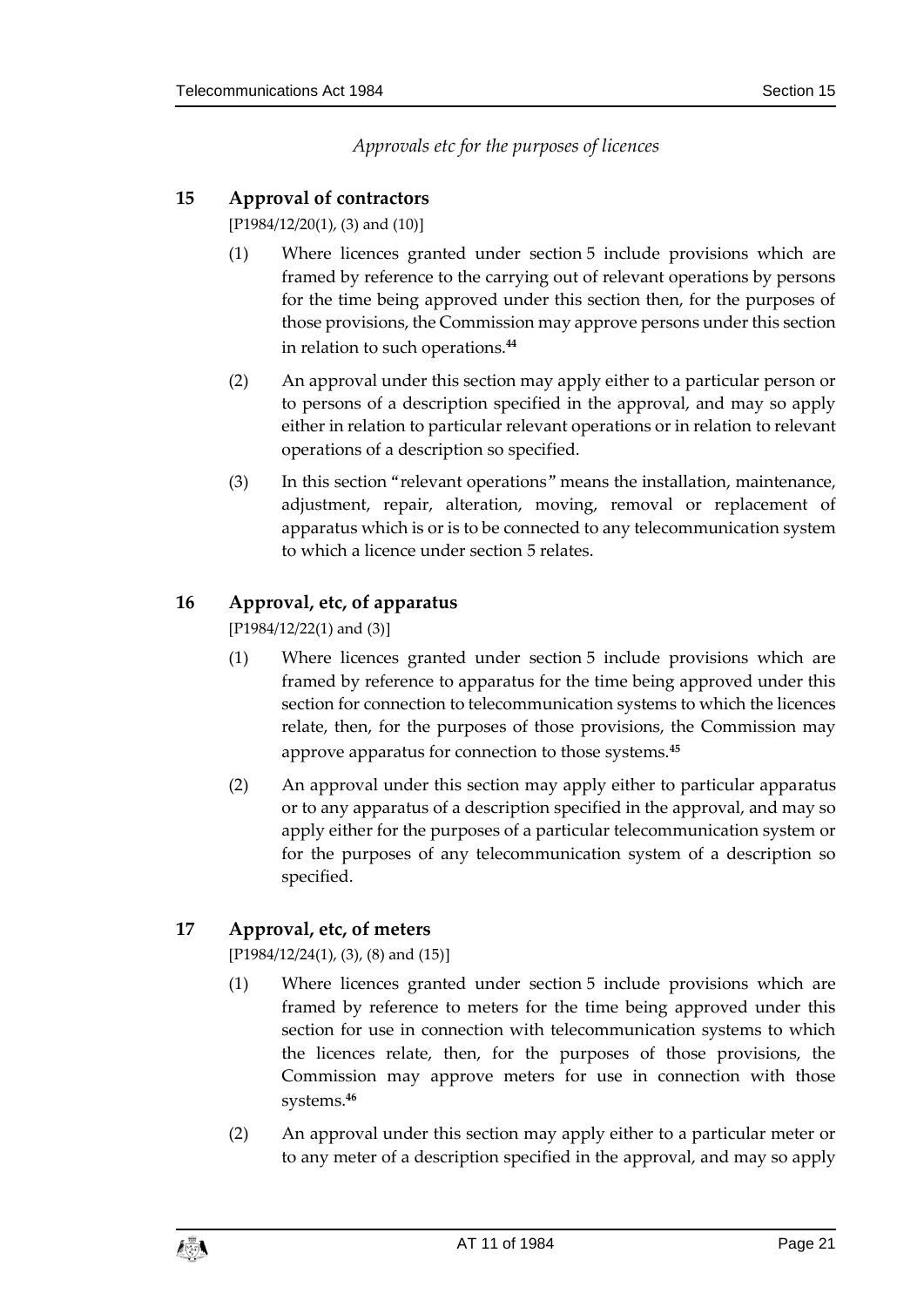either for the purposes of a particular telecommunication system or for the purposes of any telecommunication system of a description so specified.

- (3) A meter shall not be approved under this section for use in connection with any telecommunication system unless either —
	- (a) the meter conforms to a standard designated under section 19 which applies to it for the purposes of that system; or
	- (b) the Commission is satisfied that, if used in connection with that system in accordance with the approval, the meter would be sufficiently accurate and reliable.**<sup>47</sup>**
- (4) In this section "meter" means any system or apparatus constructed or adapted for use in ascertaining the value of telecommunication services provided by means of a telecommunication system.

### <span id="page-21-0"></span>**18 Delegation of functions under ss 16 and 17, etc**

[P1984/12/25 and 26]

- (1) A person appointed by the Commission may exercise any function conferred on the Commission by section 16 or 17 to such extent and subject to such conditions as may be specified in the appointment; and an appointment under this section may authorise the person appointed to retain any fees received by him.**<sup>48</sup>**
- (2) Before appointing any person under this section, the Commission shall consult with the persons running the telecommunication systems concerned, or with such organisations as appear to the Commission to be representative of those persons.**<sup>49</sup>**
- (3) The Treasury may make grants or loans
	- (a) to persons by whom any matter falls to be determined for the purposes of any requirement imposed in pursuance of section 19(1) or (2); or
	- (b) to persons appointed under this section.**<sup>50</sup>**
- (4) Any loans under this section shall be repaid to the Treasury at such times and by such methods, and interest thereon shall be paid to it at such rates and at such times, as the Treasury may from time to time direct.**<sup>51</sup>**

### <span id="page-21-1"></span>**19 Provisions supplementary to ss 15, 16 and 17**

- (1) A person applying for an approval under section 15, 16 or 17 may be required by the Commission to comply with such requirements as the Commission may think appropriate; and those requirements may include a requirement to satisfy some other person with respect to any matter.**<sup>52</sup>**
- (2) An approval under section 15, 16 or 17 may specify conditions which must be complied with if the approval is to apply, for any purpose specified in the approval, to any person who, or any apparatus or meter which, is so

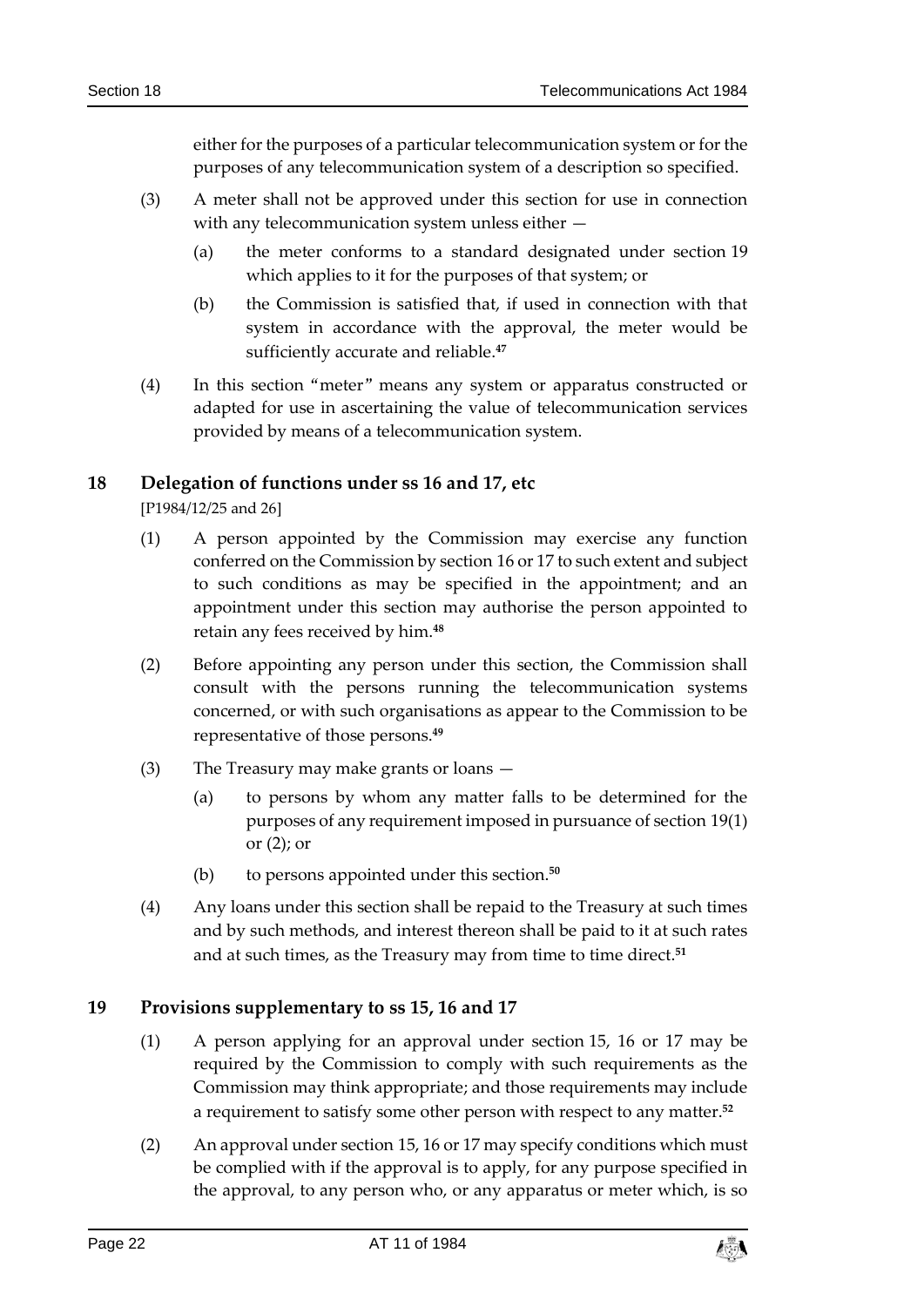specified or is of a description so specified; and any such condition may impose on the person to whom the approval is given a requirement from time to time to satisfy any person with respect to any matter.

- (3) Nothing in this section shall preclude a person (other than the Commission) who is charged with determining any matter for the purposes of any requirement imposed in pursuance of subsection (1) or (2) from requiring any payment to be made in respect of the carrying out of any test or other assessment made by him.**<sup>53</sup>**
- (4) The Commission may designate standards to which apparatus, or any meter, of a description specified in the designation must conform if it is to be approved for connection to, or for use in connection with, a telecommunication system so specified or of a description so specified and a standard so designated may apply subject to such exceptions as may be determined by or under the designation.**<sup>54</sup>**
- (5) A designation under this section may specify conditions which must be complied with if any apparatus or meter of a description specified in the designation is to be regarded, for any purposes so specified, as conforming to the standard to which the designation relates.
- (6) Before giving an approval under section 17 by virtue of section 17(3)(b) or designating a standard under this section, the Commission shall cause notice to be given —
	- (a) stating that proposes to give the approval or make the designation and setting out its effect;**<sup>55</sup>**
	- (b) stating any conditions which it proposes to specify in the approval or designation; and**<sup>56</sup>**
	- (c) specifying the time (being not less than 28 days from the date of publication of the notice) within which representations or objections with respect to the proposed approval or designation may be made,

and shall consider any representations or objections which are duly made and not withdrawn.**<sup>57</sup>**

- (7) A notice under subsection (6) shall be given by sending a copy of the notice —
	- (a) in the case of an approval, to the person applying for the approval; or
	- (b) in the case of a designation, to the person running the system,

and (in either case) to such other persons (if any) as the Commission considers appropriate.**<sup>58</sup>**

(8) Any power conferred by section 15, 16 or 17 or this section to give an approval or designate a standard includes a power to vary or withdraw an approval given or designation made in the exercise of that power.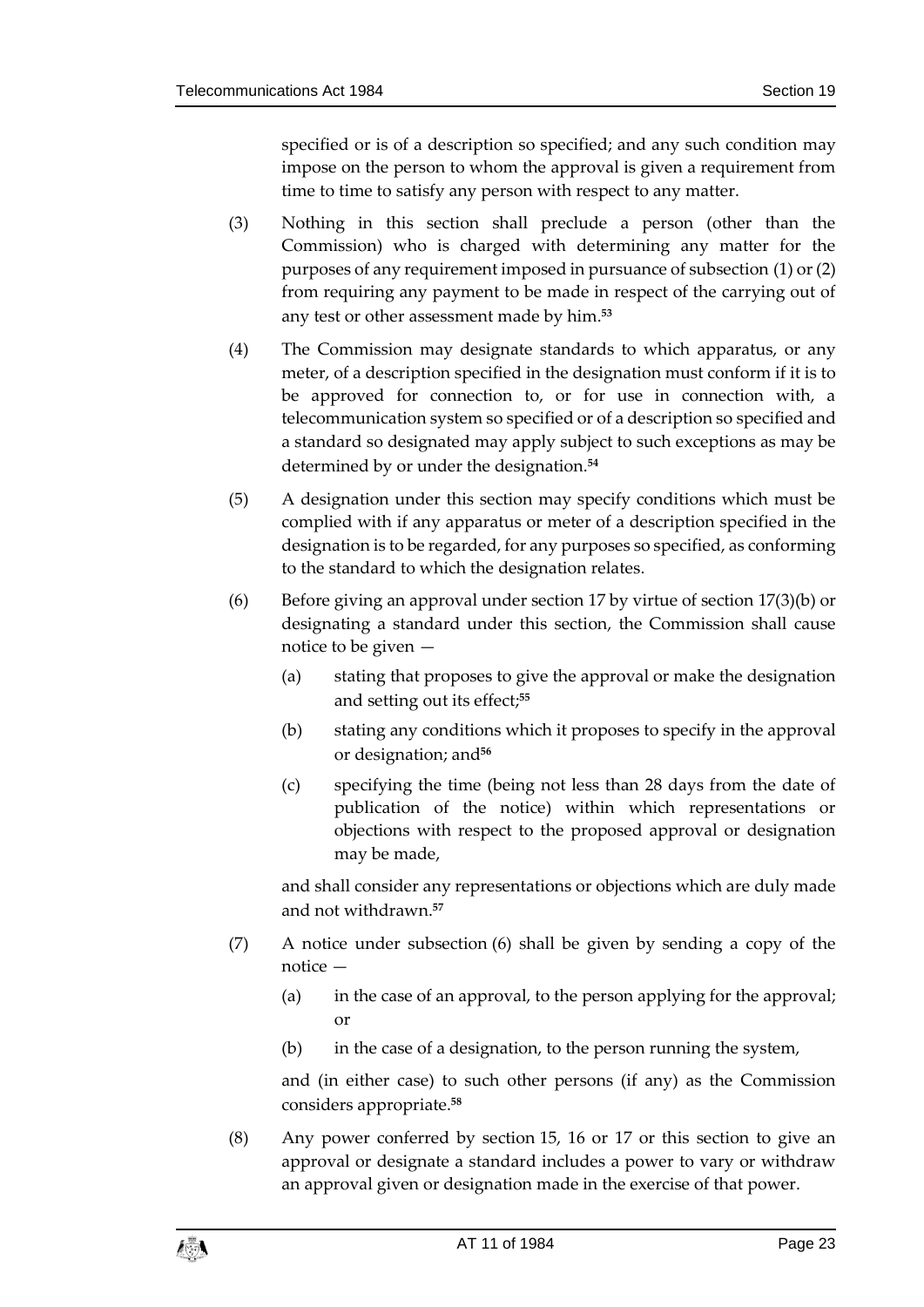- (9) The Treasury may by order provide for the payment of fees in respect of approvals or designations under section 15, 16 or 17, or this section.**<sup>59</sup>**
- (10) Any sums received by the Commission under section 15, 16 or 17 or this section shall be paid into the general revenue of the Island.**<sup>60</sup>**

### <span id="page-23-0"></span>**20 Registers of approvals, etc**

[P1984/12/21 and 23]

- (1) The Commission shall keep registers of approvals given under sections 15 and 16 and designations made under section 19 (other than designations relating to meters) at such premises and in such form as it may determine.**<sup>61</sup>**
- (2) The Commission shall cause particulars of every such approval or designation, and every variation or withdrawal of such an approval or designation, to be entered in the register.**<sup>62</sup>**
- (3) Subsections (3) to (6) of section 14 shall apply for the purposes of this section as they apply for the purposes of that section.

### <span id="page-23-1"></span>**21 Application of UK approvals**

- (1) If the Commission is satisfied that a telecommunication system to which a licence under section 5 relates ("the Manx system") is of a similar type to a telecommunication system to which a licence under section 7 of the U.K. Act relates ("the U.K. system"), it may by order provide that apparatus approved under section 22 of the U.K. Act for connection to the U.K. system shall be deemed to be approved under section 16 for connection to the Manx system, subject to compliance with any relevant conditions specified in the approval under the said section 22 and to such further conditions (if any) as may be specified in the order.**<sup>63</sup>**
- (2) An order under subsection (1) may relate to all apparatus from time to time approved for connection to the U.K. system or to apparatus of a description specified in the order, and any such description may be framed by reference to any circumstances whatsoever.
- (3) Before making an order under this section the Commission shall consult the Commission and the person by whom the relevant approval under section 22 of the U.K. Act was given, and shall cause notice to be given —
	- (a) stating that it proposes to make the order and setting out its effect,
	- (b) stating any conditions which it proposes to specify in the order; and
	- (c) specifying the time (being not less than 28 days from the date of publication of the notice) within which representations or objections with respect to the proposed order may be made,

and shall consider any representations or objections which are duly made and not withdrawn.**64**

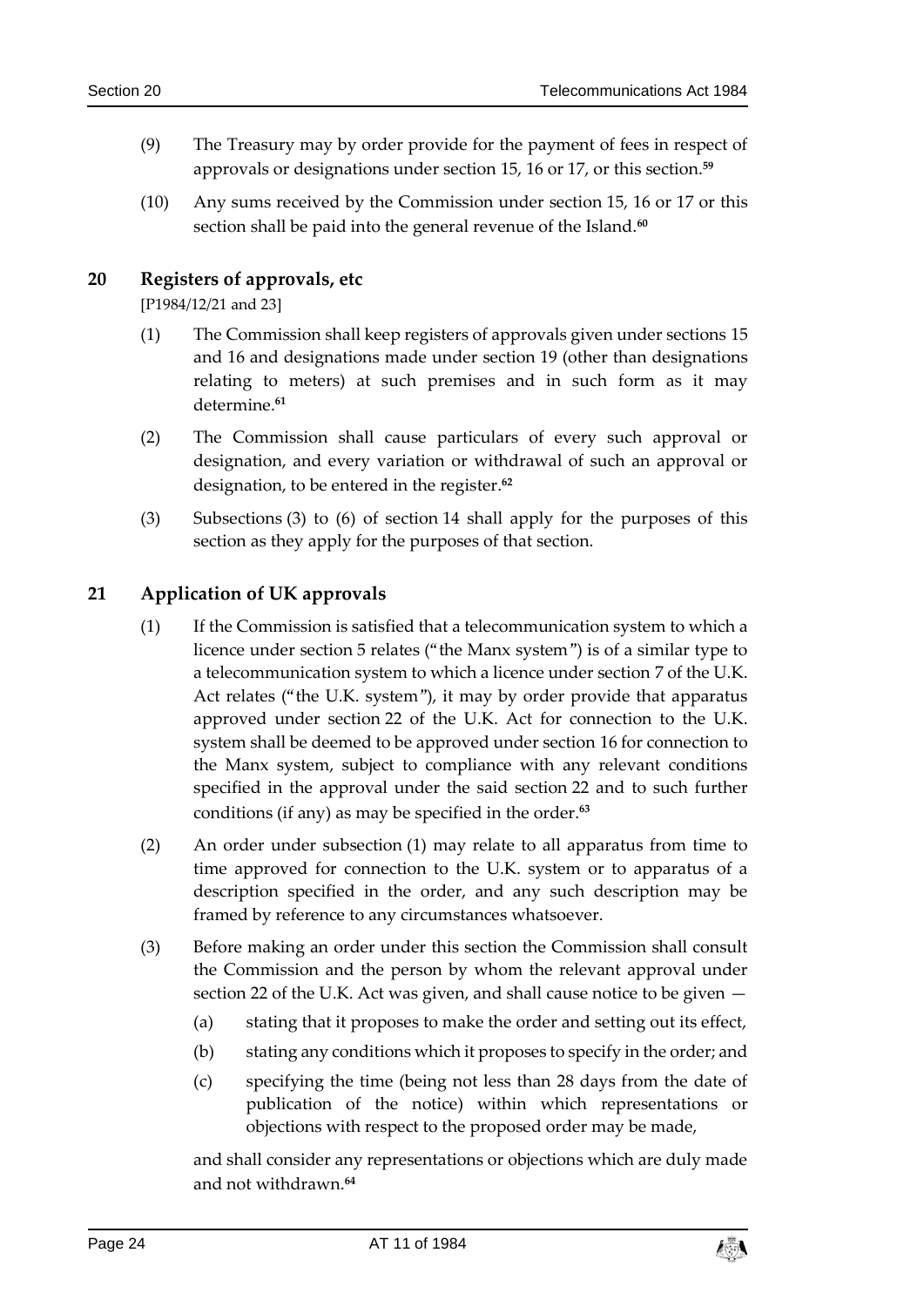- (4) A notice under subsection (3) shall be given by sending a copy of the notice  $to -$ 
	- (a) the person to whom the relevant licence under section 5 was granted; and
	- (b) such other persons (if any) as the Commission may consider appropriate.**<sup>65</sup>**
- (5) This section applies, with any necessary modifications, to meters approved under section 24 of the U.K. Act as it applies to apparatus approved under section 22 of that Act.

Marking etc. of telecommunication apparatus

### <span id="page-24-0"></span>**22 Information, etc, to be marked on or to accompany telecommunication apparatus**

[P1984/12/28]

- (1) Where it appears to the Commission expedient that telecommunication apparatus should be marked with or accompanied by any information or instruction relating to the apparatus or its connection or use, the Commission may by order impose requirements for securing that the apparatus is so marked or accompanied, and regulate or prohibit the supply of such apparatus with respect to which the requirements are not complied with; and the requirements may extend to the form and manner in which the information or instruction is to be given.**<sup>66</sup>**
- (2) Where an order under this section is in force with respect to telecommunication apparatus of any description, any person who, in the course of any trade or business, supplies or offers to supply telecommunication apparatus of that description in contravention of the order shall, subject to subsection (3), be guilty of an offence and liable —
	- (a) on summary conviction, to a fine not exceeding  $£5,000;$
	- (b) on conviction on information, to a fine.
- (3) Subsections (4) to (6) of section 3 shall apply for the purposes of this section as they apply for the purposes of that section.
- (4) An order under this section may, in the case of telecommunication apparatus supplied in circumstances where the information or instruction required by the order would not be conveyed until after delivery, require the whole or part thereof to be also displayed near the apparatus.
- (5) For the purposes of this section a person exposing telecommunication apparatus for supply or having telecommunication apparatus in his possession for supply shall be deemed to offer to supply it.
- (6) In this section and section 23 "**supply**" has the meaning given by section 61 of the *Consumer Protection Act 1991*. **67**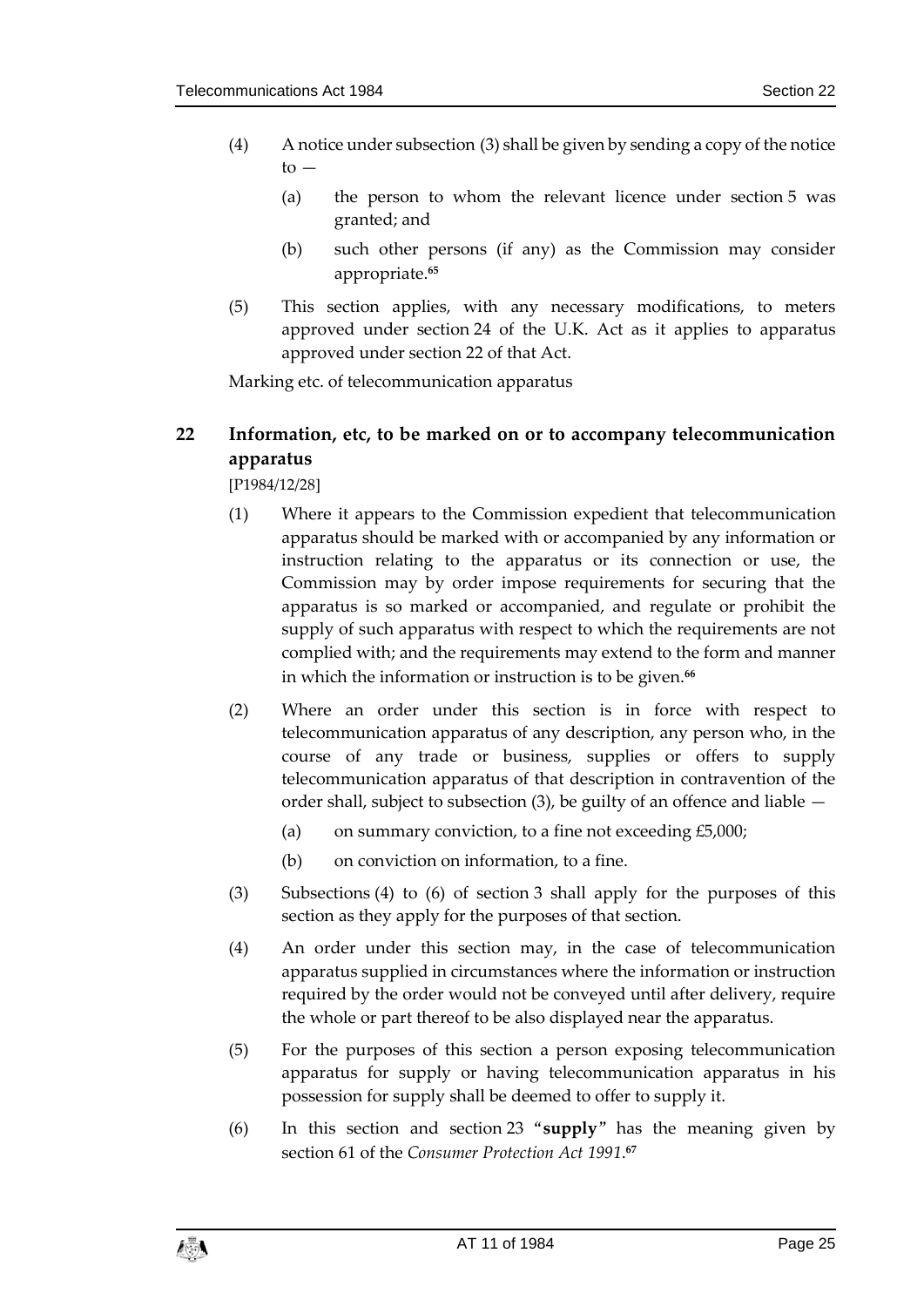### <span id="page-25-0"></span>**22A Marking of charges for use of certain apparatus**

- (1) This section applies to telecommunication apparatus which is  $-$ 
	- (a) connected to a public telecommunication system, and
	- (b) so designed or adapted that a person other than a subscriber to the system may communicate with another person by means of the apparatus and on payment (whether by the insertion of a coin or coins or by any other means).
- (2) The Commission may by order require any description of apparatus to which this section applies to bear a prescribed indication as to the charges which are made for the use of the apparatus.
- (3) An order under his section may
	- (a) require the charges to be specified, or to be indicated by reference to any prescribed scale of charges (whether or not in force at the time of the making of the order);
	- (b) provide for the person responsible for any contravention of the order to be guilty of an offence, punishable on summary conviction by a fine not exceeding such amount (which shall not exceed £1,000) as may be prescribed;
	- (c) provide, where apparatus bears a prescribed indication which is false or misleading, for the person responsible to be guilty of an offence, punishable on summary conviction by a fine not exceeding such amount (which shall not exceed £5,000) as may be prescribed;
	- (d) specify the person who is to be treated as responsible for any act or omission referred to in paragraph (b) or (c);
	- (e) enable a prescribed person to inspect any apparatus to which the order applies to ascertain whether there is or has been any contravention of the order, and for that purpose to enter any premises where the apparatus is kept and to use the apparatus;
	- (f) for the purposes of the exercise of any power of entry conferred under paragraph (e), apply with prescribed modifications the provisions of sections 35 and 36 of the *Local Government Act 1985*.
- (4) In this section "prescribed" means prescribed by an order under this section.**<sup>68</sup>**

### <span id="page-25-1"></span>**23 Information, etc, to be given in advertisements**

[P1984/12/29]

(1) Where it appears to the Commission expedient that any description of advertisements of telecommunication apparatus should contain or refer to any information relating to the apparatus or its connection or use, the Commission may by order impose requirements as to the inclusion of that information, or an indication of the means by which it may be obtained, in advertisements of that description.**69**

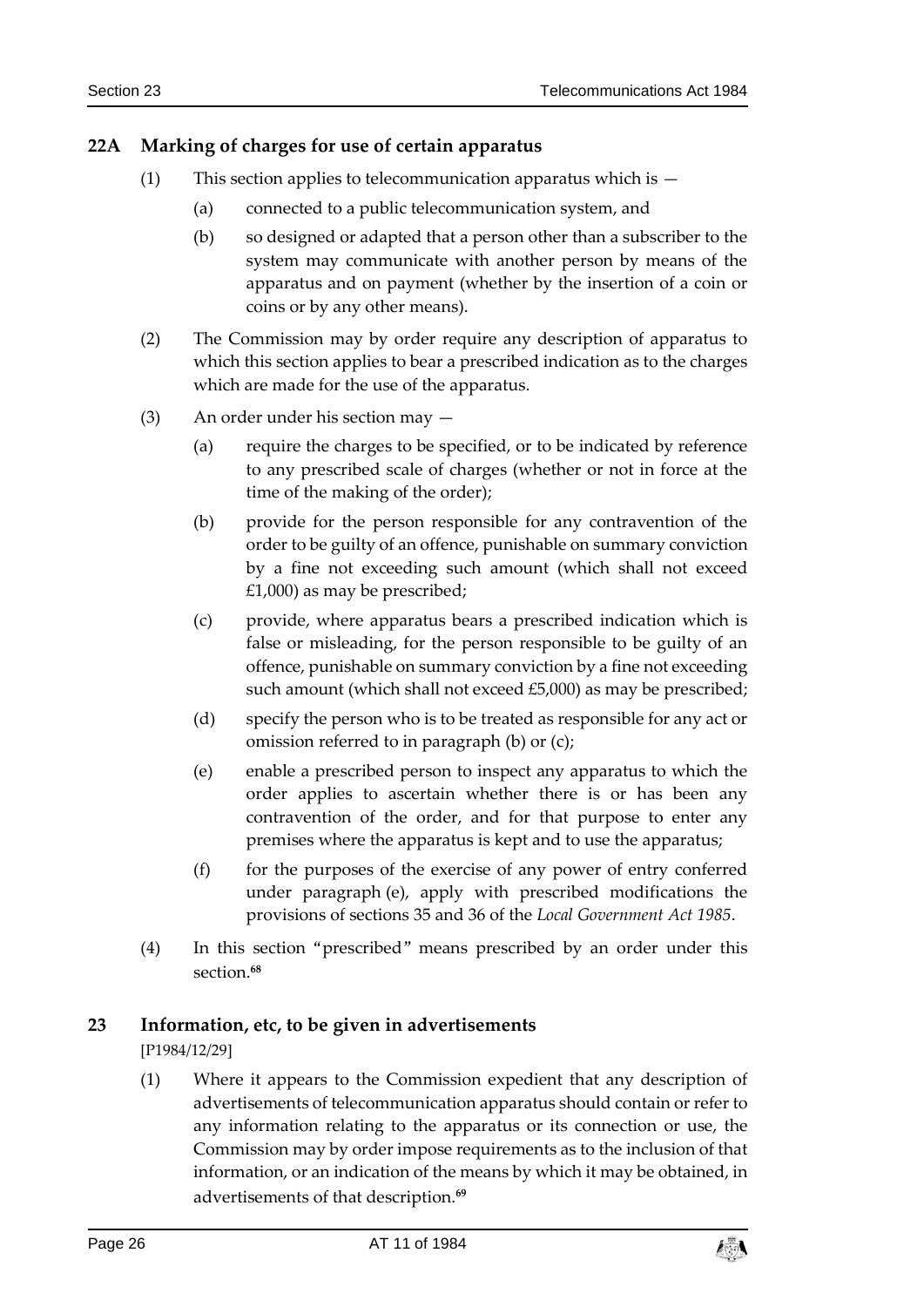- (2) Where an advertisement of any telecommunication apparatus to be supplied in the course of any trade or business fails to comply with any requirement imposed under this section, any person who publishes the advertisement shall, subject to subsection (3) and (4), be guilty of an offence and liable —
	- (a) on summary conviction, to a fine not exceeding  $£5,000;$
	- (b) on conviction on information, to a fine.
- (3) Subsections (4) to (6) of section 3 shall apply for the purposes of this section as they apply for the purposes of that section.
- (4) In any proceedings for an offence under this section it shall be a defence for the person charged to prove that he is a person whose business it is to publish or arrange for the publication of advertisements and that he has received the advertisement for publication in the ordinary course of business and did not know and had no reason to suspect that its publication would amount to an offence under this section.
- (5) An order under this section may specify the form and manner in which any information or indication required by the order is to be included in advertisements of any description.
- <span id="page-26-0"></span>(6) In this section "advertisement" includes a catalogue, a circular and a price list.

*Acquisition etc of land by public telecommunications operators*

### <span id="page-26-1"></span>**24 Compulsory purchase of land**

[P1984/12/34]

- (1) A public telecommunications operator may acquire compulsorily any land which is required by the operator for, or in connection with, the establishment or running of the operator's system or as to which it can reasonably be foreseen that it will be so required.
- (2) No petition shall be made for a resolution of Tynwald authorising a compulsory purchase under this section except with the consent of the Council of Ministers.**<sup>70</sup>**
- (3) Where a public telecommunications operator has acquired any land under this section, he shall not dispose of that land or of any interest or right in or over it except with the consent of the Council of Ministers.**<sup>71</sup>**

### <span id="page-26-2"></span>**25 Entry, for exploratory purposes, on land**

[P1984/12/37] [P1971/78/179, 280 and 281]

(1) A person nominated by a public telecommunications operator and duly authorised in writing by or on behalf of the Council of Ministers may, at any reasonable time, enter upon and survey any land, other than land covered by buildings or used as a garden or pleasure ground, for the

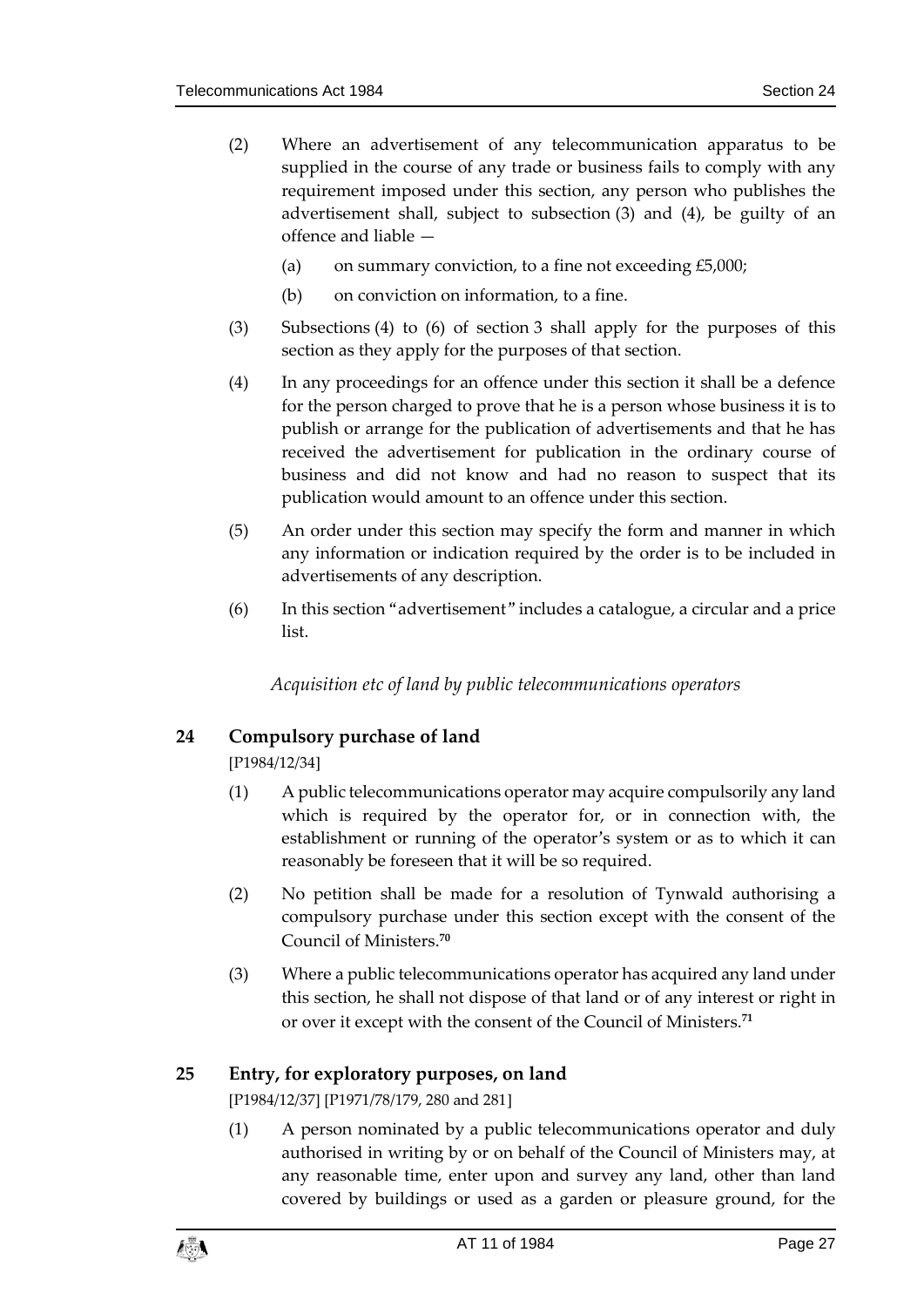purpose of ascertaining whether the land would be suitable for use by the operator for, or in connection with, the establishment or running of the operator's system.**<sup>72</sup>**

- (2) Subject to subsection (3), any power conferred by this section to survey land shall include power to search and bore for the purpose of ascertaining the nature of the subsoil.
- (3) Where a person proposes to carry out any works authorised by virtue of subsection  $(2)$  –
	- (a) he shall not carry out those works unless notice of his intention to do so was included in the notice required by subsection (4), and
	- (b) if the land in question is held by statutory undertakers, and those undertakers object to the proposed works on the ground that the carrying out thereof would be seriously detrimental to the carrying on of their undertaking, the works shall not be carried out without the authority of the Council of Ministers.**<sup>73</sup>**
- (4) A person authorised under this section to enter any land shall, if so required, produce evidence of his authority before so entering, and shall not demand admission as of right to any land which is occupied unless 28 days' notice of the intended entry has been given to the occupier.
- (5) Any person who wilfully obstructs a person acting in the exercise of his powers under this section shall be guilty of an offence and liable on summary conviction to a fine not exceeding £1,000.
- (6) If any person who, in compliance with the provisions of this section, is admitted to a factory, workshop, or workplace discloses to any person any information obtained by him therein as to any manufacturing process or trade secret, he shall, unless the disclosure is made in the course of performing his duty in connection with the purpose for which he was authorised to enter the premises, be guilty of an offence and liable —
	- (a) on summary conviction to a fine not exceeding  $£5,000$ , or
	- (b) on conviction on information to imprisonment for a term not exceeding 2 years or to a fine, or both.
- (7) Where, in an exercise of the power conferred by this section, any damage is caused to land or to chattels, the operator shall make good the damage or pay to every person interested in the land or chattels compensation in respect of the damage; and where, in consequence of an exercise of that power, any person is disturbed in his enjoyment of any land or chattels, the operator shall pay to that person compensation in respect of the disturbance.
- (8) Any question of disputed compensation under this section shall be determined in accordance with Part III of the *Acquisition of Land Act 1984*.

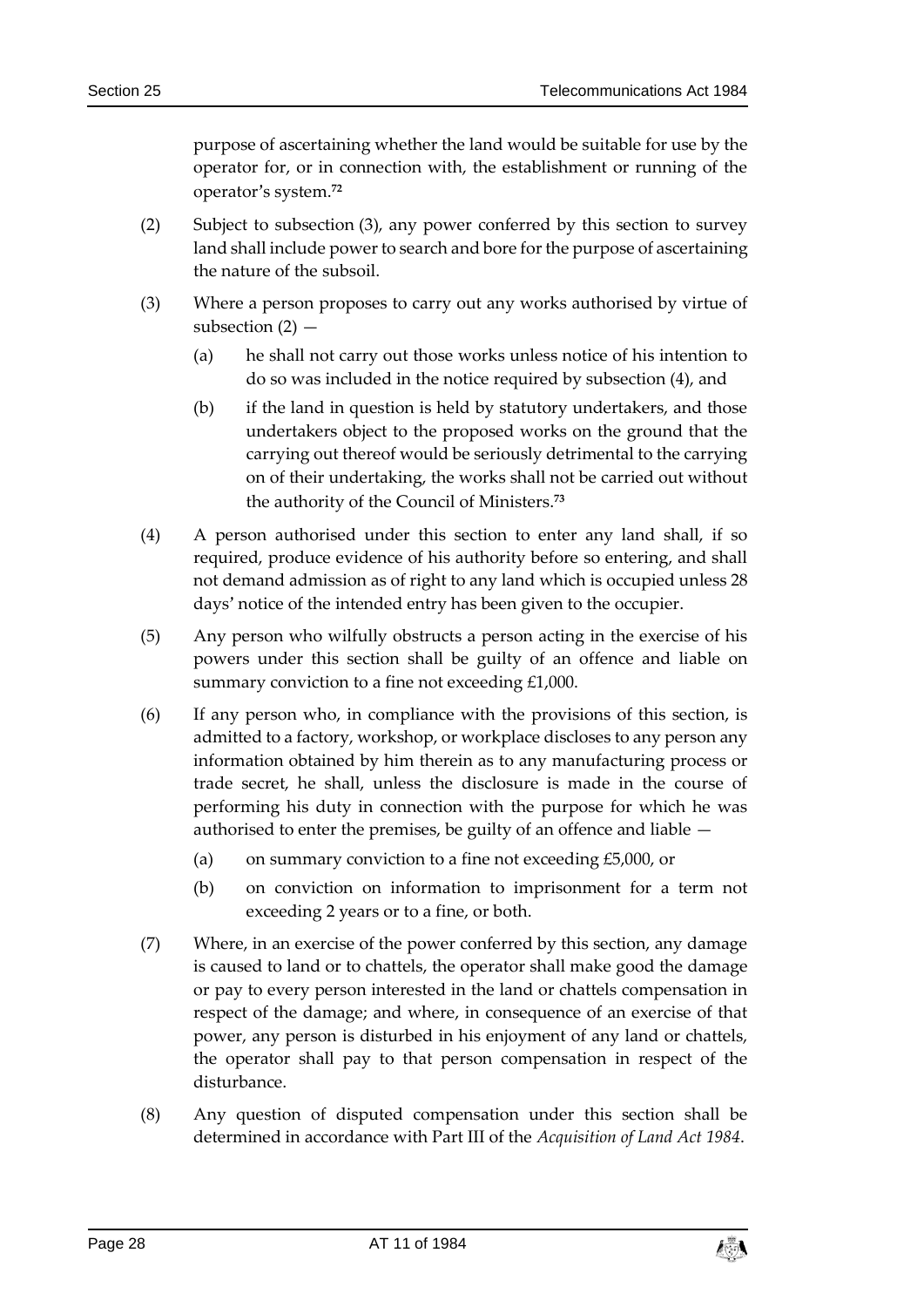- (9) In this section "statutory undertakers" means any person (including a local authority) authorised by any enactment or statutory provision to carry on —
	- (a) any railway, tramway, road transport or lighthouse undertaking;
	- (b) any undertaking for the supply of water, gas, electricity or heating; or
	- (c) any undertaking for the disposal of sewage,

and includes a public telecommunications operator.

### <span id="page-28-0"></span>**26 Acquisition of land by agreement**

[P1984/12/40(1)]

For the purposes of the acquisition of land by agreement by a public telecommunications operator, the provisions of Part IV of the *Acquisition of Land Act 1984* (so far as applicable), other than sections 13, 15, 16 and 24, shall apply.

### *Offences*

### <span id="page-28-2"></span><span id="page-28-1"></span>**27 Assaults, etc, on employees of public telecommunications operator** [P1984/12/46]

- (1) A person who
	- (a) assaults or intentionally obstructs a person engaged in the business of a public telecommunications operator; or
	- (b) whilst in any premises used for the purposes of the business of such an operator, intentionally obstructs the course of business of the operator,

shall be guilty of an offence and liable on summary conviction to a fine not exceeding £1,000.

(2) Any person engaged in the business of a public telecommunications operator may require any person guilty of an offence under subsection (1) to leave premises used for the purposes of that business and, if any such offender who is so required refuses or fails to comply with the requirement, he shall be liable on summary conviction to a further fine not exceeding £1,000 and may be removed by an employee of the operator; and any constable shall on demand remove or assist in removing any such person.

### <span id="page-28-3"></span>**28 Improper use of public telecommunication system** [P1984/12/43]

(1) A person who —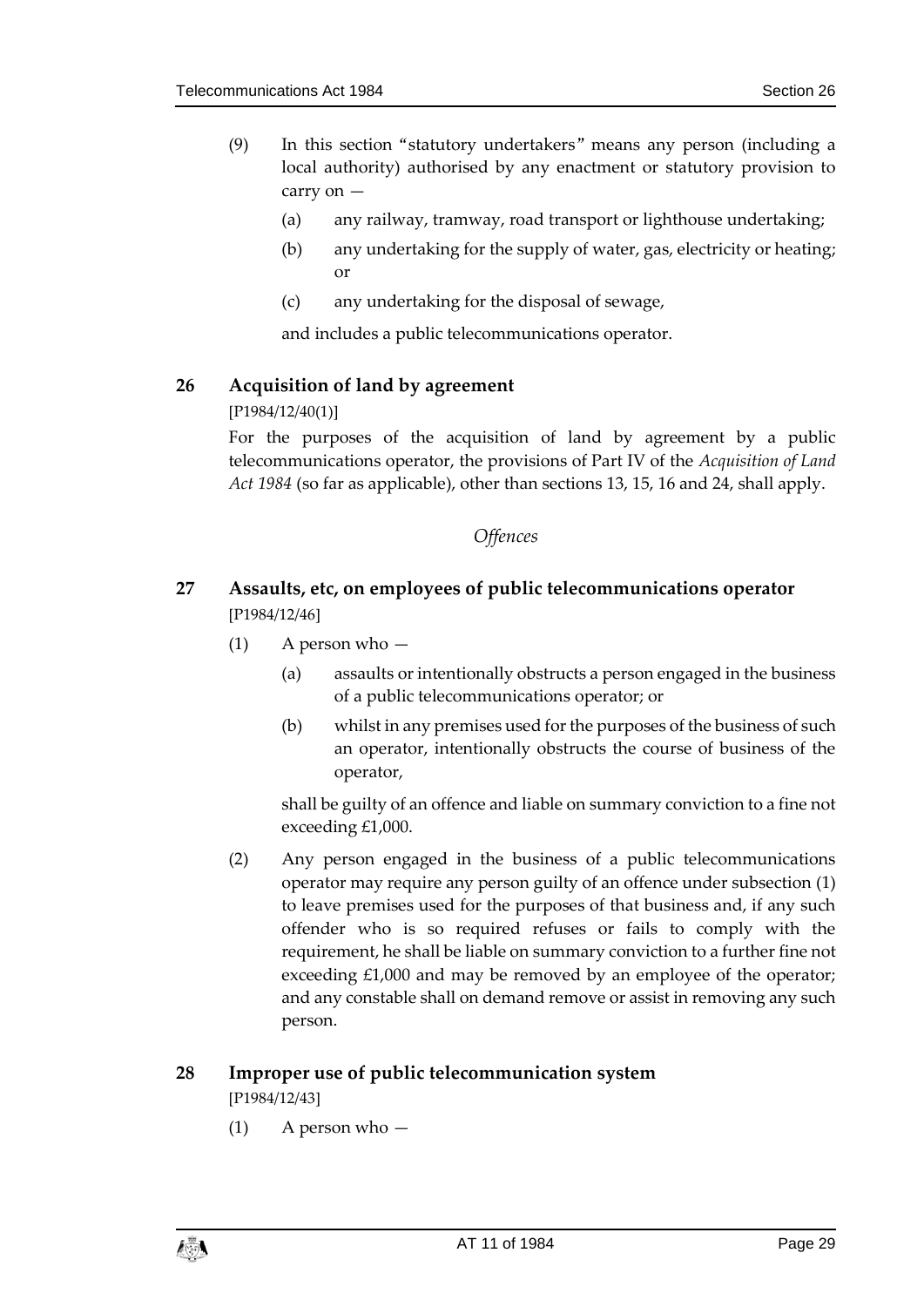- (a) sends, by means of public telecommunication system, a message or other matter that is grossly offensive or of an indecent, obscene or menacing character; or
- (b) sends by those means, for the purpose of causing annoyance, inconvenience or needless anxiety to another, a message that he knows to be false or persistently makes use for that purpose of a public telecommunication system,

shall be guilty of an offence and liable on summary conviction to a fine not exceeding £2,500.

(2) Subsection (1) does not apply to anything done under and in accordance with a licence granted under section 34.

### <span id="page-29-0"></span>**29 Fraudulent use of public telecommunication system**

[P1984/12/42]

- (1) A person who dishonestly obtains a service to which this section applies with intent to avoid payment of any charge applicable to the provision of that service shall be guilty of an offence and liable —
	- (a) on summary conviction, to imprisonment for a term not exceeding 6 months or to a fine not exceeding £5,000 or to both;
	- (b) on conviction on information, to imprisonment for a term not exceeding 5 years or to a fine, or to both.**<sup>74</sup> <sup>75</sup>**
- (2) This section applies to any service (other than such a service as is mentioned in section 164(1) of the *Copyright Act 1991*) which is provided by means of a telecommunication system the running of which is authorised by a licence granted under section 5.**<sup>76</sup>**

### <span id="page-29-1"></span>**29A Possession or supply of anything for fraudulent purpose in connection with the use of telecommunications systems**

- (1) Subsection (2) applies if a person has in his custody or under his control anything which may be used for the purpose of obtaining, or for a purpose connected with the obtaining of, a service to which section 29(1) applies.
- (2) If the person intends
	- (a) to use the thing  $-$ 
		- (i) to obtain such a service dishonestly; or
		- (ii) for a purpose connected with the dishonest obtaining of such a service;
	- (b) dishonestly to allow the thing to be used to obtain such a service; or
	- (c) to allow the thing to be used for a purpose connected with the dishonest obtaining of such a service,

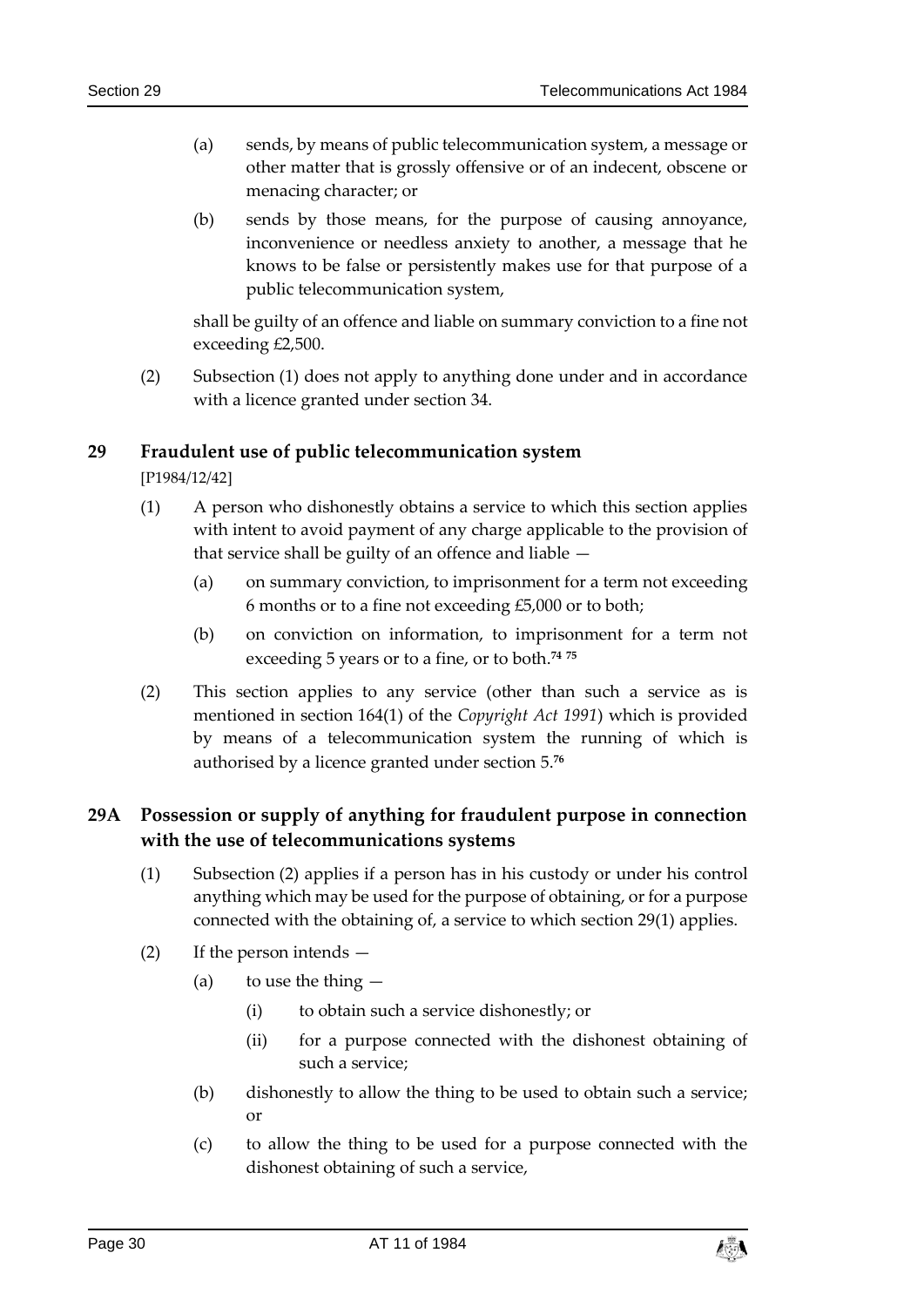he shall be guilty of an offence.

- (3) Subsection (4) applies if a person supplies or offers to supply anything which may be used for the purpose of obtaining, or for a purpose connected with the obtaining of, a service to which section 29(1) applies.
- (4) If the person supplying or offering to supply the thing knows or believes that the person to whom it is supplied or offered intends, or intends if it is supplied to him —
	- (a) to use the thing  $-$ 
		- (i) to obtain such a service dishonestly; or
		- (ii) for a purpose connected with the dishonest obtaining of such a service;
	- (b) dishonestly to allow the thing to be used to obtain such a service; or
	- (c) to allow the thing to be used for a purpose connected with the dishonest obtaining of such a service,

he shall be guilty of an offence.

- (5) A person guilty of an offence under this section shall be liable
	- (a) on summary conviction to custody for a term not exceeding 6 months or to a fine not exceeding £5,000 or to both; and
	- (b) on conviction on information, to custody for a term not exceeding 5 years or to fine or to both.
- (6) In this section, references to use of a thing include, in the case of a thing which is used to record any data, use of any of the data.**<sup>77</sup>**

### <span id="page-30-0"></span>**30 Interference with public telecommunication system**

[P1984/12/44]

A person engaged in the running of a public telecommunication system who otherwise than in the course of his duty intentionally modifies or interferes with the contents of a message sent by means of that system shall be guilty of an offence and liable —

- (i) on summary conviction to imprisonment for a term not exceeding 6 months or to a fine not exceeding £5,000, or to both;
- (ii) on conviction on information to imprisonment for a term not exceeding 2 years or to a fine, or to both.

### <span id="page-30-1"></span>**31 Disclosure of messages etc**

(1) A person engaged in the running of a public telecommunication system who otherwise than in the course of his duty intentionally discloses to any person —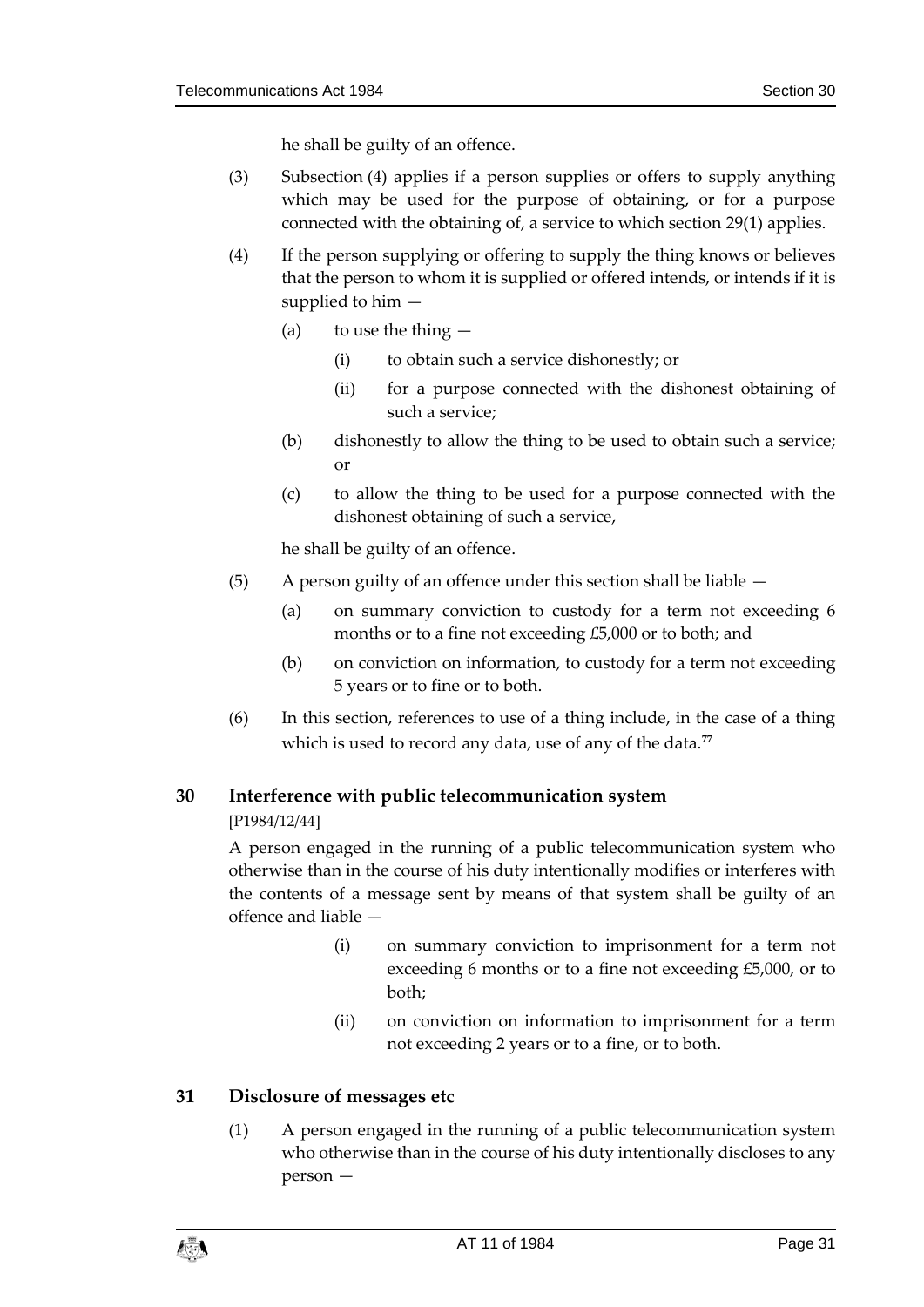- (a) the contents of any message which has been intercepted in the course of its transmission by means of that system; or
- (b) any information concerning the use made of telecommunication services provided for any other person by means of that system,

shall be guilty of an offence.

- (2) Subsection (1) does not apply to  $-$ 
	- (a) any disclosure which is made for the prevention or detection of crime or for the purposes of any criminal proceedings;
	- (b) any disclosure of matter falling within subsection (1)(a) which is made in obedience to a warrant issued under section 2 of the *Interception of Communications Act 1988*; or
	- (c) any disclosure of matter falling within subsection (1)(b) which is made in the interests of national security or in pursuance of the order of a court.
- (3) For the purposes of subsection  $(2)(c)$  a certificate signed by the Attorney General certifying that a disclosure was made in the interests of national security shall be conclusive evidence of that fact; and a document purporting to be such a certificate shall be received in evidence and deemed to be such a certificate unless the contrary is proved.
- (4) A person guilty of an offence under this section shall be liable
	- (a) on summary conviction, to a fine not exceeding  $£5,000;$
	- (b) on conviction on information, to a fine.**<sup>78</sup>**

### **PART III**

### <span id="page-31-2"></span><span id="page-31-1"></span><span id="page-31-0"></span>**32 to 35 [Repealed]**<sup>79</sup>

### <span id="page-31-3"></span>**PART IV – MISCELLANEOUS AND SUPPLEMENTAL**

#### *Miscellaneous*

### <span id="page-31-4"></span>**36 Power of Council of Ministers to give directions**<sup>80</sup>

[P1984/12/94]

- (1) The Council of Ministers may, after consultation with a person to whom this section applies give to that person such directions of a general character as appear to the Council of Ministers to be requisite or expedient in the interests of national security or international relations.**<sup>81</sup>**
- (2) If it appears to the Council of Ministers to be requisite or expedient to do so in the interests of national security or international relations it may,

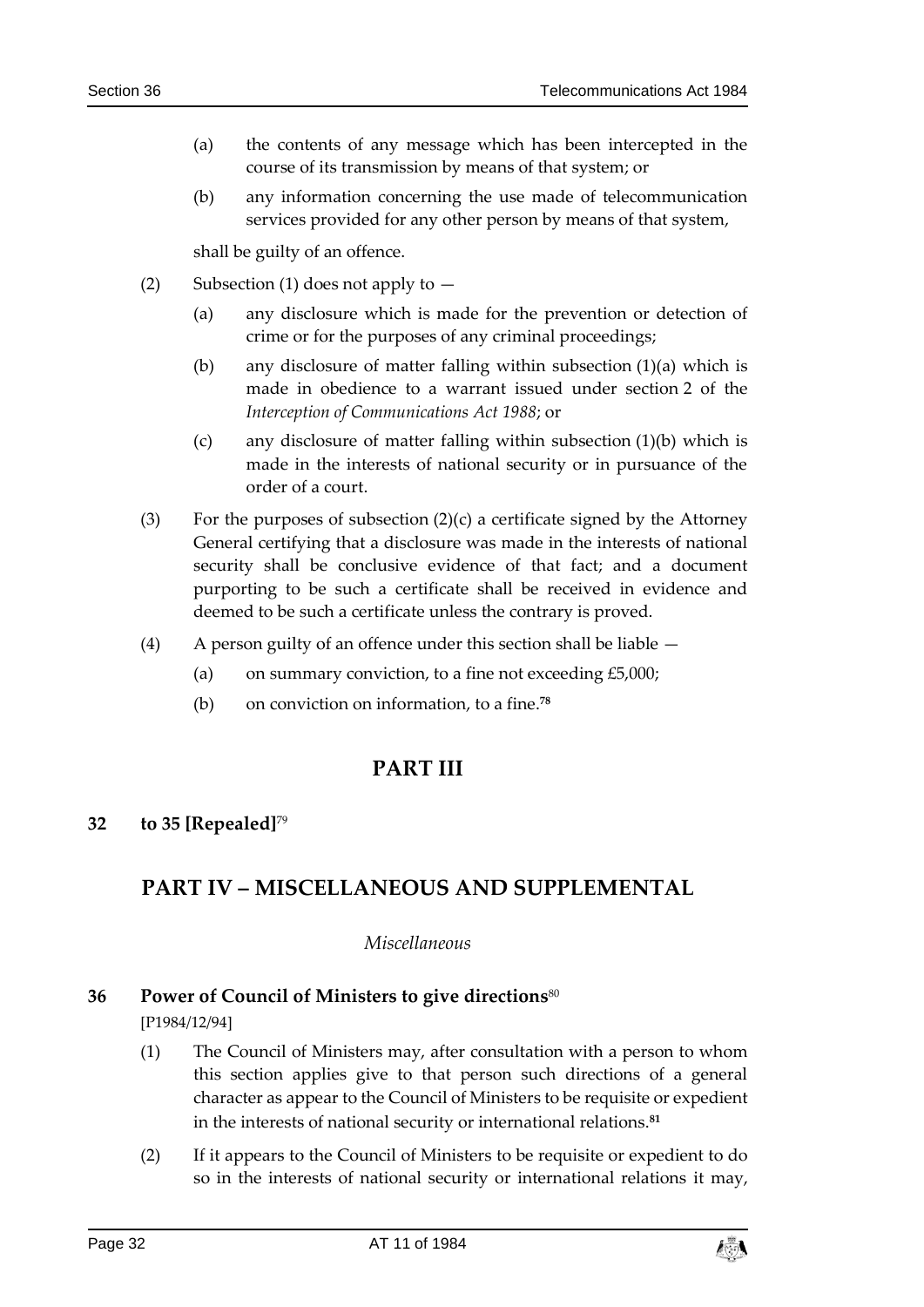after consultation with a person to whom this section applies, give to that person directions requiring him (according to the circumstances of the case) to do, or not to do, a particular thing specified in the direction.**<sup>82</sup>**

- (3) A person to whom this section applies shall give effect to any direction given to him by the Council of Ministers under this section notwithstanding any other duty imposed on him by or under this Act.**<sup>83</sup>**
- (4) The Council of Ministers shall lay before Tynwald a copy of every direction given under this section unless it is of opinion that disclosure of the direction is against the interests of national security or international relations or the commercial interests of any person.**<sup>84</sup>**
- (5) A person shall not disclose, or be required by virtue of any enactment or otherwise to disclose, anything done by virtue of this section if the Council of Ministers has notified him that the Council of Ministers is of the opinion that disclosure of that thing is against the interests of national security or international relations or the commercial interests of some other person.**<sup>85</sup>**
- (6) The Treasury may, at the request of the Council of Ministers, make grants to public telecommunications operators for the purpose of defraying or contributing towards any losses they may sustain by reason of compliance with the directions given under this section.**<sup>86</sup>**
- (7) There shall be paid out of money provided by Tynwald any sums required by the Treasury for making grants under this section.**<sup>87</sup>**
- (8) This section applies to any public telecommunications operator or approved contractor (whether in his capacity as such or otherwise); and in this subsection "approved contractor" means a person approved under section 15.

### <span id="page-32-0"></span>**37 Power to require information**

[P1984/12/53]

- (1) Subject to subsection (2), the Commission may, for any purpose connected with —
	- (a) the investigation of any offence under section 3, 22 or 23 or any proceedings for any such offence, or
	- (b) the exercise of the functions of the Commission under section 11,**<sup>88</sup>**

by notice in writing signed by it  $-$ 

(i) require any person to produce, at a time or place specified in the notice, to the Commission, or to any person appointed by it for the purpose, any documents which are specified or described in the notice and which are in that person's custody or under his control and are relevant to the investigation or proceedings or the exercise of the functions in question, as the case may be, or**89**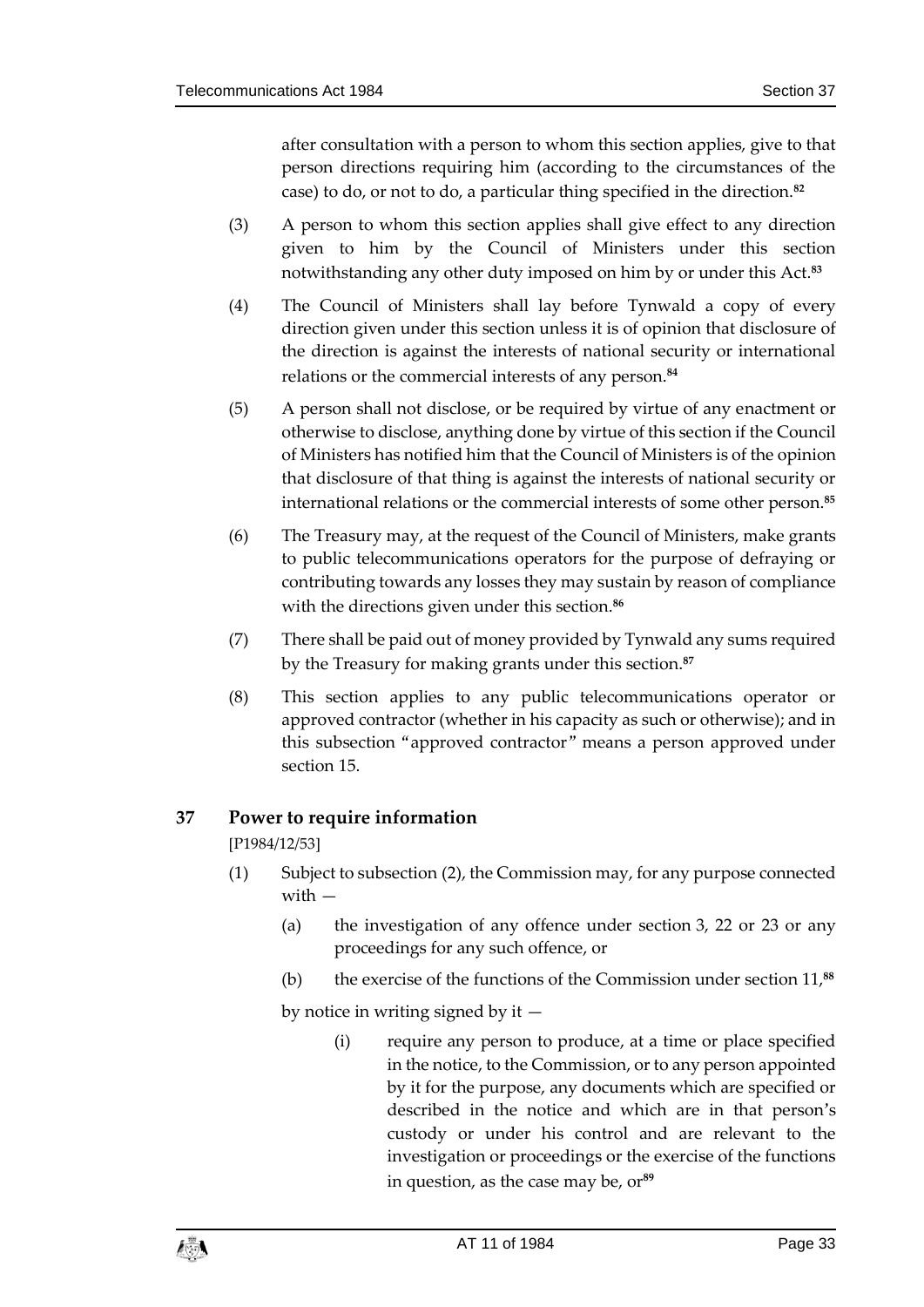- (ii) require any person carrying on any business to furnish to the Commission such estimates, returns and information as may be specified or described in the notice and specify the time, the manner and the form in which any such estimates, returns or information are to be furnished.**<sup>90</sup> <sup>91</sup>**
- (2) No person shall be compelled, for a purpose specified in subsection (1), to produce any documents which he could not be compelled to produce in civil proceedings before the High Court or, in complying with any requirement for the furnishing of information, to give any information which he could not be compelled to give in evidence in such proceedings.
- (3) A person who refuses or, without reasonable excuse, fails to do anything duly required of him by a notice under subsection (1) shall be guilty of an offence and liable on summary conviction to a fine not exceeding £5,000.
- (4) A person who
	- (a) intentionally alters, suppresses or destroys any document which he has been required by any such notice to produce; or
	- (b) in furnishing any estimate, return or other information required of him under any such notice, makes any statement which he knows to be false in a material particular, or recklessly makes any statement which is false in a material particular,

shall be guilty of an offence and liable —

- (i) on summary conviction to a fine not exceeding £5,000;
- (ii) on conviction on information, to a fine.
- (5) If a person makes default in complying with a notice under subsection (1), the High Court may, on the application of the Attorney General, make such order as the court think fit for requiring the default to be made good; and any such order may provide that all the costs or expenses of and incidental to the application shall be borne by the person in default or by any officers of a company or other association who are responsible for its default.

### <span id="page-33-0"></span>**38 Power to require information from operators**

- (1) Where a licence granted under section 5 does not contain any such conditions as are mentioned in subsection  $(5)(c)$  of that section, the Commission may, for the purpose of the effective exercise of the functions of the Commission under Part II, by notice in writing signed by it —
	- (a) require the person who is authorised by that licence to run a telecommunications system to furnish to the Commission, such documents, accounts, estimates, returns or other information as may be specified or described in the notice; and**92**

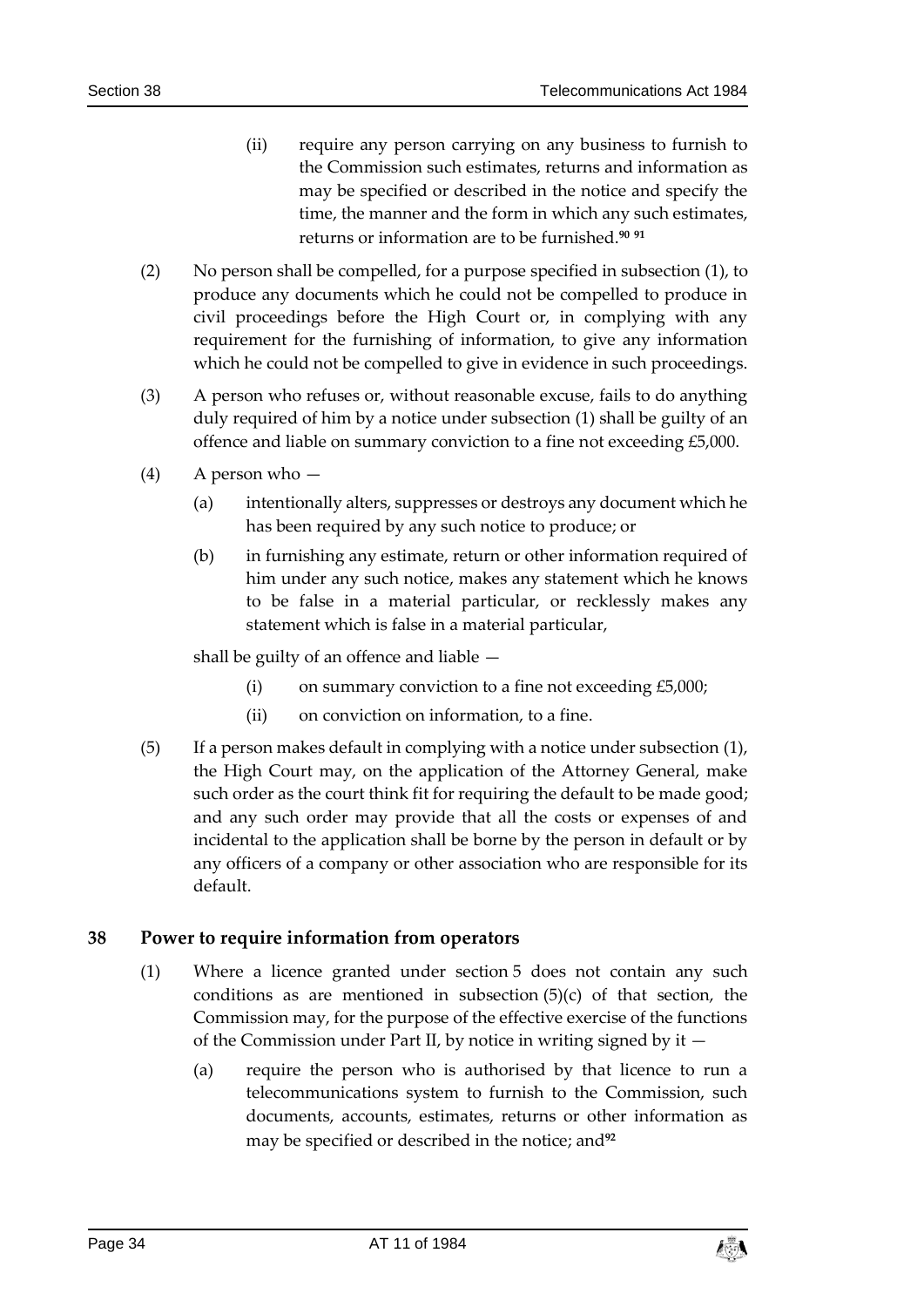- (b) specify the time, the manner and the form in which such documents, accounts, estimates, returns or information are to be furnished.**<sup>93</sup>**
- (2) Subsections (3), (4) and (5) of section 37 shall apply to this section as they apply to that section.

#### <span id="page-34-0"></span>**39 General restrictions on disclosure of information**

[P1984/12/101]

- (1) Subject to the following provisions of this section, no information with respect to any particular business which —
	- (a) has been obtained under or by virtue of the provisions of this Act; and
	- (b) relates to the private affairs of any individual or to a particular business,

shall during the lifetime of that individual or so long as the business continues to be carried on, be disclosed without the consent of that individual or the person for the time being carrying on that business.

- (2) Subsection (1) does not apply to any disclosure of information which is made —
	- (a) for the purpose of facilitating the performance of any functions of the Governor in Council, the Commission or the Chief Secretary under this Act;**<sup>94</sup>**
	- (b) for the purpose of facilitating the performance of the functions of the Isle of Man Office of Fair Trading under the *Consumer Protection (Trade Descriptions) Act 1970* or the *Price Marking Act 1976* or the *Consumer Protection Act 1991* or the Consumer Protection from Unfair Trading Regulations 2019<sup>1</sup> ; **95**
	- (c) in connection with the investigation of any criminal offence or for the purposes of any criminal proceedings; or
	- (d) for the purpose of any civil proceedings brought under or by virtue of this Act or any of the enactments or statutoery documents specified in paragraph (b). **96**
	- (e) [Repealed]**<sup>97</sup>**
- (3) Any person who discloses any information in contravention of this section shall be guilty of an offence and liable —
	- (a) on summary conviction, to a fine not exceeding  $£5,000;$
	- (b) on conviction on information to imprisonment for a term not exceeding 2 years or to a fine or to both.

1

<sup>1</sup> SD 2019/0359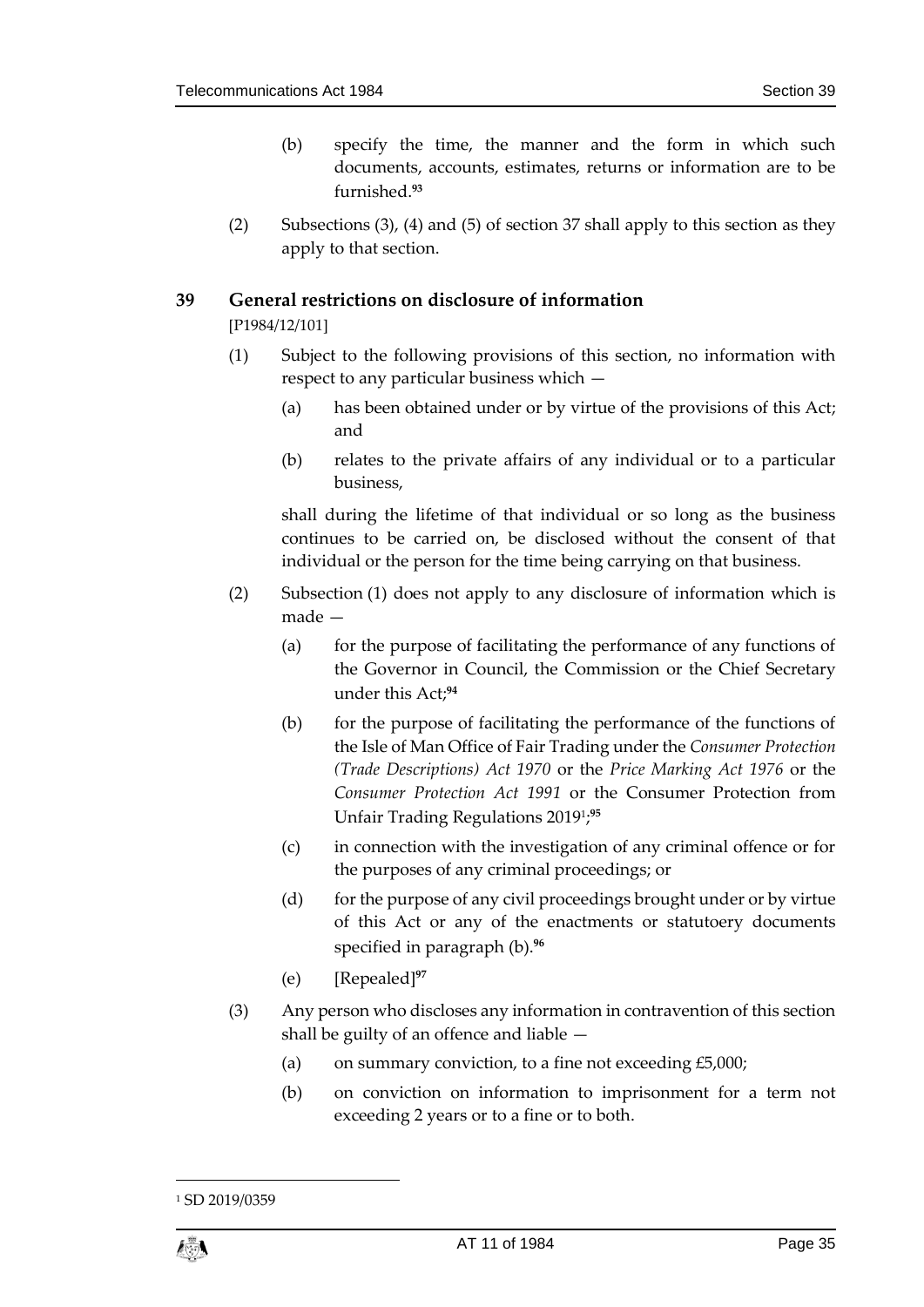### <span id="page-35-0"></span>**40 Offences by bodies corporate**

[P1984/12/102]

- (1) Where a body corporate is guilty of an offence under this Act and that offence is proved to have been committed with the consent or connivance of, or to be attributable to any neglect on the part of, any director, manager, secretary or other similar officer of the body corporate or any person who was purporting to act in any such capacity he, as well as the body corporate, shall be guilty of that offence and shall be liable to be proceeded against and punished accordingly.
- (2) Where the affairs of a body corporate are managed by its members, subsection (1) shall apply in relation to the acts and defaults of a member in connection with his functions of management as if he were a director of the body corporate.

### <span id="page-35-1"></span>**41 Summary proceedings**

#### [P1984/12/103]

Proceedings for any offence under this Act which is punishable on summary conviction may be commenced at any time within 12 months next after the commission of the offence.

#### <span id="page-35-2"></span>**42 Use of certain conduits for telecommunication purposes**

[P1984/12/98]

- (1) The functions of the Authority with respect to a relevant conduit shall include the power —
	- (a) to carry out, or to authorise another person to carry out, any works in relation to that conduit for or in connection with the installation, maintenance, adjustment, repair or alteration of telecommunication apparatus;
	- (b) to keep telecommunication apparatus installed in that conduit or to authorise any other person to keep telecommunication apparatus so installed;
	- (c) to authorise any person to enter that conduit to inspect telecommunication apparatus kept installed there;
	- (d) to enter into agreements on such terms (including terms as to the payments to be made to the Authority) as it thinks fit in connection with the doing of anything authorised by or under this section; and**<sup>98</sup>**
	- (e) to carry on an ancillary business consisting in the making and carrying out of such agreements.**<sup>99</sup>**
- (2) Where any enactment expressly or impliedly imposes any limitation on the use to which a relevant conduit may be put, that limitation shall not

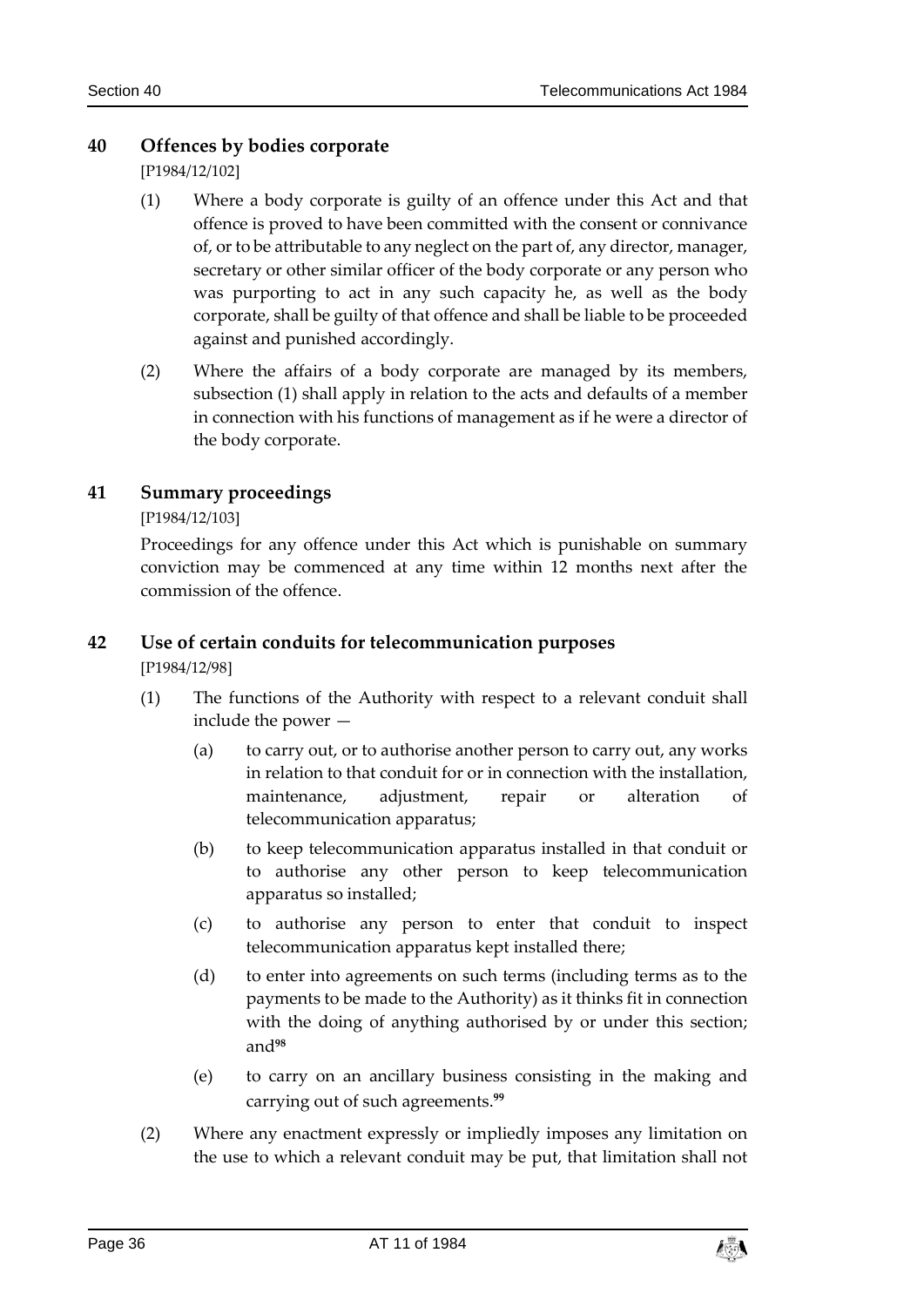have effect so as to prohibit the doing of anything authorised by or under this section.

- (3) Where the doing by the Authority of anything authorised by this section would, apart from this subsection, constitute a contravention of any obligation imposed (whether by virtue of any conveyance or agreement or otherwise) on the Authority, the doing of that thing shall not constitute such a contravention to the extent that it consists in, or in authorising, the carrying out of works or inspections, or keeping of apparatus, wholly inside a public sewer.**<sup>100</sup>**
- (4) In this section "relevant conduit" means
	- (a) any conduit which, whether or not it is itself an electric line, is maintained by the Authority for the purpose of enclosing, surrounding or supporting such a line, including where such a conduit is connected to any box, chamber or other structure (including a building) maintained by the Authority for purposes connected with the conveyance, transmission or distribution of electricity, that box, chamber or structure; or**<sup>101</sup>**
	- (b) a water main or any other conduit maintained by the Authority for the purpose of conveying water from one place to another; or**<sup>102</sup>**
	- (c) a public sewer.
- (5) [Repealed]**<sup>103</sup>**
- $(6)$  In this section  $-$
- "alteration" and "telecommunication apparatus" have the same meanings as in Schedule 1;

"conduit" includes a tunnel or subway;

"electric line" has the same meaning as in the *Electricity Act 1996*; **104**

- "the Authority" means the Manx Utilities Authority and, where the Authority has delegated its functions in respect of a public sewer to a local authority under section 2 of the *Sewerage Act 1999*, includes that local authority;**<sup>105</sup>**
- "public sewer" means a sewer within the meaning of the *Local Government Consolidation Act 1916*;
- "the Water Authority" [Repealed]**<sup>106</sup>**

"water main" means a main within the meaning of the *Water Act 1991*. **107**

(7) Subject to subsections (2) and (3), subsection (1) is without prejudice to the rights of any person with an interest in land on, under, or over which a relevant conduit is situated.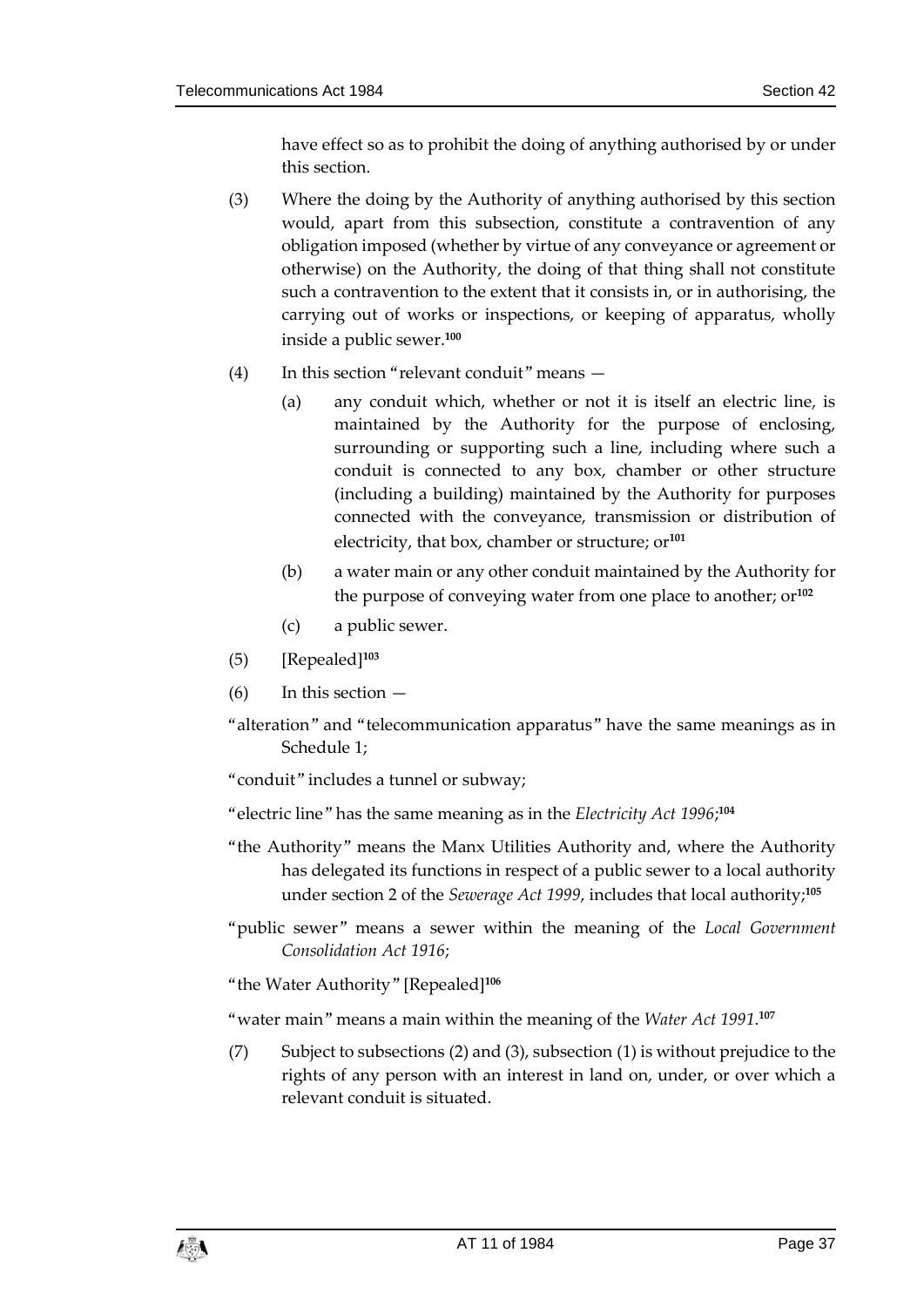*Vesting of property etc of British Telecommunications*

## **43 Vesting of property etc, of British Telecommunications**

[P1984/12/60(1) and Sch 5/38(5)]

- (1) On such day as the Governor in Council may by order appoint for the purposes of this section ("the transfer date"), all the property, rights and liabilities to which British Telecommunications was entitled or subject immediately before the transfer date shall become by virtue of this section property, rights and liabilities of the company nominated by order of the Secretary of State under section 60(3) of the U.K. Act ("the successor company").**<sup>108</sup>**
- (2) References in this section to property, rights and liabilities are to property, rights and liabilities (whether or not capable of being assigned or transferred) as respects which any issue arising in any proceedings would have been determined (in accordance with the rules of private international law) by reference to the law of the Island.

#### *Supplemental*

#### **44 Tynwald approval of orders, etc**

- (1) No order or scheme under this Act, except an order under section 7(1), 11, 21, 43(1), or 48(2), shall have effect unless it is approved by Tynwald.**<sup>109</sup>**
- (2) An order under section 7(1) shall be laid before Tynwald as soon as may be after it is made and, unless it is approved by Tynwald at the sitting at which it is laid or the next following sitting it shall cease to have effect, but without prejudice to anything previously done under it or to the making of a new order.**<sup>110</sup> <sup>111</sup>**

## **45 Financial provision**

There shall be paid out of money provided by Tynwald any administrative expenses incurred by the Governor in Council, the Commission and the Chief Secretary in consequence of the provisions of this Act.**<sup>112</sup>**

#### **46 Interpretation**

- $(1)$  In this Act —
- "**the appointed day**", in relation to any provision of this Act, means the day appointed by order under section 48(2) for the coming into operation of that provision;
- "**the Authority**" means the Communications and Utilities Regulatory Authority;**<sup>113</sup>**

"**the Commission**" [Repealed]**114**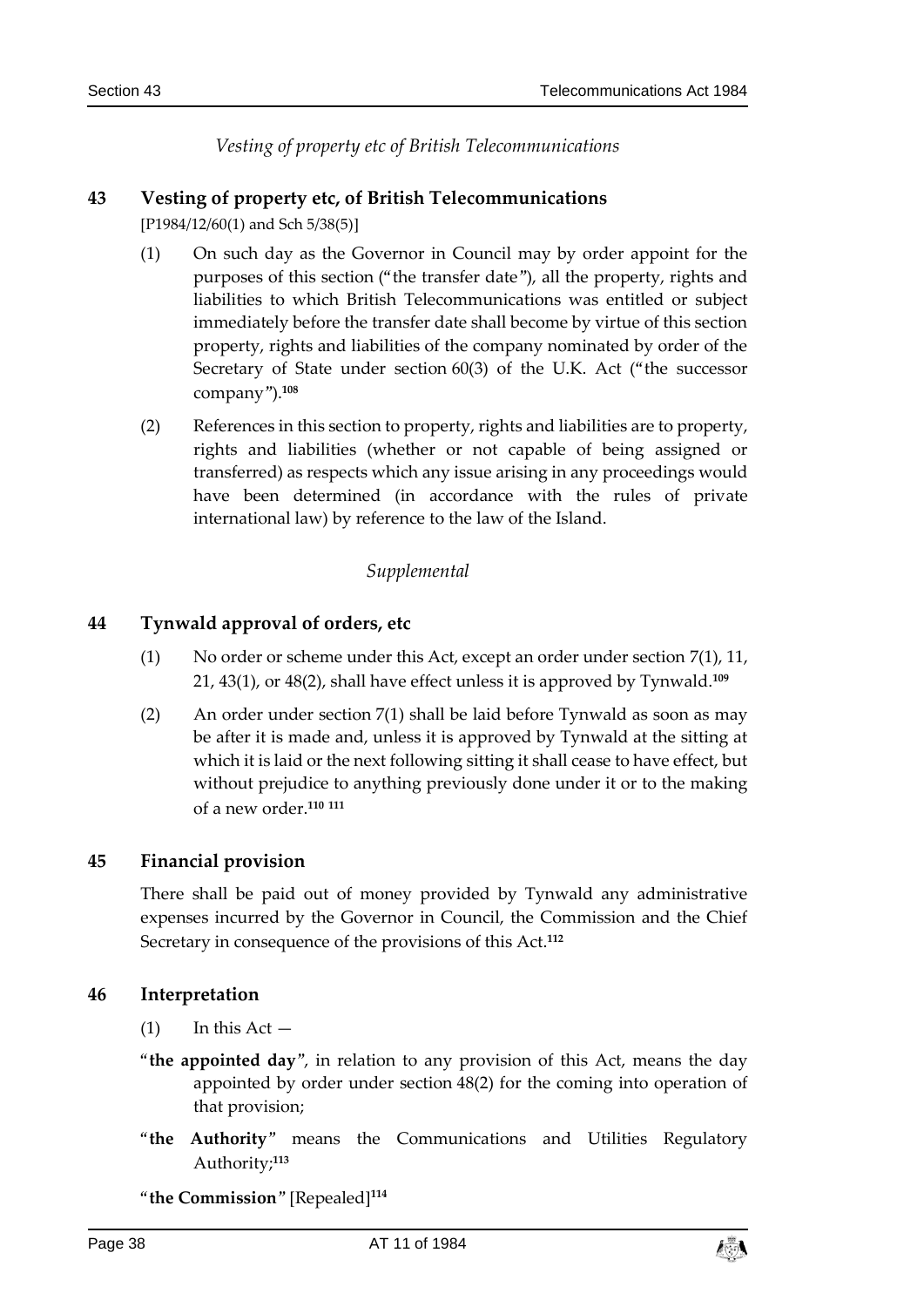## "**EU obligation**" [Repealed]**<sup>115</sup>**

#### "**international relations**" means —

- (a) relations between the Government and Her Majesty's Government in the United Kingdom; and
- (b) relations between Her Majesty's Government in the United Kingdom and the government of a country or territory (other than the Island) outside the United Kingdom;
- "**modifications**" includes additions, alterations and omissions, and cognate expressions shall be construed accordingly;
- "**public telecommunications operator**" and "**public telecommunication system**" have the meanings given by section 7;
- "**the successor company**" has the meaning given by section 43(1);
- "**telecommunication apparatus**", has the meaning given by section 2(3) and where applicable, paragraph l(1) of Schedule 1;
- "**telecommunication service**" has the meaning given by section 2(3);
- "**telecommunication system**" has the meaning given by section 2(1) (read with section 2(2));
- "**the transfer date**" has the meaning given by section 43(1);

"**the U.K. Act**" means the Telecommunications Act 1984 (an Act of Parliament).

- (2) Any power conferred on the Governor in Council by this Act to give a direction if it appears to him to be requisite or expedient to do so in the interests of national security or international relations includes power to give the direction if it appears to him to be requisite or expedient to do so in order
	- (a) to discharge, or facilitate the discharge of, an obligation binding on Her Majesty's Government in the United Kingdom by virtue of it being a member of an international organisation or a party to an international agreement extending to the Island;
	- (b) to attain, or facilitate the attainment of, any other objects the attainment of which is, in his opinion, requisite or expedient in view of Her Majesty's Government in the United Kingdom being a member of such an organisation or a party to such an agreement; or
	- (c) to enable Her Majesty's Government in the United Kingdom to become a member of such an organisation or a party to such an agreement.
- (3) For the purpose of any licence granted, approval given or order made under this Act any description or class may be framed by reference to any circumstances whatsoever.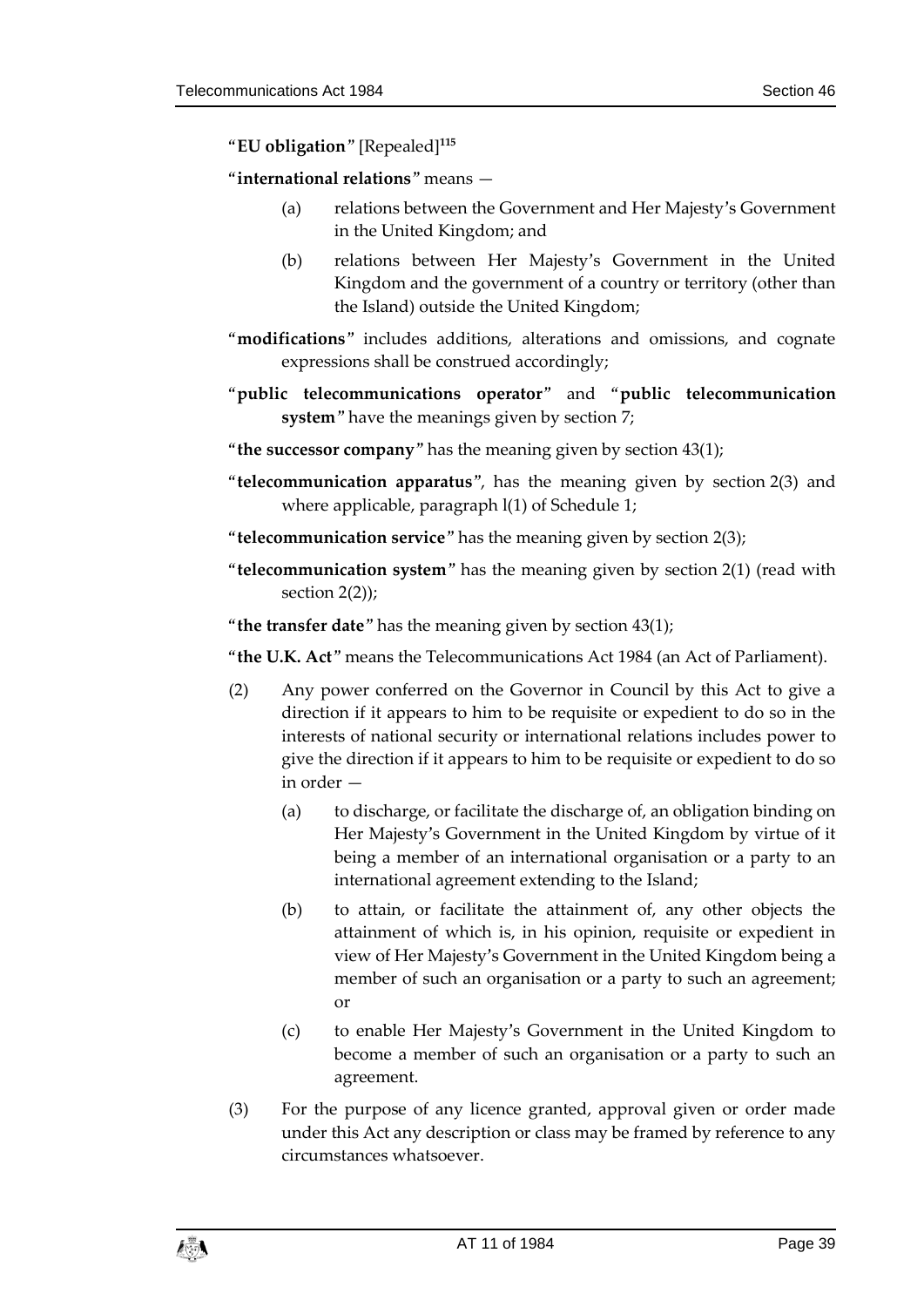## **47 Amendments and transitional provisions**

- (1) The enactments mentioned in Schedule 2 are amended in accordance with that Schedule.
- (2) The Governor in Council may by order make such consequential modifications of any provision contained in any enactment passed before the coming into operation of the relevant provision of this Act as appear to him necessary or expedient in respect of —
	- (a) any reference in that enactment to British Telecommunications, the Post Office or the Postmaster General;
	- (b) any reference in that enactment to an enactment contained in the Telegraph Acts 1863 to 1916 (Acts of Parliament), as they have effect in the Island; or
	- (c) any use in that enactment of terminology used in those Acts, as they have effect in the Island, but not in the telecommunications code contained in Schedule 1.
- (3) The transitional provisions and savings contained in Schedule 3 shall have effect; but those provisions and savings are without prejudice to section 15 of the *Interpretation Act 1976* (effect of repeals).
- (4) [Repealed]**<sup>116</sup>**

## **48 Short title and commencement**

- (1) This Act may be cited as the Telecommunications Act 1984.
- (2) This Act shall come into force on such day as the Governor in Council may by order appoint; and different days may be so appointed for different provisions or for different purposes.**117**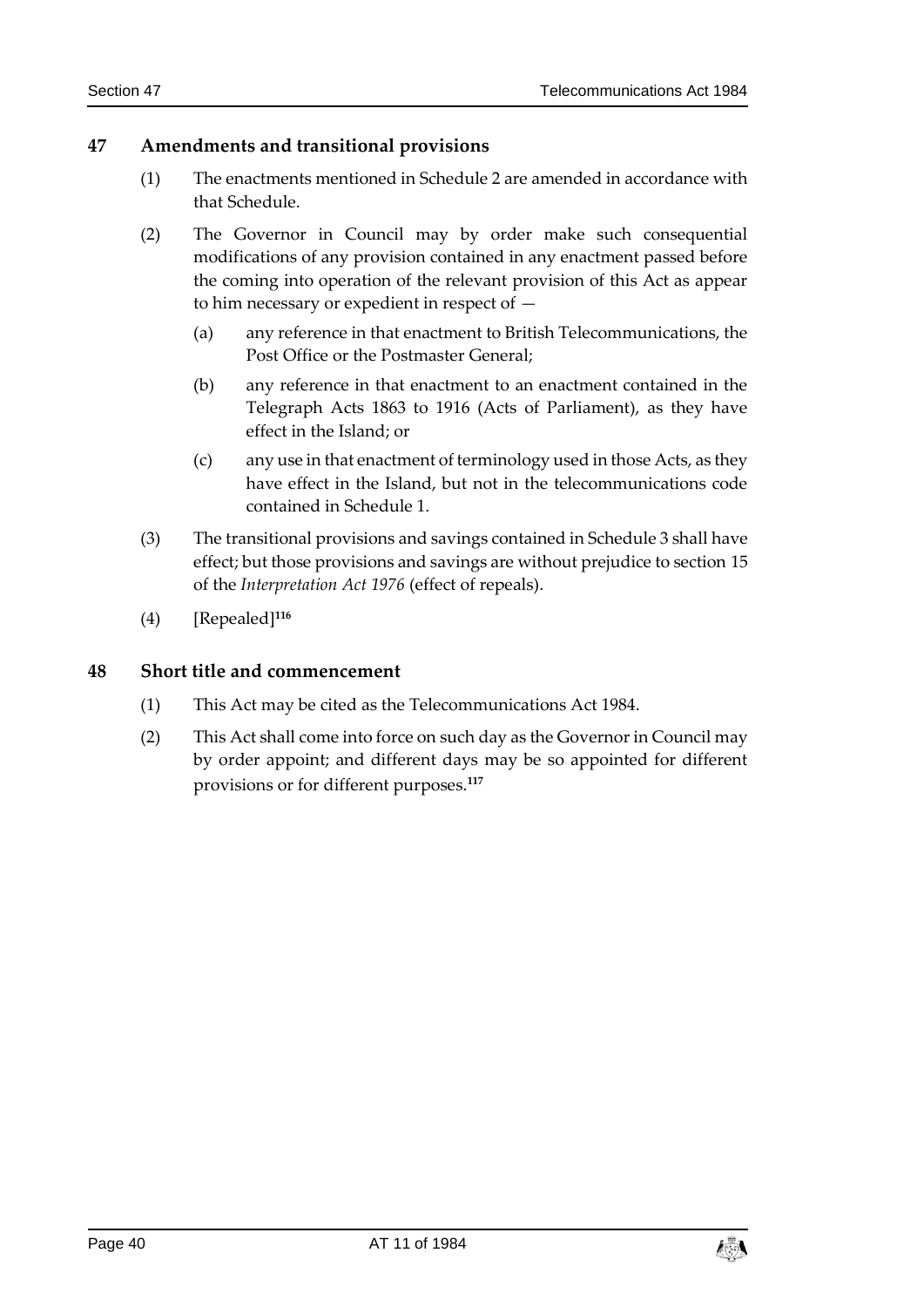# **SCHEDULE 1**

# **THE TELECOMMUNICATIONS CODE**

Section 8

*Arrangement of paragraphs*

- 1. Interpretation of code.
- 2. Agreement required to confer right to execute works etc.
- 3. Agreement required for obstructing access etc.
- 4. Effect of rights and compensation.
- 5. Power to dispense with the need for required agreement.
- 6. Acquisition of rights in respect of apparatus already installed.
- 7. Court to fix financial terms where agreement dispensed with.
- 8. Notices and applications by potential subscribers.
- 9. Prohibition on restrictions on giving required agreement.
- 10. Street works etc.
- 11. Power to fly lines.
- 12. Tidal waters etc.
- 13. Linear obstacles.
- 14. Arbitration in relation to linear obstacles.
- 15. Alteration of apparatus crossing a linear obstacle.
- 16. Use of certain conduits.
- 17. Compensation for injurious affection to neighbouring land.
- 18. Objections to overhead apparatus.
- 19. Obligation to affix notices to overhead apparatus.
- 20. Tree lopping.
- 21. Power to require alteration of apparatus.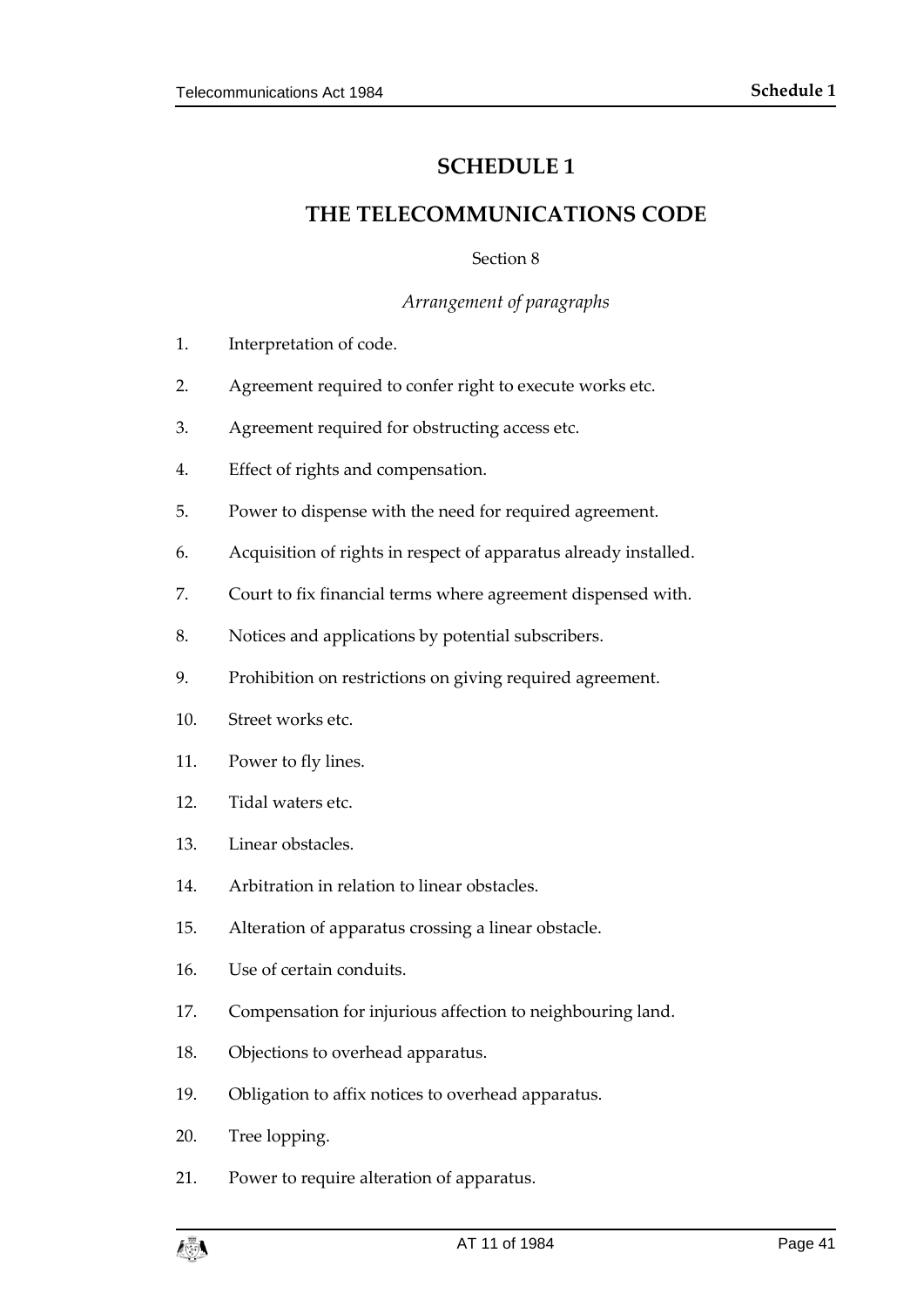- 22. Restriction on rights to require the removal of apparatus.
- 23. Abandonment of apparatus.
- 24. Undertaker's works.
- 25. Service of notices.
- 26. Application to the Crown.
- 27. Savings.
- 28. Application of code to existing systems. Appendix- [Repealed]

#### *Interpretation of code*

- 1.  $(1)$  In this code  $-$ 
	- "**agriculture**" includes horticulture, fruit growing, seed growing, dairy farming, the breeding and keeping of livestock (including any creature kept for the production of food, wool, skins or fur, or for the purpose of its use in the farming of land), the use of land as grazing land, meadow land, market gardens and nursery grounds, and the use of land for woodlands where that use is ancillary to the farming of land for other agricultural purposes, and "**agricultural**" is to be construed accordingly;
	- "**alter**", "**alteration**" and "**altered**" shall be construed in accordance with subparagraph (2);
	- "**the court**" means the High Court;
	- "**emergency works**", in relation to the operator or a relevant undertaker for the purposes of paragraph 24, means works the execution of which at the time it is proposed to execute them is requisite in order to put an end to, or prevent, the arising of circumstances then existing or imminent which are likely to cause —
		- (a) danger to persons or property,
		- (b) the interruption of any service provided by the operator's system or, as the case may be, interference with the exercise of any functions conferred or imposed on the undertaker by or under any enactment; or
		- (c) substantial loss to the operator or, as the case may be, the undertaker,

and such other works as in all the circumstances it is reasonable to execute with those works;

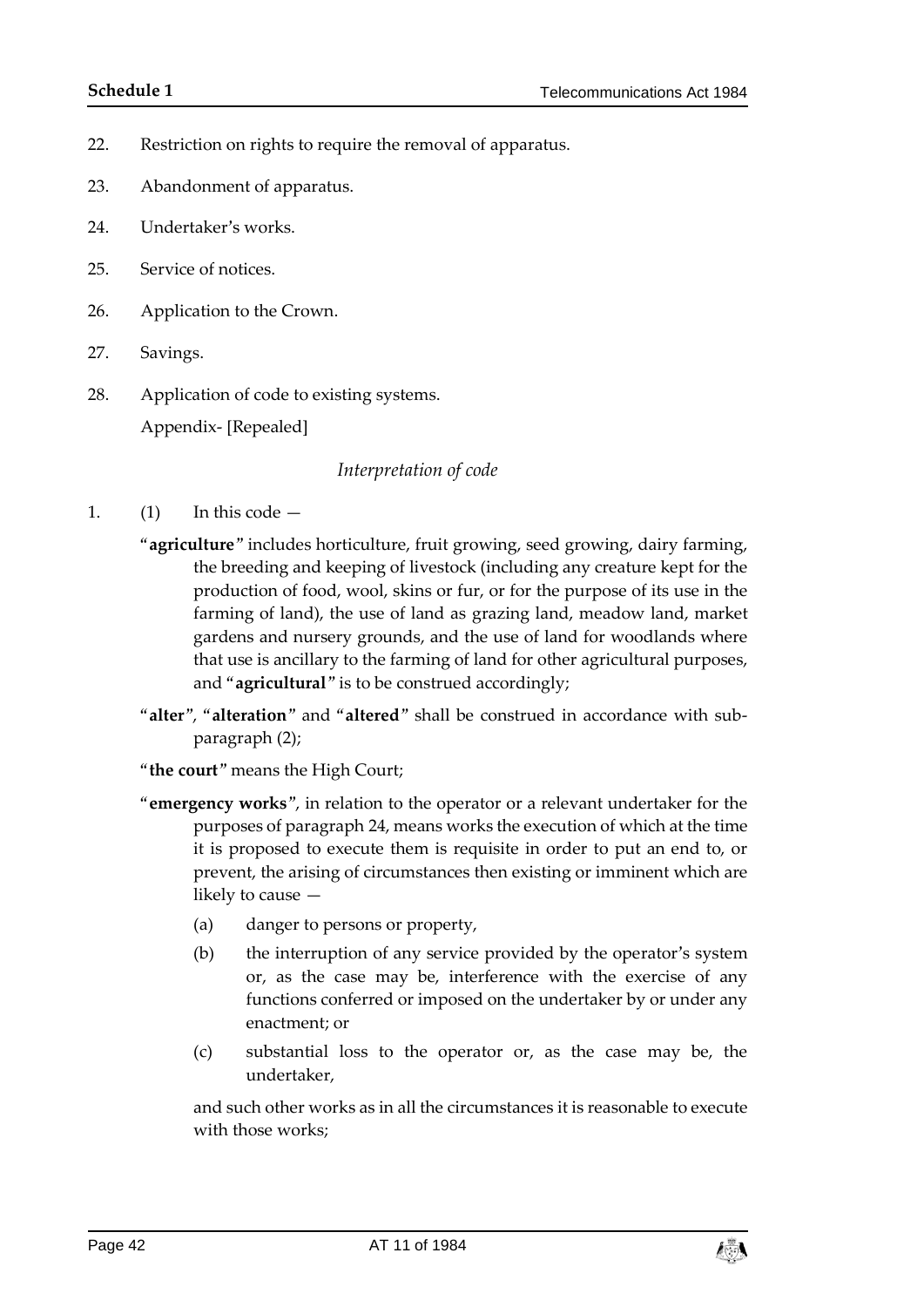- "**footpath**" means a highway over which the public have a right of way on foot only, not being a way comprised in a highway which also comprises a way over which the public have a right of way for the passage of vehicles;
- "**line**" shall be construed in accordance with the definition in this paragraph of "**telecommunication apparatus**"**;**
- **"the Harbour Board**" [Repealed]**<sup>118</sup>**
- "**maintainable highway**" means a highway maintainable at the public expense, other than one which is a footpath that crosses and forms part of any agricultural land or any land which is being brought into use for agriculture;
- "**the operator**" means the person to whom this code is applied by the relevant licence under section 5;
- "**the operator's system**" means the telecommunication system, the running of which is for the time being authorised by the relevant licence under section 5;
- "**the port authority**" [Repealed]**<sup>119</sup>**
- "**the statutory purposes**" means the purposes of establishing and running the operator's system;
- "**street**" means any length of a highway, road, lane, footway, alley or passage, any square or court, and any length of land laid out as a way whether it is for the time being formed as a way or not, irrespective of whether the highway, road or other thing in question is a throughfare or not; and where the street is a highway which passes over a bridge or through a tunnel, includes that bridge or tunnel;
- "**structure**" does not include a building;
- "**telecommunication apparatus**" includes any apparatus falling within the definition in section 2(3) and any apparatus not so falling which is designed or adapted for use in connection with the running of a telecommunication system and, in particular —
	- (a) any line, that is to say, any wire, cable, tube, pipe or other similar thing (including its casing or coating) which is so designed or adapted; and
	- (b) any structure, pole or other thing in, on, by or from which any telecommunication apparatus is or may be installed, supported, carried or suspended;

and references to the installation of telecommunication apparatus shall be construed accordingly;

"**the Telegraph Acts**" means the Telegraph Acts 1863 to 1916 (Acts of Parliament), as they have effect in the Island.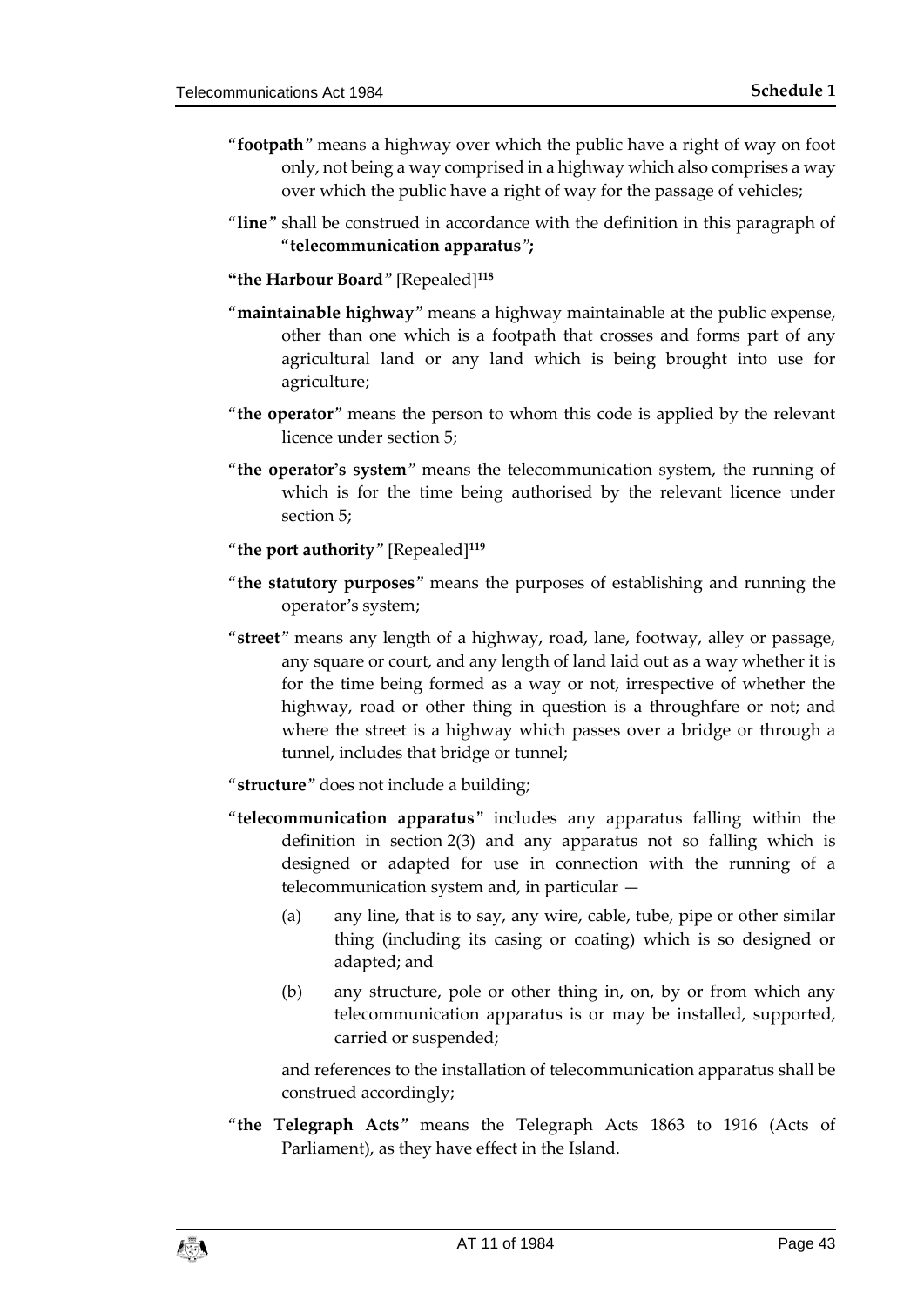(2) In this code, references to the alteration of any apparatus include references to the moving, removal or replacement of the apparatus.

(3) In relation to any land which, otherwise than in connection with a street on that land, is divided horizontally into different parcels, the references in this code to a place over or under the land shall have effect in relation to each parcel as not including references to any place in a different parcel.

*Agreement required to confer right to execute works etc*

2. (1) The agreement in writing of the occupier for the time being of any land shall be required for conferring on the operator a right for the statutory purposes —

- (a) to execute any works on that land for or in connection with the installation, maintenance, adjustment, repair or alteration of telecommunication apparatus; or
- (b) to keep telecommunication apparatus installed on, under or over that land; or
- (c) to enter that land to inspect any apparatus kept installed (whether on, under or over that land or elsewhere) for the purposes of the operator's system.

(2) A person who is the owner of the freehold estate in any land or is a lessee of any land shall not be bound by a right conferred in accordance with sub-paragraph (1) by the occupier of that land unless —

- (a) he conferred the right himself as occupier of the land; or
- (b) he has agreed in writing to be bound by the right; or
- (c) he is for the time being treated by virtue of sub-paragraph (3) as having so agreed; or
- (d) he is bound by the right by virtue of sub-paragraph (4).

(3) If a right falling within sub-paragraph (1) has been conferred by the occupier of any land for purposes connected with the provision, to the occupier from time to time of that land, of any telecommunication services and —

- (a) the person conferring the right is also the owner of a freehold estate in possession in that land or is a lessee of the land under a lease for a term of a year or more, or
- (b) in a case not falling within paragraph (a), a person owning a freehold estate in possession in the land or a lessee of the land under a lease for a term of a year or more has agreed in writing that his interest in the land should be bound by the right,

then, subject to paragraph 4, that right shall (as well as binding the person who conferred it) have effect, at any time when the person who conferred it or a person bound by it under sub-paragraph (2)(b) or (4) is the occupier of the land, as if every person for the time being owning an interest in that land had agreed in writing to the right being

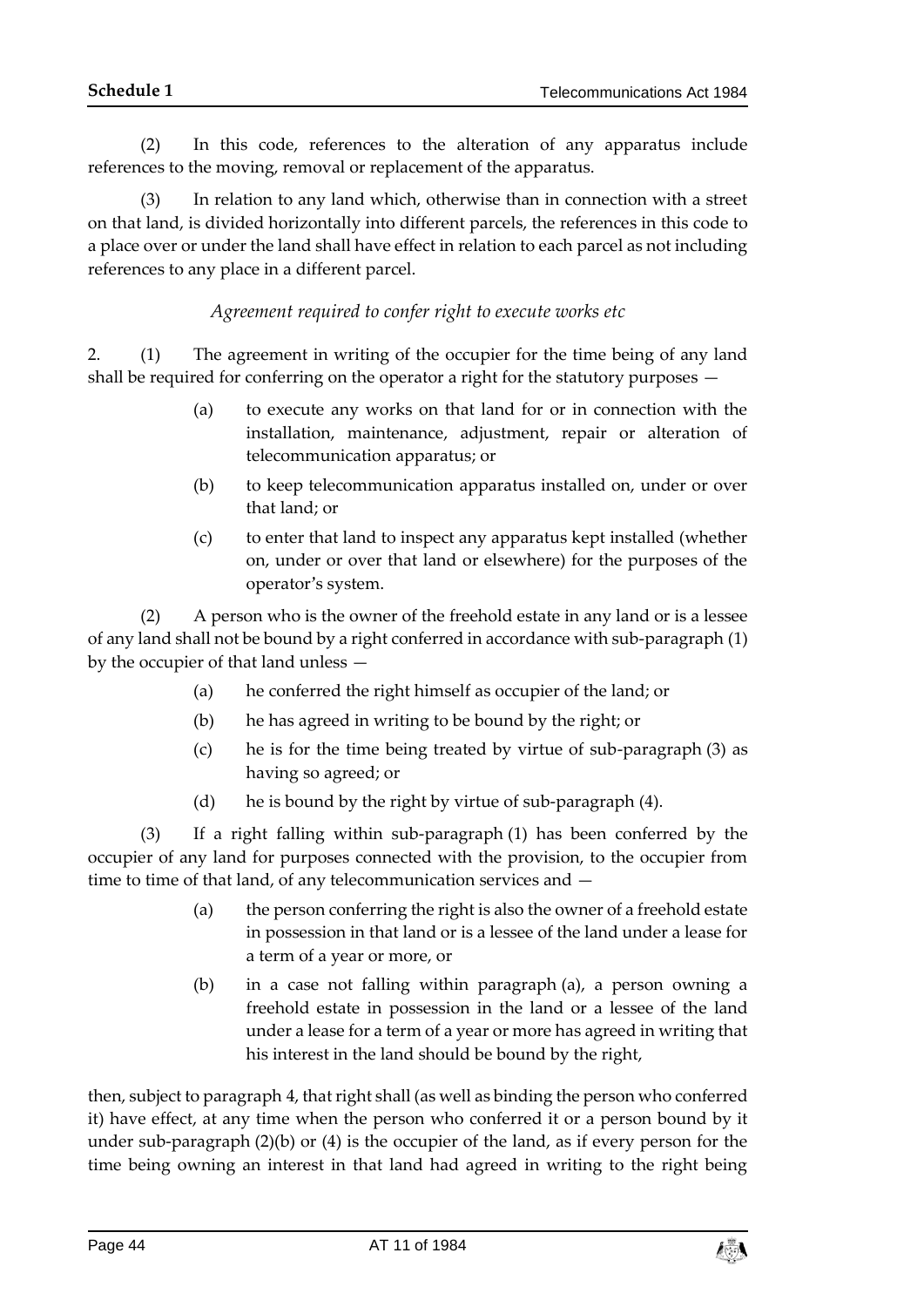conferred for the said purposes and, subject, to its being exercised solely for those purposes, to be bound by it.

(4) In any case where a person owning an interest in land agrees in writing (whether when agreeing to the right as occupier or for the purposes of subparagraph (3)(b) or otherwise) that his interest should be bound by a right falling within sub-paragraph (1), that right shall (except insofar as the contrary intention appears) bind the owner from time to time of that interest and also —

- (a) the owner from time to time of any other interest in the land, being an interest created after the right is conferred and not having priority over the interest to which the agreement relates;
- (b) where that interest is a freehold estate in possession, the owner of any other estate or interest expectant (whether mediately or immediately) upon the determination of that interest; and
- (c) any other person who is at any time in occupation of the land and whose right to occupation of the land derives (by contract or otherwise) from a person who, at the time the right to occupation was granted, was bound by virtue of this sub-paragraph.

(5) A right falling within sub-paragraph (1) shall not be exercisable except in accordance with the terms (whether as to payment or otherwise) subject to which it is conferred and, accordingly, every person for the time being bound by such a right shall have the benefit of those terms.

(6) A variation of a right falling within sub-paragraph (1) or of the terms on which such a right is exercisable shall be capable of binding persons who are not parties to the variation in the same way as, under sub-paragraphs (2), (3) and (4), such a right is capable of binding persons who are not parties to the conferring of the right.

(7) It is hereby declared that a right falling within sub-paragraph (1) is not subject to the provisions of the *Registration of Deeds Act 1961*.

- (8) In this paragraph and paragraphs 3 and  $4 -$ 
	- (a) references to the occupier of any land shall have effect
		- (i) in relation to any footpath that crosses and forms part of any agricultural land or any land which is being brought into use for agriculture, as references to the occupier of that land;
		- (ii) in relation to any street (not being such a footpath), as references to the person having the management or control of the street;
		- (iii) in relation to any land (not being a street) which is unoccupied, as references to the person (if any) who for the time being exercises powers of management or control over the land or, if there is no such person, to every person whose interest in the land would be prejudicially affected by the exercise of the right in question; and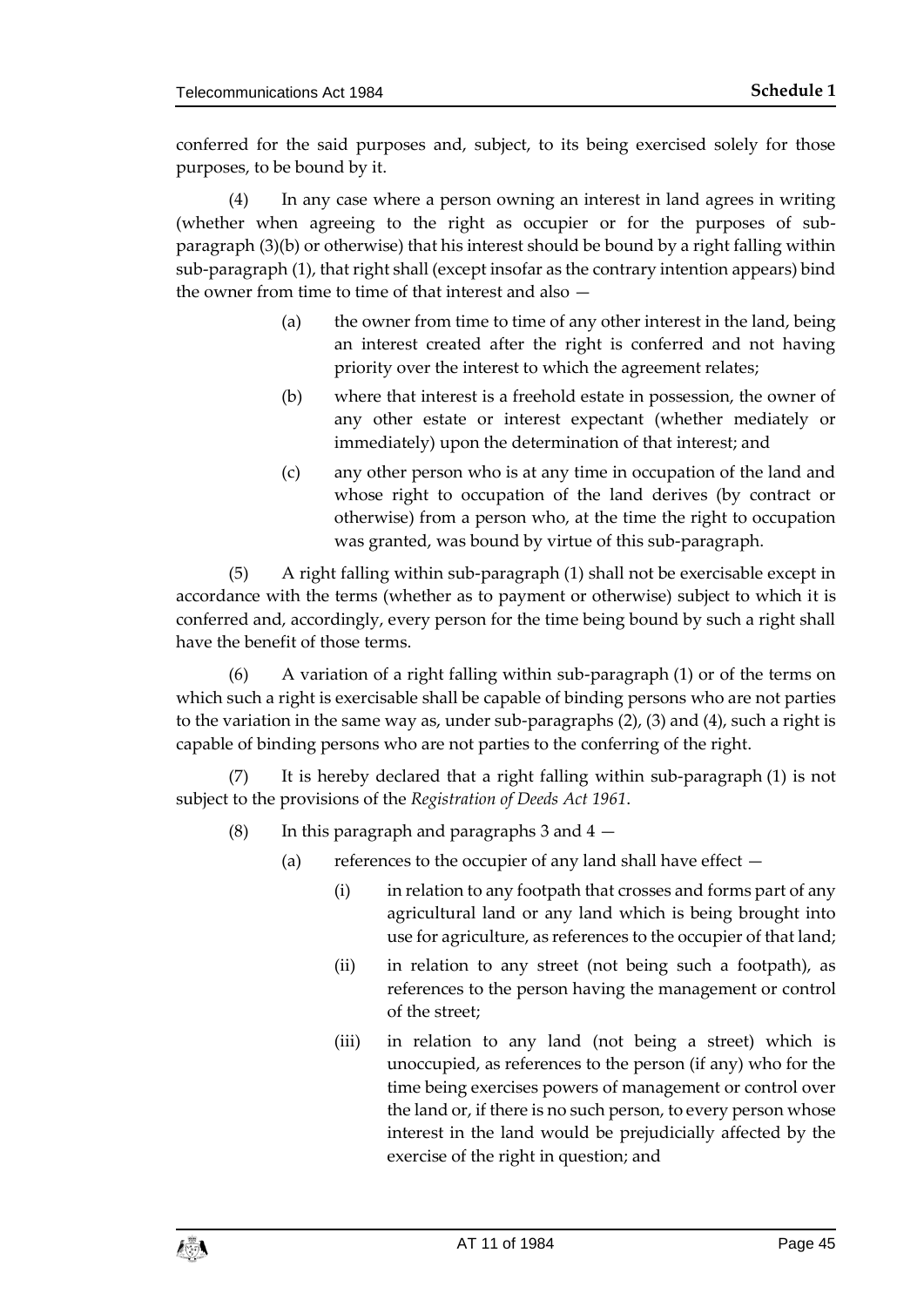(b) "**lease**" includes any leasehold tenancy (whether in the nature of a head lease, sub-lease or underlease) and any agreement to grant such a tenancy but not a mortgage by demise or sub-demise, and "**lessee**" shall be construed accordingly.

(9) Subject to paragraphs 10(3) and 12(2), this paragraph shall not require any person to give his agreement to the exercise of any right conferred by paragraphs 10 to 13.

## *Agreement required for obstructing access etc*

3. (1) A right conferred in accordance with paragraph 2 or by paragraphs 10, 11 or 12 to execute any works on any land, to keep telecommunication apparatus installed on, under or over any land or to enter any land shall not be exercisable so as to interfere with or obstruct any means of entering or leaving any other land unless the occupier for the time being of the land conferred, or is otherwise bound by, a right to interfere with or obstruct that means of entering or leaving the other land.

(2) The agreement in writing of the occupier for the time being of the other land shall be required for conferring any right for the purposes of sub-paragraph (1) on the operator.

(3) The references in sub-paragraph (1) to a means of entering or leaving any land include references to any means of entering or leaving the land provided for use in emergencies.

(4) Paragraph 2(2) and (4) to (7) shall apply (subject to the following provisions of this code) in relation to a right falling within sub-paragraph (1) as it applies in relation to a right falling within paragraph 2(1).

(5) Nothing in this paragraph shall require the person who is the occupier of, or owns any interest in, any land which is a street or to which paragraph 12 applies to agree to the exercise of any right on any other land.

# *Effect of rights and compensation*

4. (1) Anything done by the operator in exercise of a right conferred in relation to any land in accordance with paragraph 2 or 3 shall be deemed to be done in exercise of a statutory power except as against —

- (a) a person who, being the owner of the freehold estate in that land or a lessee of the land, is not for the time being bound by the right; or
- (b) a person having the benefit of any covenant or agreement which has been entered into as respects the land under any enactment and which, by virtue of that enactment binds, or will bind, persons deriving title or otherwise claiming under the covenantor or, as the case may be, a person who was a party to the agreement.

(2) Where a right has been conferred in relation to any land in accordance with paragraph 2 or 3 and anything has been done in exercise of that right, any person who, being the occupier of the land, the owner of the freehold estate in the land or a

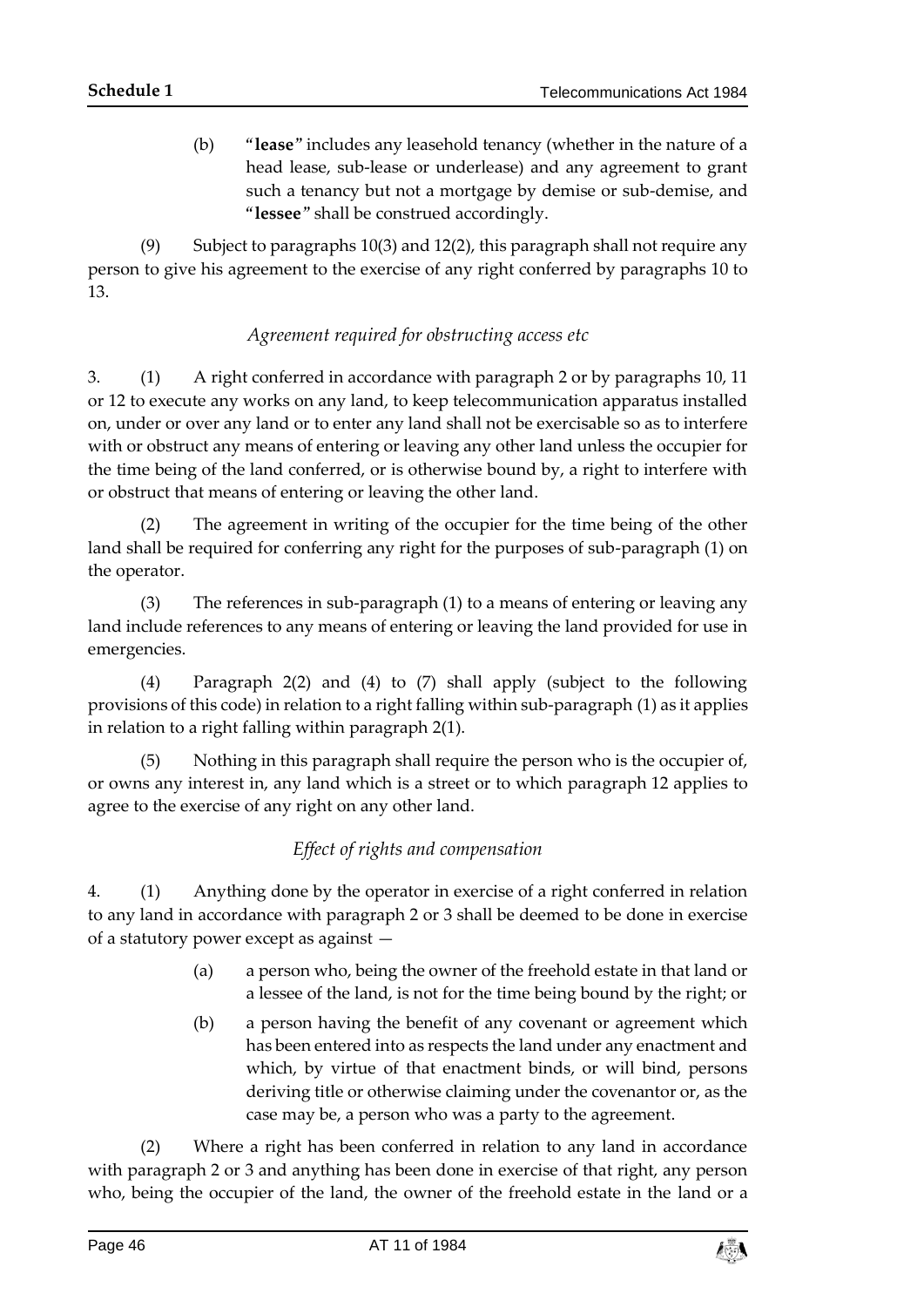lessee of the land, is not for the time being bound by the right shall have the right to require the operator to restore the land to its condition before that thing was done.

(3) Any duty imposed by virtue of sub-paragraph (2) shall, to the extent that its performance involves the removal of any telecommunication apparatus from any land, be enforceable only in accordance with paragraph 22.

- (4) Where
	- (a) on a right in relation to any land being conferred or varied in accordance with paragraph 2, there is a depreciation in the value of any relevant interest in the land, and
	- (b) that depreciation is attributable to the fact that paragraph 22 will apply to the removal from the land, when the owner for the time being of that interest becomes the occupier of the land, of any telecommunication apparatus installed in pursuance of that right,

the operator shall pay compensation to the person who, at the time the right is conferred or, as the case may be, varied, is the owner of that relevant interest; and the amount of that compensation shall be equal (subject to sub-paragraph (8)) to the amount of the depreciation.

(5) In sub-paragraph (4) "relevant interest", in relation to land subject to a right conferred or varied in accordance with paragraph 2, means any interest in respect of which the following conditions are satisfied at the time the right is conferred or varied, namely —

- (a) the owner of the interest is not the occupier of the land but may become the occupier of the land by virtue of that interest; and
- (b) the owner of the interest becomes bound by the right or variation by virtue only of paragraph 2(3).

(6) Any question as to a person's entitlement to compensation under subparagraph (4), or as to the amount of any compensation under that sub-paragraph, shall be determined in accordance with Part III of the *Acquisition of Land Act 1984*.

(7) A claim to compensation under sub-paragraph (4) shall be made by giving the operator notice of the claim and specifying in that notice particulars of  $-$ 

- (a) the land in respect of which the claim is made;
- (b) the claimant's interests in the land and, so far as known to the claimant, any other interest in the land;
- (c) the right or variation in respect of which the claim is made; and
- (d) the amount of the compensation claimed;

and such claim shall be capable of being made at any time before the claimant becomes the occupier of the land in question, or at any time in the period of 3 years beginning with that time.

(8) Without prejudice to Part III of the *Acquisition of Land Act 1984* as applied for the purposes of this paragraph by sub-paragraph (6), where compensation is payable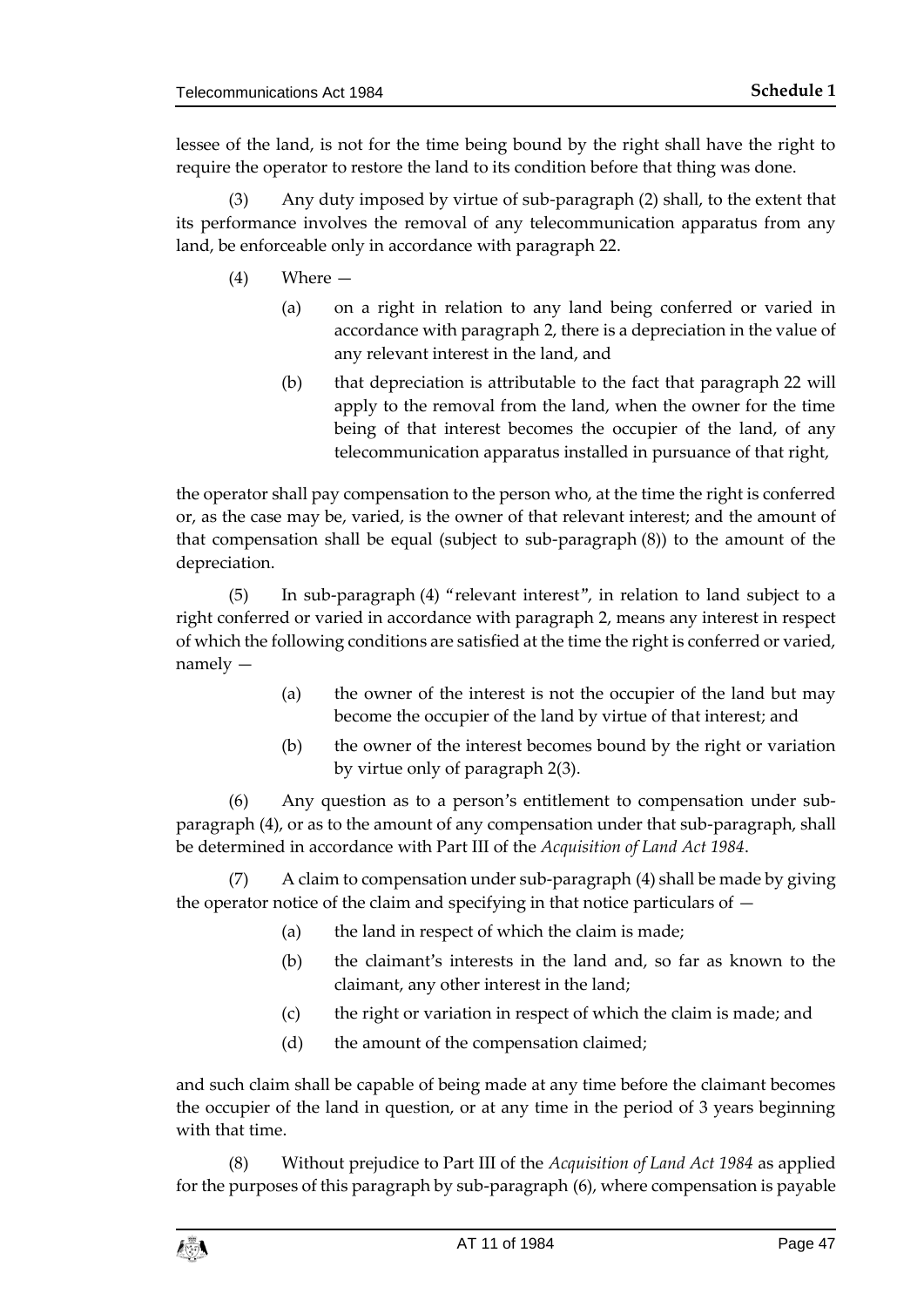under sub-paragraph (4) there shall also be payable, by the operator to the claimant any reasonable valuation or legal expenses incurred by the claimant for the purposes of the preparation and prosecution of his claim for that compensation.

# *Power to dispense with the need for required agreement*

5. (1) Where the operator requires any person to agree for the purposes of paragraph 2 or 3 that any right should be conferred on the operator, or that any right should bind that person or any interest in land, the operator may give a notice to that person of the right and of the agreement that he requires.

(2) Where the period of 28 days beginning with the giving of a notice under sub-paragraph (1) has expired without the giving of the required agreement, the operator may apply to the court for an order conferring the proposed right, or providing for it to bind any person or any interest in land, and (in either case) dispensing with the need for the agreement of the person to whom the notice was given.

(3) The court shall make an order under this paragraph if, but only if, it is satisfied that any prejudice caused by the order —

- (a) is capable of being adequately compensated for by money; or
- (b) is outweighed by the benefit accruing from the order to the persons whose access to a telecommunication system will be secured by the order;

and in determining the extent of the prejudice, and the weight of that benefit, the court shall have regard to all the circumstances and to the principle that no person should unreasonably be denied access to a telecommunication system.

(4) An order under this paragraph made in respect of a proposed right may, in conferring that right or providing for it to bind any person or any interest in land and in dispensing with the need for any person's agreement, direct that the right shall have effect with such modifications, be exercisable on such terms and be subject to such conditions as may be specified in the order.

(5) The terms and conditions specified by virtue of sub-paragraph (4) in an order under this paragraph shall include such terms and conditions as appear to the court to be appropriate for ensuring that the least possible loss and damage is caused by the exercise of the right in respect of which the order is made to persons who occupy, own interests in or are from time to time on the land in question.

(6) Where an order under this paragraph, for the purpose of conferring any right or making provision for a right to bind any person or any interest in land, dispenses with the need for the agreement of any person, the order shall have the same effect and incidents as the agreement of the person the need for whose agreement is dispensed with and, accordingly (without prejudice to the foregoing) shall be capable of variation or release by a subsequent agreement.

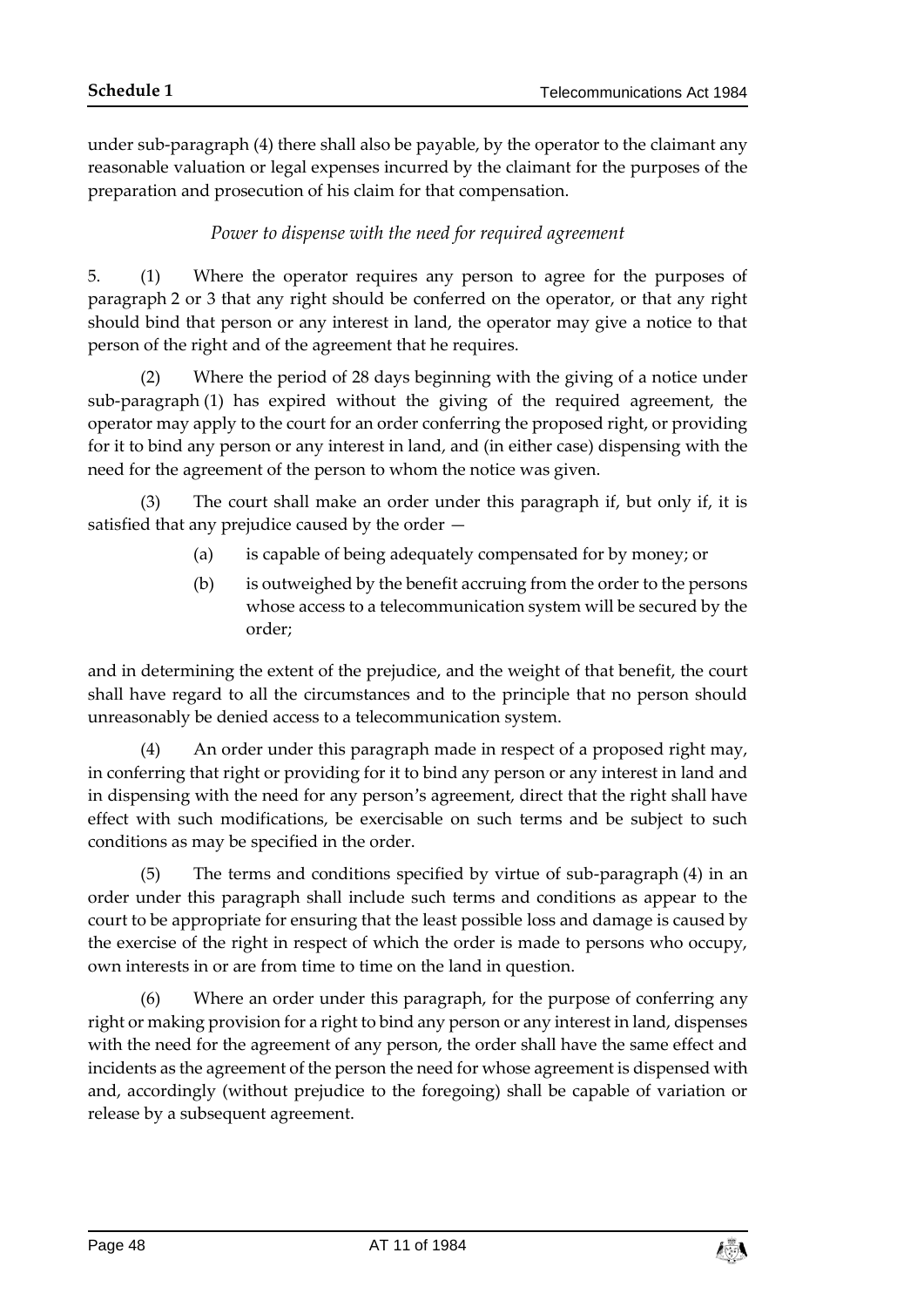# *Acquisition of rights in respect of apparatus already installed*

6. (1) The following provisions of this paragraph apply where the operator gives notice under paragraph 5(1) to any person and —

- (a) that notice requires that person's agreement in respect of a right which is to be exercisable (in whole or in part) in relation to telecommunication apparatus already kept installed on, under or over the land in question, and
- (b) that person is entitled to require the removal of that apparatus but, by virtue of paragraph 22, is not entitled to enforce its removal.

(2) The court may, on the application of the operator, confer on the operator such temporary rights as appear to the court reasonably necessary for securing that, pending the determination of any proceedings under paragraph 5 or paragraph 22, the service provided by the operator's system is maintained and the apparatus properly adjusted and kept in repair.

(3) In any case where it is shown that a person with an interest in the land was entitled to require the removal of the apparatus immediately after it was installed, the court shall, in determining for the purposes of paragraph 5 whether the apparatus should continue to be kept installed on, under or over the land, disregard the fact that the apparatus has already been installed there.

# *Court to fix financial terms where agreement dispensed with*

7. (1) The terms and conditions specified by virtue of paragraph 5(4) in an order under paragraph 5 dispensing with the need for a person's agreement shall include —

- (a) such terms with respect to the payment of consideration in respect of the giving of the agreement, or the exercise of the rights to which the order relates, as it appears to the court would have been fair and reasonable if the agreement had been given willingly and subject to the other provisions of the order; and
- (b) such terms as appear to the court appropriate for ensuring that that person and persons from time to time bound by virtue of paragraph 2(4) by the rights to which the order relates are adequately compensated (whether by the payment of such consideration or otherwise) for any loss or damage sustained by them in consequence of the exercise of those rights.

(2) In determining what terms should be specified in an order under paragraph 5 for requiring an amount to be paid to any person in respect of —

- (a) the provisions of that order conferring any right or providing for any right to bind any person or any interest in land, or
- (b) the exercise of any right to which the order relates, the court shall take into account the prejudicial effect (if any) of the order or, as the case may be, of the exercise of the right on that person's enjoyment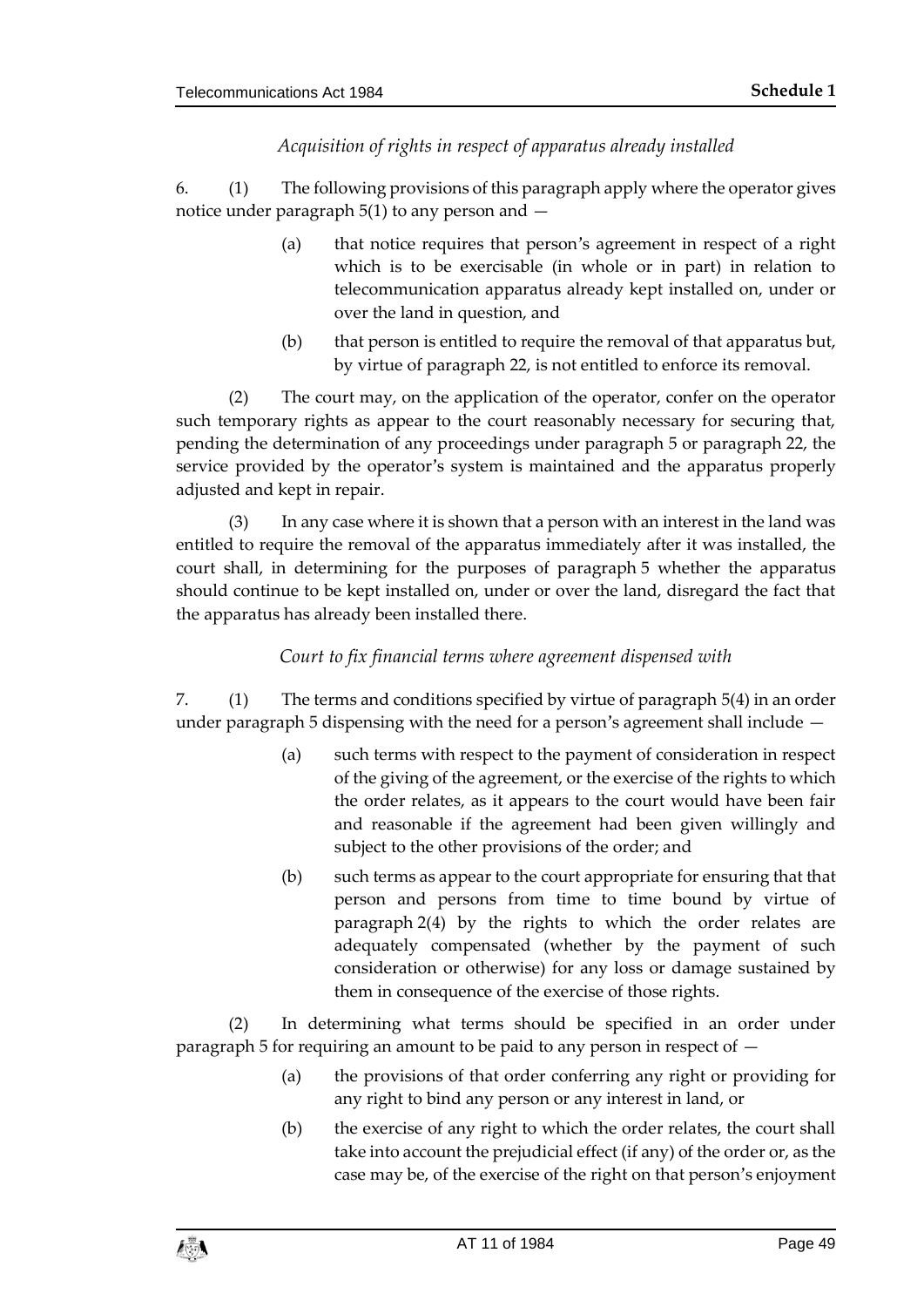of, or on any interest of his in, land other than the land in relation to which the right is conferred.

(3) In determining what terms should be specified in an order under paragraph 5 for requiring an amount to be paid to any person, the court shall, in a case where the order is made in consequence of an application made in connection with proceedings under paragraph 22, take into account, to such extent as it thinks fit, any period during which that person was entitled to require the removal of any telecommunication apparatus from the land in question but, by virtue of paragraph 22, was not entitled to enforce its removal; but where the court takes any such period into account, it may also take into account any compensation paid under paragraph 4(4).

(4) The terms specified by virtue of sub-paragraph (1) in an order under paragraph 5 may provide —

- (a) for the making of payments from time to time to such persons as may be determined under those terms; and
- (b) for questions arising in consequence of those terms (whether as to the amount of any loss or damage caused by the exercise of a right or otherwise) to be referred to arbitration or to be determined in such other manner as may be specified in the order.
- (5) The court may, if it thinks fit  $-$ 
	- (a) where the amount of any sum required to be paid by virtue of terms specified in an order under paragraph 5 has been determined, require the whole or any part of any such sum to be paid into court;
	- (b) pending the determination of the amount of any such sum, order the payment into court of such amount on account as the court thinks fit.

(6) Where terms specified in an order under paragraph 5 require the payment of any sum to a person who cannot be found or ascertained, that sum shall be paid into court.

## *Notices and applications by potential subscribers*

- 8. (1) Where
	- (a) it is reasonably necessary for the agreement of any person to the conferring of any right, or to any rights binding any person or any interest in land, to be obtained by the operator before another person ("the potential subscriber") may be afforded access to the operator's system, and
	- (b) the operator has not given a notice or (if he has given a notice) has not made an application in respect of that right under paragraph 5,

the potential subscriber may at any time give a notice to the operator requiring him to give a notice or make an application under paragraph 5 in respect of that right.

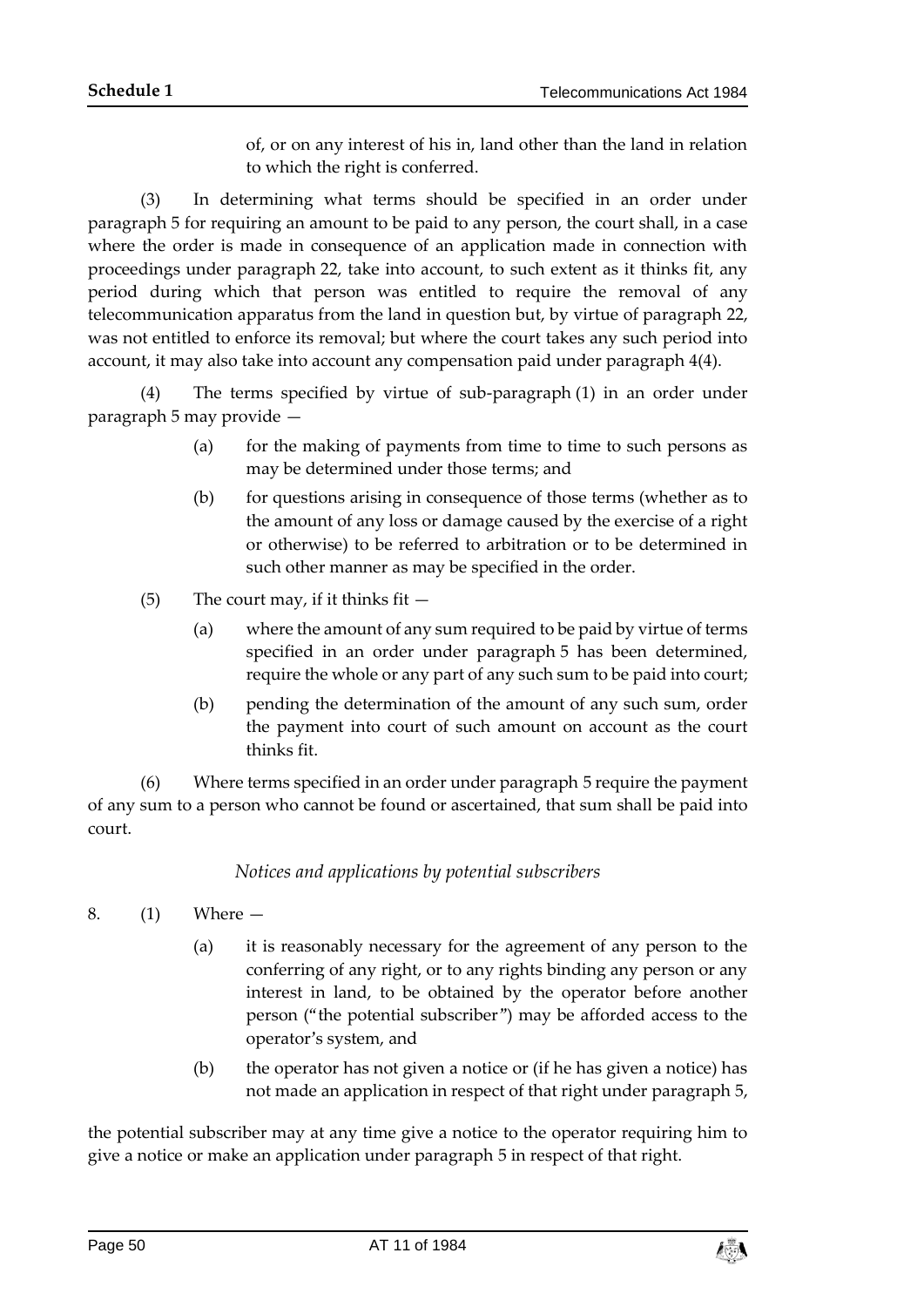(2) At any time after notice has been given to the operator under subparagraph (1), the operator may apply to the court to have the notice set aside on the ground that the conditions mentioned in that sub-paragraph are not satisfied or on the ground that, even if the agreement were obtained, the operator would not afford the potential subscriber access to the operator's system and could not be required to afford him access to that system.

(3) Subject to any order of the court made in or pending any proceedings under sub-paragraph (2), if at any time after the expiration of the period of 28 days beginning with the giving to the operator of a notice under sub-paragraph (1) the operator has not complied with the notice, the potential subscriber may himself, on the operator's behalf, give the required notice and (if necessary) make an application under paragraph 5 or, as the case may be, make the required application.

(4) The court may, on an application made by virtue of sub-paragraph (3), give such directions as it thinks fit —

- (a) with respect to the separate participation of the operator in the proceedings to which the application gives rise, and
- (b) requiring the operator to provide information to the court.

(5) A covenant, condition or agreement which would have the effect of preventing or restricting any person from taking any step under this paragraph as a potential subscriber shall be void to the extent that it would have that effect.

(6) Nothing in this paragraph shall be construed as requiring the operator to reimburse the potential subscriber for any costs incurred by the potential subscriber in or in connection with the taking of any step under this paragraph on the operator's behalf.

## *Prohibition on restrictions on giving required agreement*

9. Where apart from this paragraph any agreement given for the purposes of paragraph 2 or 3 would be a contravention of an obligation imposed (whether by any agreement or lease or otherwise) on the person who gives it, the giving of that agreement shall not by virtue of its being such a contravention —

- (a) make that person liable to any other person, or
- (b) confer any right to compensation under any provision of this code on any person, or
- (c) have the effect of entitling any person to exercise any right of entry, re-entry or forfeiture,

unless (having regard to the principle that no person should unreasonably be denied access to a telecommunication system and apart from that obligation) it was unreasonable for that person to give that agreement.

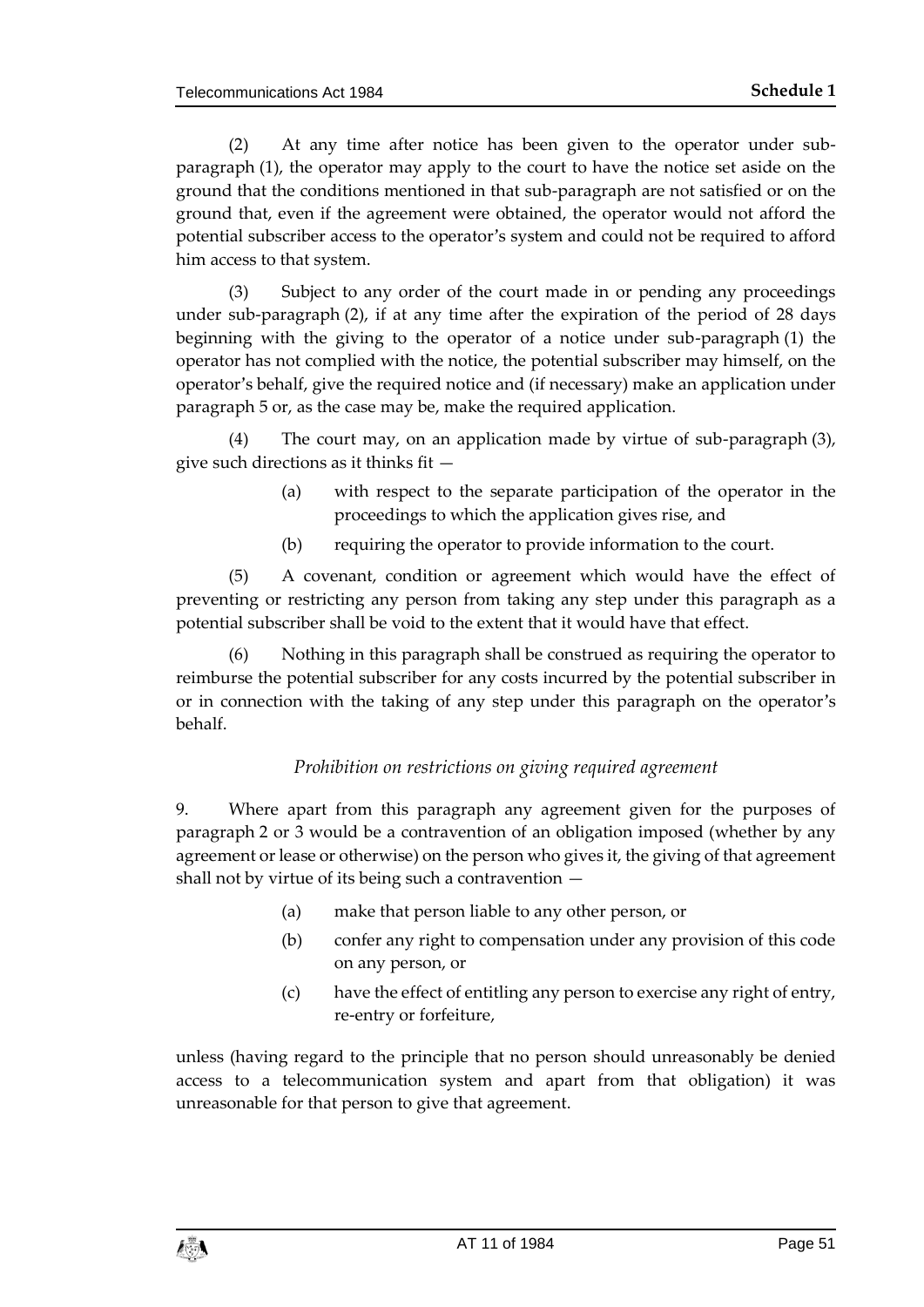#### *Street works etc*

10. (1) The operator shall, for the statutory purposes, have the right to do any of the following things, that is to say  $-$ 

- (a) install telecommunication apparatus, or keep telecommunication apparatus installed under, over, along or across a street;
- (b) inspect, maintain, adjust, repair or alter any telecommunication apparatus so installed; and
- (c) execute any works requisite for or incidental to the purposes of any works falling within paragraph (a) or (b), including for those purposes the following kinds of works —
	- (i) breaking up or opening a street;
	- (ii) tunnelling or boring under a street; and
	- (iii) breaking up or opening a sewer, drain or tunnel.
- (2) [Repealed]**<sup>120</sup>**

(3) This paragraph has effect subject to paragraph 3 and the following provisions of this code, and the rights conferred by this paragraph shall not be exercisable in a street which is not a maintainable highway without either the agreement required by paragraph 2 or an order of the court under paragraph 5 dispensing with the need for that agreement.

## *Power to fly lines*

11. (1) Subject to paragraph 3 and the following provisions of this code, where any telecommunication apparatus is kept installed on or over any land for the purposes of the operator's system, the operator shall, for the statutory purposes, have the right (without obtaining any agreement required by paragraph 2) to install and keep installed lines which —

- (a) pass over other land adjacent to or in the vicinity of the land on or over which that apparatus is so kept;
- (b) are connected to that apparatus; and
- (c) are not at any point in the course of passing over the other land less than 3 metres above the ground or within 2 metres of any building over which they pass.

(2) Nothing in sub-paragraph (1) shall authorise the installation or keeping on or over any land of —

- (a) any telecommunication apparatus used to support, carry or suspend a line installed in pursuance of that sub-paragraph; or
- (b) any line which by reason of its position interferes with the carrying on of any business (within the meaning of section 4) carried on on that land.

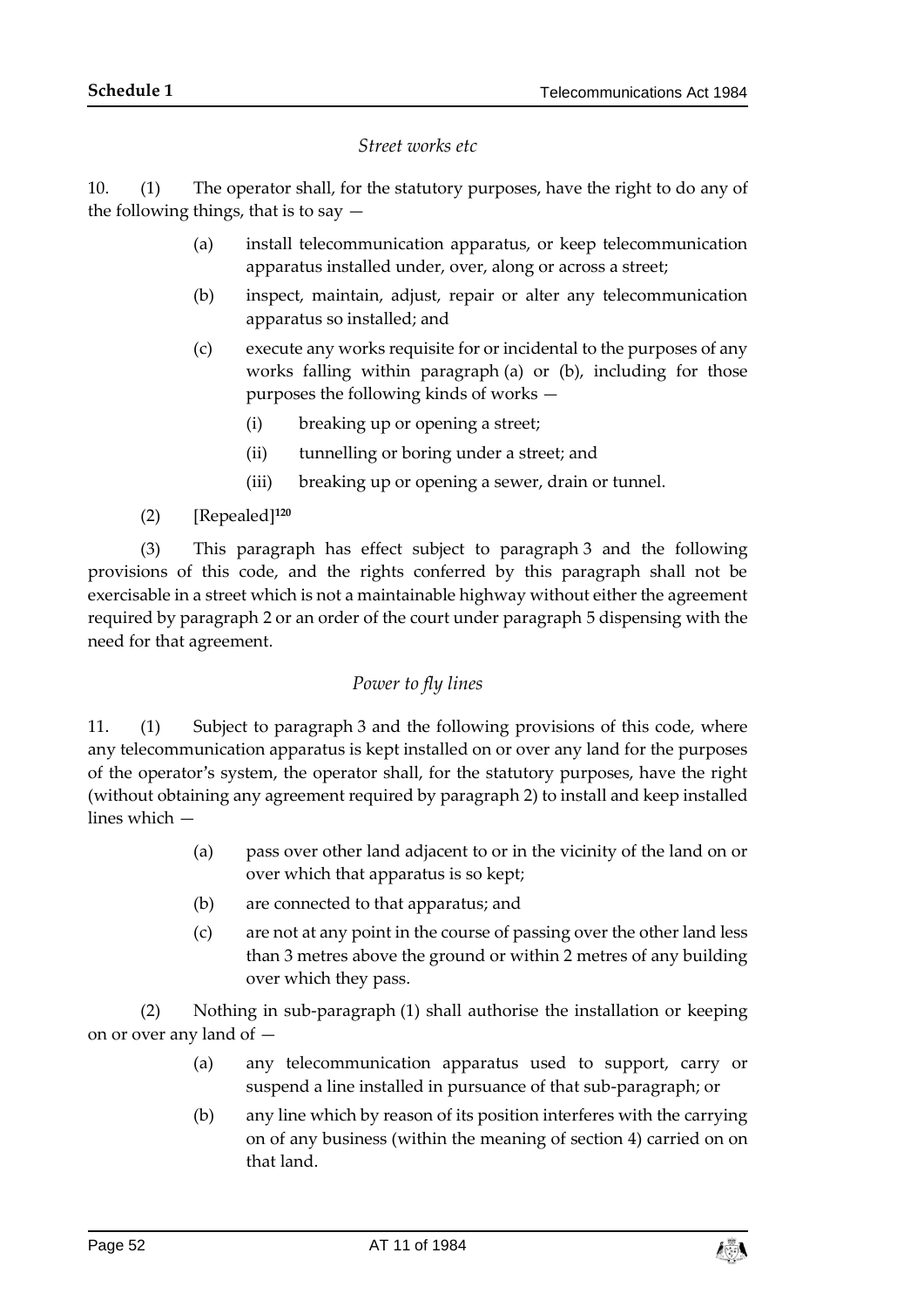## *Tidal waters etc*

12. (1) Subject to paragraph 3 and the following provisions of this code, the operator shall have the right for the statutory purposes —

- (a) to execute any works (including placing any buoy or seamark) on any tidal water or lands for or in connection with the installation, maintenance, adjustment, repair or alteration of telecommunication apparatus;
- (b) to keep telecommunication apparatus installed on, under or over tidal water or lands; and
- (c) to enter any tidal water or lands to inspect any telecommunication apparatus so installed.

(2) A right conferred by this paragraph shall not be exercised unless agreement to the exercise of the right has been given by the Department.**<sup>121</sup>**

(3) Before executing any works in exercise of a right conferred by this paragraph the operator shall submit a plan of the proposed works to the Department for the Department's approval.**<sup>122</sup>**

(4) Sub-paragraph (3) shall not apply to the execution of any emergency works, but as soon as practicable after commencing any emergency works on any tidal water or lands the operator shall submit a plan of those works to the Department for the Department's approval.**<sup>123</sup>**

(5) As soon as reasonably practicable after a plan is submitted to it under subparagraph (3) or (4) the Department shall consider whether to approve it; and if the Department does approve it, it may do so subject to such modifications and conditions and on such terms as it thinks fit.**<sup>124</sup>**

- $(6)$  If  $-$ 
	- (a) the operator executes any works in exercise of a right conferred by this paragraph, but
	- (b) those works are executed otherwise than in accordance with a plan approved by the Department (including, in the case of emergency works, where works already commenced are not approved) or a condition on which any approval of that authority was given is contravened,**<sup>125</sup>**

the Department may by notice require the operator to execute such remedial works as the Department thinks appropriate having regard to the terms and conditions of any approval that it has given and, if those works are not executed in accordance with the notice, may execute them itself at the operator's expense.**<sup>126</sup>**

- (7) Where, as the result
	- (a) of the failure of the operator reasonably to maintain any telecommunication apparatus kept installed for the purposes of the operator's system on, under or over any tidal water or lands, or

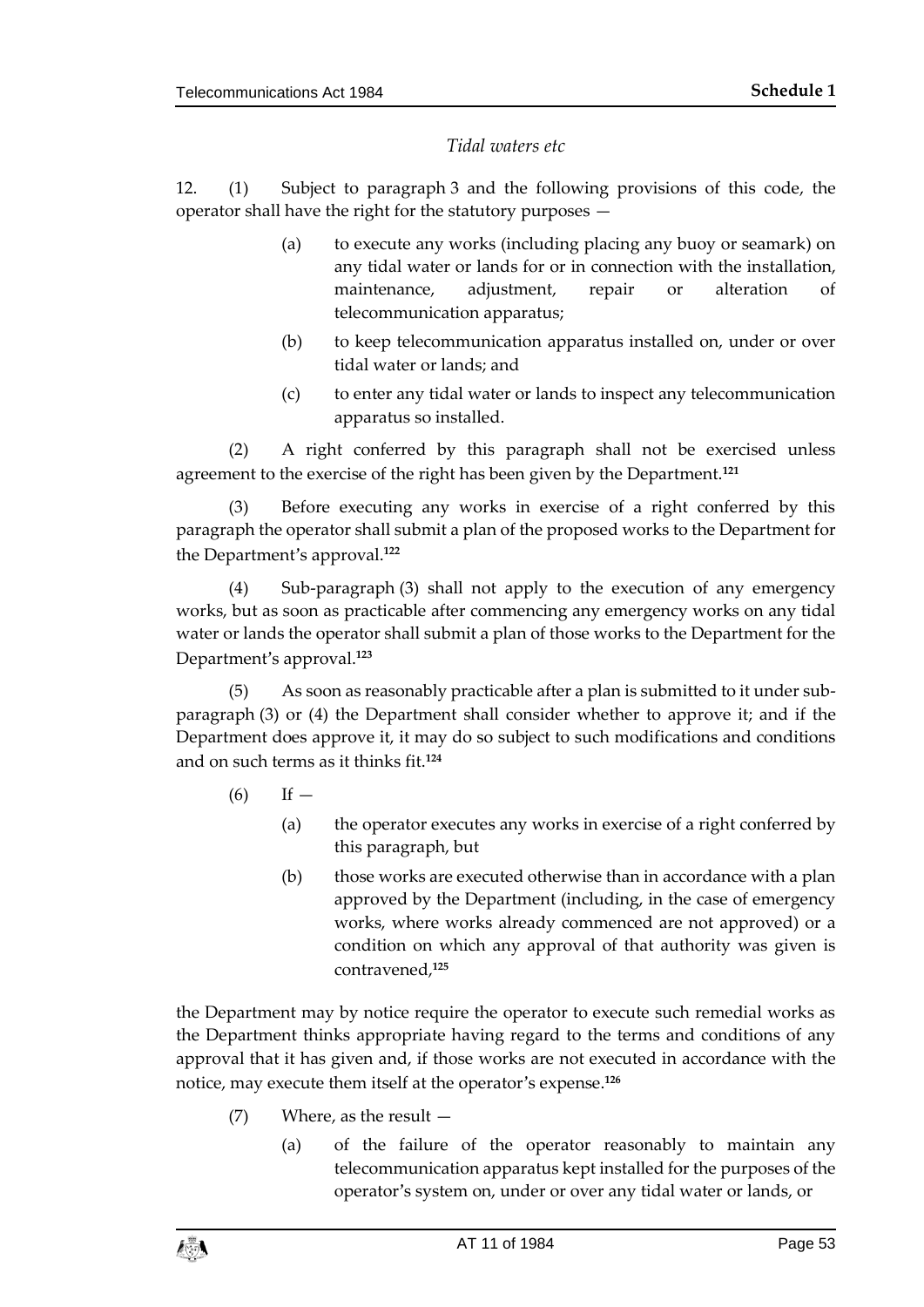(b) of the abandonment by the operator of any such apparatus,

it appears to the Department that any remedial works should be executed, the Department may by notice require the operator to execute those works and, if those works are not executed in accordance with the notice, may execute them itself at the operator's expense.**<sup>127</sup>**

(8) The Department shall have power for the purposes of exercising its functions under this paragraph and of determining whether to exercise those functions to cause a survey or examination to be carried out, at the operator's expense, of any works or apparatus or of the site or proposed site of any works or apparatus.**<sup>128</sup>**

(9) Where the Department is authorised by this paragraph to do anything at the operator's expense, the expenses incurred by the Department in or in connection with the doing of that thing shall be recoverable by the Department from the operator.**<sup>129</sup>**

(10) In this paragraph —

"the Department" means the Department of Infrastructure;**<sup>130</sup>**

- "remedial works" includes any works of repair or restoration, the alteration of any apparatus and any works to restore the site of any apparatus to its original condition;
- "tidal water or lands" includes any estuary or branch of the sea and the shore (below mean high water springs) and the bed of any tidal water.

## *Linear obstacles*

13. (1) Subject to the following provisions of this code, the operator shall, for the statutory purposes, have the right in order to cross any relevant land with a line, to install and keep the line and other telecommunication apparatus on, under or over that land, and —

- (a) to execute any works on that land for or in connection with the installation, maintenance, adjustment, repair or alteration of that line or the other telecommunication apparatus; and
- (b) to enter on that land to inspect the line or the other apparatus.

(2) A line installed in pursuance of any right conferred by this paragraph need not cross the relevant land in question by a direct route or by the shortest route from the point at which the line enters that land, but it shall not cross that land by any route which, in the horizontal plane, exceeds the said shortest route by more than 400 metres.

(3) Telecommunication apparatus shall not be installed in pursuance of any right conferred by this paragraph in any position on the relevant land in which it interferes with traffic on the railway or tramway on that land.

(4) The operator shall not execute any works on any land in pursuance of any right conferred by this paragraph unless —

> (a) he has given the person with control of the land 28 days' notice of his intention to do so; or

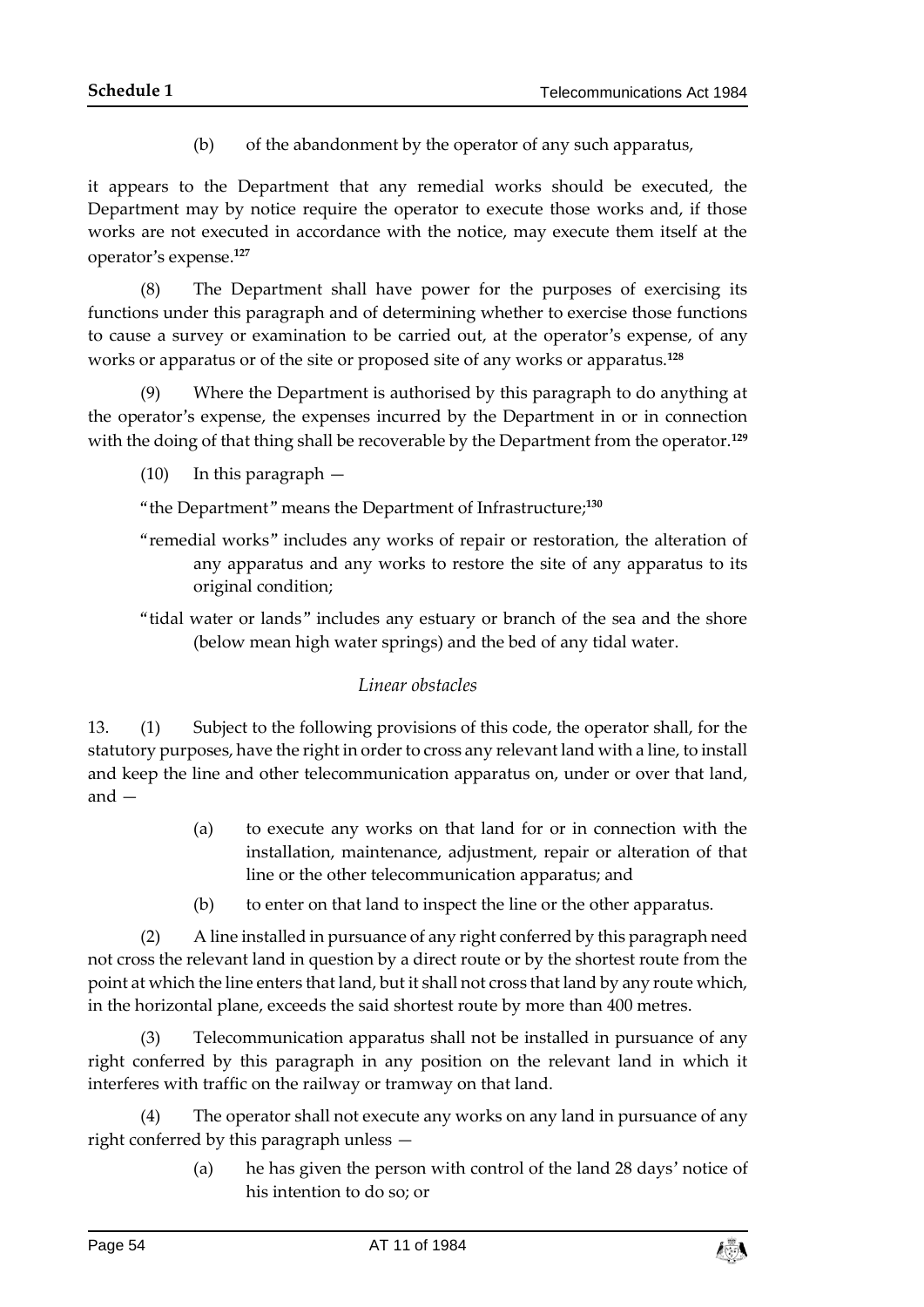(b) the works are emergency works.

(5) A notice under sub-paragraph (4) shall contain a plan and section of the proposed works or (in lieu of a plan and section) any description of the proposed works (whether or not in the form of a diagram) which the person with control of the land has agreed to accept for the purposes of this sub-paragraph.

(6) If, at any time before a notice under sub-paragraph (4) expires, the person with control of the land gives the operator notice of objection to the works, the operator shall be entitled to execute the works only —

- (a) if, within the period of 28 days beginning with the giving of the notice of objection, neither the operator nor that person has given notice to the other requiring him to agree to an arbitrator to whom the objection may be referred under paragraph 14; or
- (b) in accordance with an award made on such a reference; or
- (c) to the extent that the works have at any time become emergency works.

(7) If the operator exercises any power conferred by this paragraph to execute emergency works on any land, he shall, as soon as reasonably practicable after commencing those works, give the person with control of the land a notice identifying the works and containing —

- (a) a statement of the reason why the works are emergency works; and
- (b) either the matters which would be required to be contained in a notice under sub-paragraph (4) with respect to those works or, as the case may require, a reference to an earlier notice under that subparagraph with respect to those works.

(8) If within the period of 28 days beginning with the giving of a notice under sub-paragraph (7) the person to whom that notice was given gives a notice to the operator requiring him to pay compensation, the operator shall be liable to pay that person compensation in respect of loss or damage sustained in consequence of the carrying out of the emergency works in question; and any question as to the amount of that compensation shall, in default of agreement, be referred to arbitration under paragraph 14.

(9) If the operator commences the execution of any works in contravention of any provision of this paragraph, he shall be guilty of an offence and liable on summary conviction to a fine not exceeding £1,000.

(10) In this paragraph "relevant land" means land which is used wholly or mainly either as a railway or tramway or in connection with a railway or tramway on that land, and a reference to the person with control of any such land is a reference to the person carrying on the railway or tramway undertaking in question.

## *Arbitration in relation to linear obstacles*

14. (1) Any objection or question which, in accordance with paragraph 13 is referred to arbitration under this paragraph shall be referred to the arbitration of a single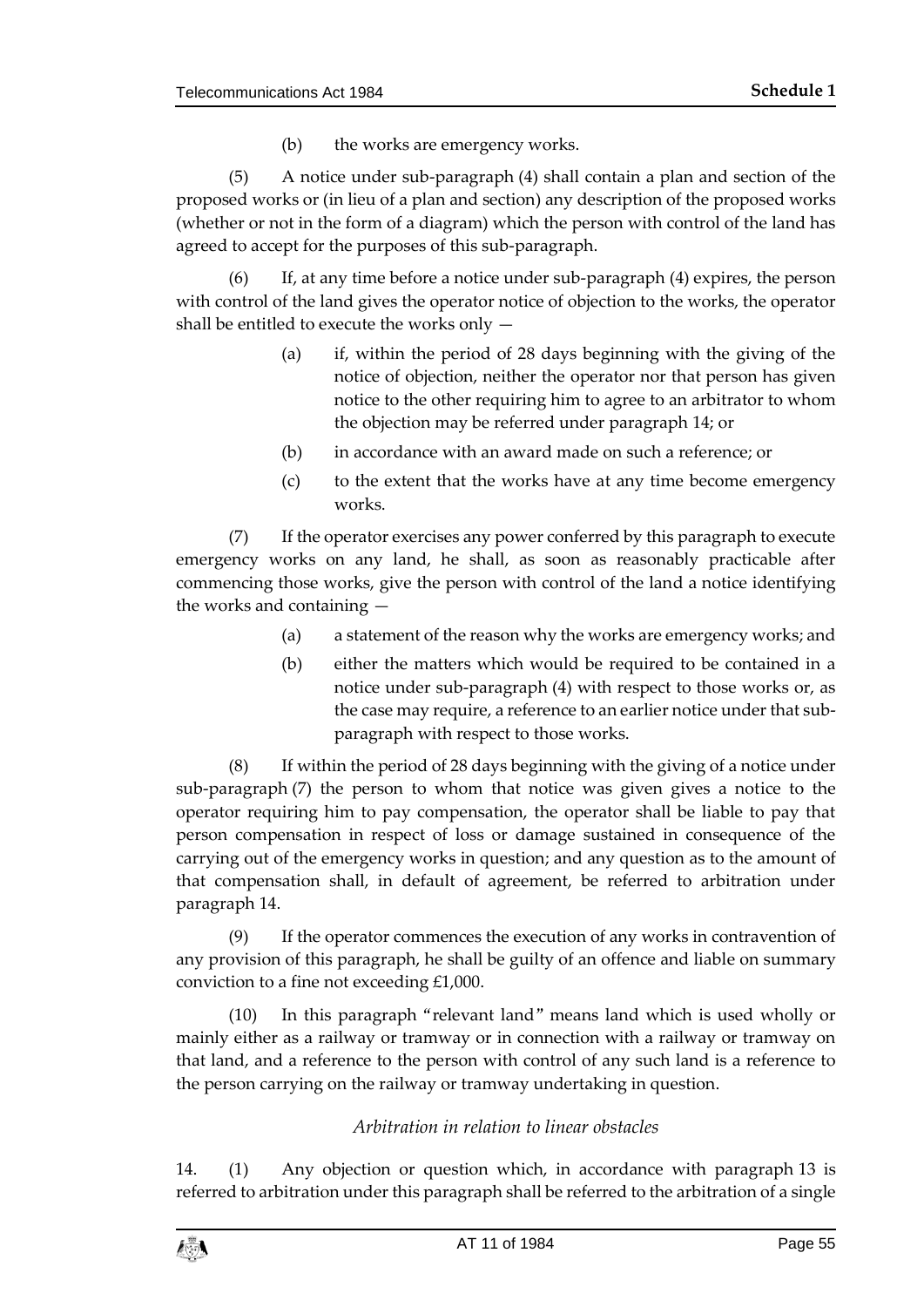arbitrator appointed by agreement between the parties concerned or, in default of agreement, by the Governor.

(2) Where an objection under paragraph 13 is referred to arbitration under this paragraph the arbitrator shall have the power -

- (a) to require the operator to submit to the arbitrator a plan and section in such form as the arbitrator may think requisite for the purposes of the arbitration;
- (b) to require the observations on any such plan or section of the person who objects to the works to be submitted to the arbitrator in such form as the arbitrator may think requisite for those purposes;
- (c) to direct the operator or that person to furnish him with such information and to comply with such other requirements as the arbitrator may think requisite for those purposes;
- (d) to make an award requiring modifications to the proposed works and specifying the terms on which and the conditions subject to which the works may be executed; and
- (e) to award such sum as the arbitrator may determine in respect of one or both of the following matters, that is to say —
	- (i) compensation to the person who objects to the works in respect of loss or damage sustained by that person in consequence of the carrying out of the works, and
	- (ii) consideration payable to that person for the right to carry out the works.

(3) Where a question as to compensation in respect of emergency works is referred to arbitration under this paragraph the arbitrator —

- (a) shall have the power to direct the operator or the person who requires the payment of compensation to furnish him with such information and to comply with such other requirements as the arbitrator may think requisite for the purposes of the arbitration; and
- (b) shall award to the person requiring the payment of compensation such sum (if any) as the arbitrator may determine in respect of the loss or damage sustained by that person in consequence of the carrying out of the emergency works in question.

(4) The arbitrator may treat compliance with any requirement made in pursuance of sub-paragraph (2)(a) to (c) or (3)(a) as a condition of his making an award.

(5) In determining what award to make on a reference under this paragraph, the arbitrator shall have regard to all the circumstances and to the principle that no person should unreasonably be denied access to a telecommunication system.

- (6) For the purposes of the making of an award under this paragraph
	- (a) the references in sub-paragraphs  $(2)(e)$  and  $(3)(b)$  to loss or damage shall, in relation to a person carrying on a railway or tramway

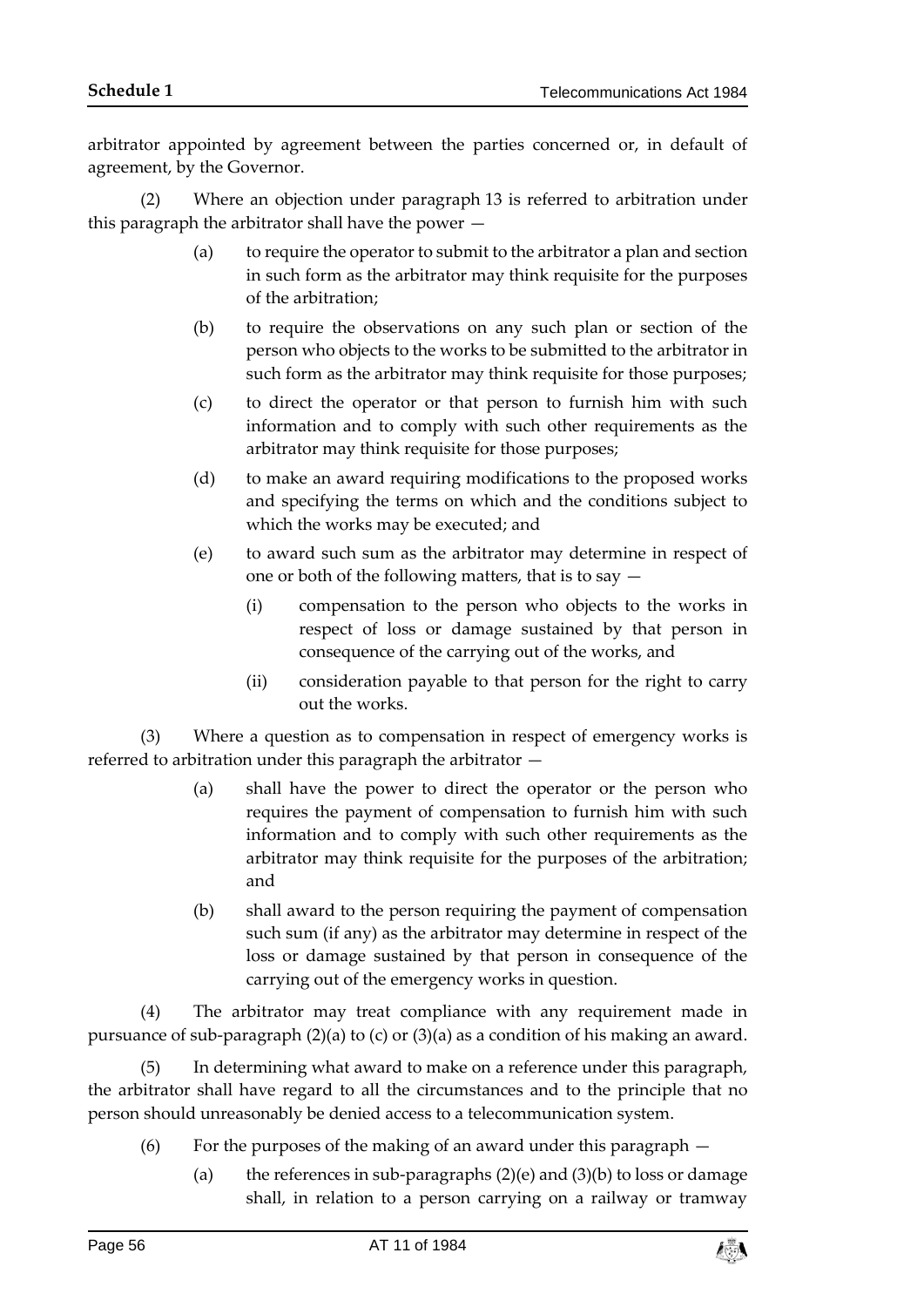undertaking, include references to any increase in the expense of carrying on that undertaking; and

(b) the consideration mentioned in sub-paragraph  $(2)(e)$  shall be determined on the basis of what would have been fair and reasonable if the person who objects to the works had given his authority willingly for the works to be executed on the same terms and subject to the same conditions (if any) as are contained in the award.

# *Alteration of apparatus crossing a linear obstacle*

15. (1) Without prejudice to the following provisions of this code, the person with control of any relevant land may, on the ground that any telecommunication apparatus kept installed on, under or over that land for the purposes of the operator's system interferes, or is likely to interfere, with —

- (a) the carrying on of the railway or tramway undertaking carried on by that person, or
- (b) anything done or to be done for the purposes of that undertaking,

give notice to the operator requiring him to alter that apparatus.

(2) The operator shall within a reasonable time and to the reasonable satisfaction of the person giving the notice comply with a notice under sub-paragraph (1) unless before the expiration of the period of 28 days beginning with the giving of the notice he gives a counter-notice to the person with control of the land in question specifying the respects in which he is not prepared to comply with the original notice.

(3) Where a counter-notice has been given under sub-paragraph (2) the operator shall not be required to comply with the original notice but the person with control of the relevant land may apply to the court for an order requiring the alteration of any telecommunication apparatus to which the notice relates.

(4) The court shall not make an order under this paragraph unless it is satisfied that the order is necessary on one of the grounds mentioned in subparagraph (1) and in determining whether to make such an order the court shall also have regard to all the circumstances and to the principle that no person should unreasonably be denied access to a telecommunication system.

(5) An order under this paragraph may take such form and be on such terms as the court thinks fit and may impose such conditions and may contain such directions to the operator or the person with control of the land in question as the court thinks necessary for resolving any difference between the operator and that person and for protecting their respective interests.

(6) In this paragraph references to relevant land and to the person with control of such land have the same meanings as in paragraph 13.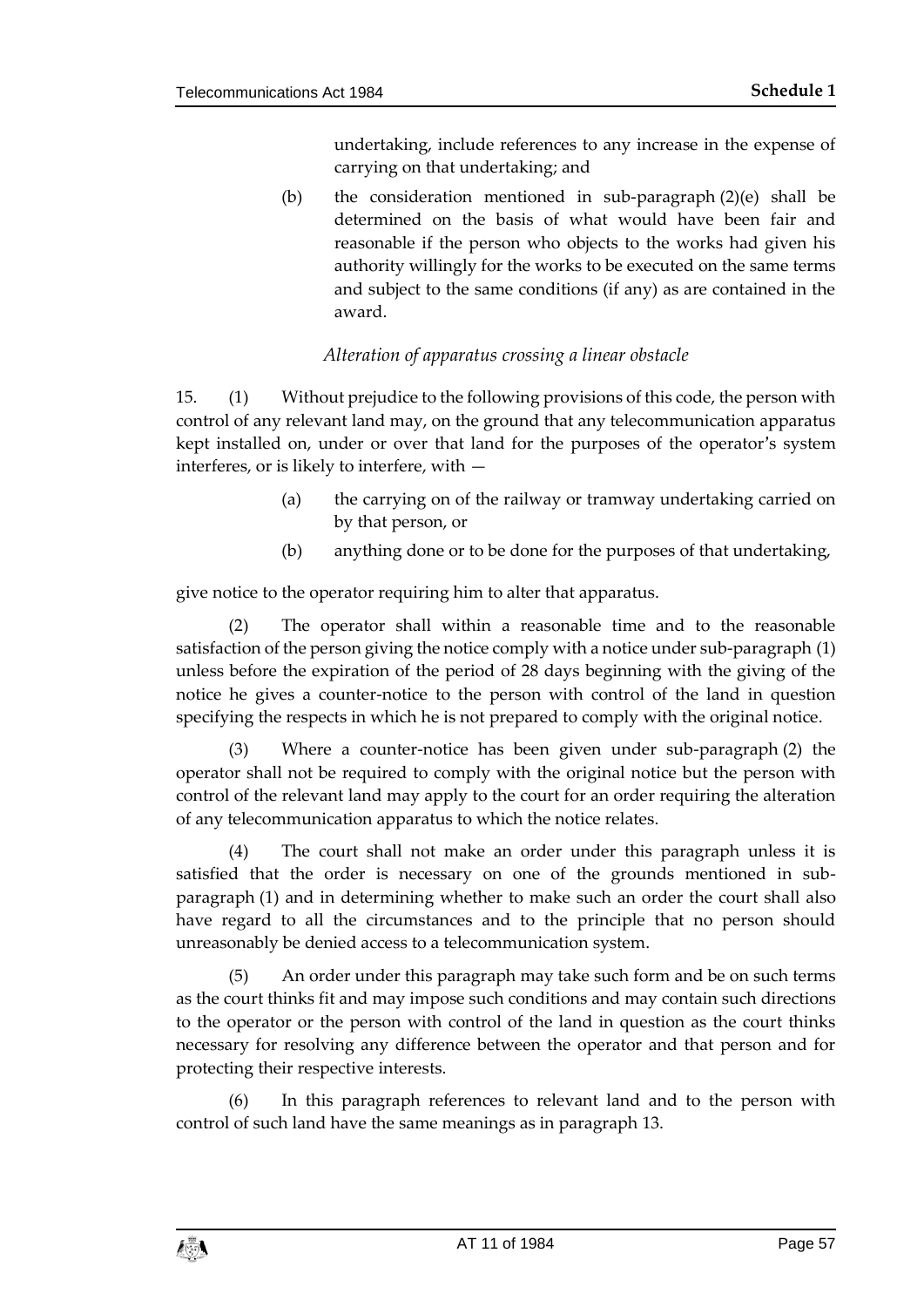# *Use of certain conduits*

16. (1) Nothing in the preceding provisions of this code shall authorise the doing of anything inside a relevant conduit without the agreement of the authority with control of that conduit.

(2) The agreement of the authority with control of a public sewer shall be sufficient in all cases to confer a right falling within any of the preceding provisions of this code where the right is to be exercisable wholly inside that sewer.

- (3) In this paragraph
	- (a) "relevant conduit" and "public sewer" have the same meanings as in section 42; and
	- (b) a reference to the authority with control of a relevant conduit shall be construed in accordance with section 42(4).

# *Compensation for injurious affection to neighbouring land*

17. (1) Where a right conferred by or in accordance with any of the preceding provisions of this code is exercised, compensation shall be payable by the operator under section 7 of the *Acquisition of Land Act 1984* as if that section had effect in relation to injury caused by the exercise of such a right as it has effect in relation to injury caused by the execution of works on land that has been compulsorily purchased.

(2) Sub-paragraph (1) shall not confer any entitlement to compensation on any person in respect of the exercise of a right conferred in accordance with paragraph 2 or 3, if that person conferred the right or is bound by it by virtue of paragraph 2(2)(b) or (d) but, save as aforesaid, the entitlement of any person to compensation under this paragraph shall be determined irrespective of his ownership of any interest in the land where the right is exercised.

## *Objections to overhead apparatus*

18. (1) This paragraph applies where the operator has completed the installation for the purposes of the operator's system of any telecommunication apparatus the whole or part of which is at a height of 3 metres or more above the ground.

(2) At any time before the expiration of the period of 3 months beginning with the completion of the installation of the apparatus a person who is the occupier of or owns an interest in —

- (a) any land over or on which the apparatus has been installed, or
- (b) any land the enjoyment of which, or any interest in which, is, because of the nearness of the land to the land on or over which the apparatus has been installed, capable of being prejudiced by the apparatus,

may give the operator notice of objection in respect of that apparatus.

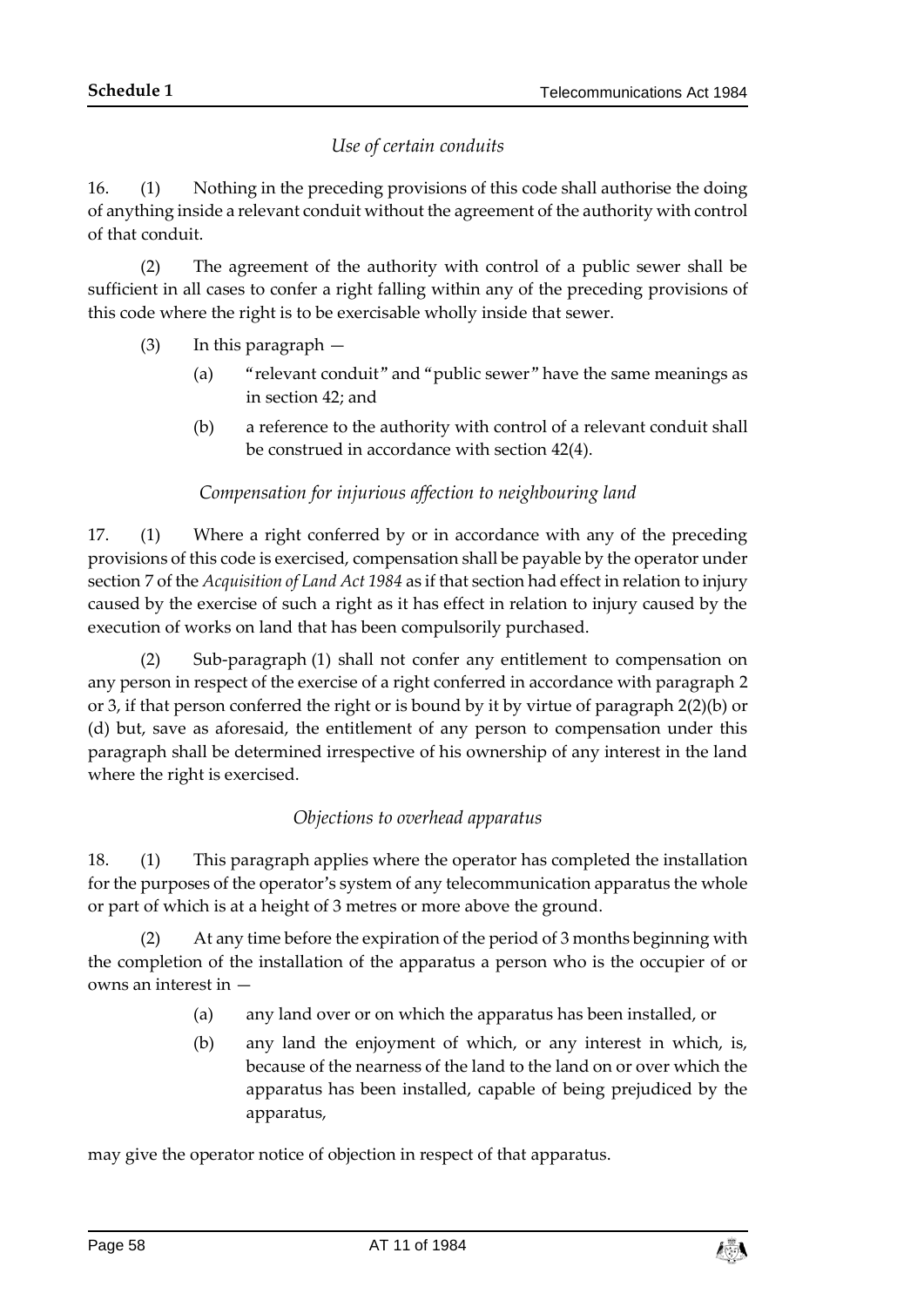(3) No notice of objection may be given in respect of any apparatus if the apparatus —

- (a) replaces any telecommunication apparatus which was not substantially different from the new apparatus; and
- (b) is not in a significantly different position.

(4) Where a person has both given a notice under this paragraph and applied for compensation under any of the preceding provisions of this code, the court —

- (a) may give such directions as it thinks fit for ensuring that no compensation is paid until any proceedings under this paragraph have been disposed of; and
- (b) if the court makes an order under this paragraph, may provide in that order for some or all of the compensation otherwise payable under this code to that person not to be so payable, or, if the case so requires, for some or all of any compensation paid under this code to that person to be repaid to the operator.

(5) At any time after the expiration of the period of 2 months beginning with the giving of a notice of objection but before the expiration of the period of 4 months beginning with the giving of that notice, the person who gave the notice may apply to the court to have the objection upheld.

(6) Subject to sub-paragraph (7), the court shall uphold the objection if the apparatus appears materially to prejudice the applicant's enjoyment of, or interest in, the land in right of which the objection is made and the court is not satisfied that the only possible alterations of the apparatus will —

- (a) substantially increase the cost or diminish the quality of the service provided by the operator's system to persons who have, or may in future have, access to it, or
- (b) involve the operator in substantial additional expenditure (disregarding any expenditure occasioned solely by the fact that any proposed alteration was not adopted originally or, as the case may be, that the apparatus has been unnecessarily installed), or
- (c) give to any person a case at least as good as the applicant has to have an objection under this paragraph upheld.

(7) The court shall not uphold the objection if the applicant is bound by a right of the operator falling within paragraph 2 or 3(1) to install the apparatus and it appears to the court unreasonable, having regard to the fact that the applicant is so bound and the circumstances in which he became so bound, for the applicant to have given notice of objection.

(8) In considering the matters specified in sub-paragraph (6) the court shall have regard to all the circumstances and to the principle that no person should unreasonably be denied access to a telecommunication system.

- (9) If it upholds an objection under this paragraph the court may by order
	- (a) direct the alteration of the apparatus to which the objection relates;

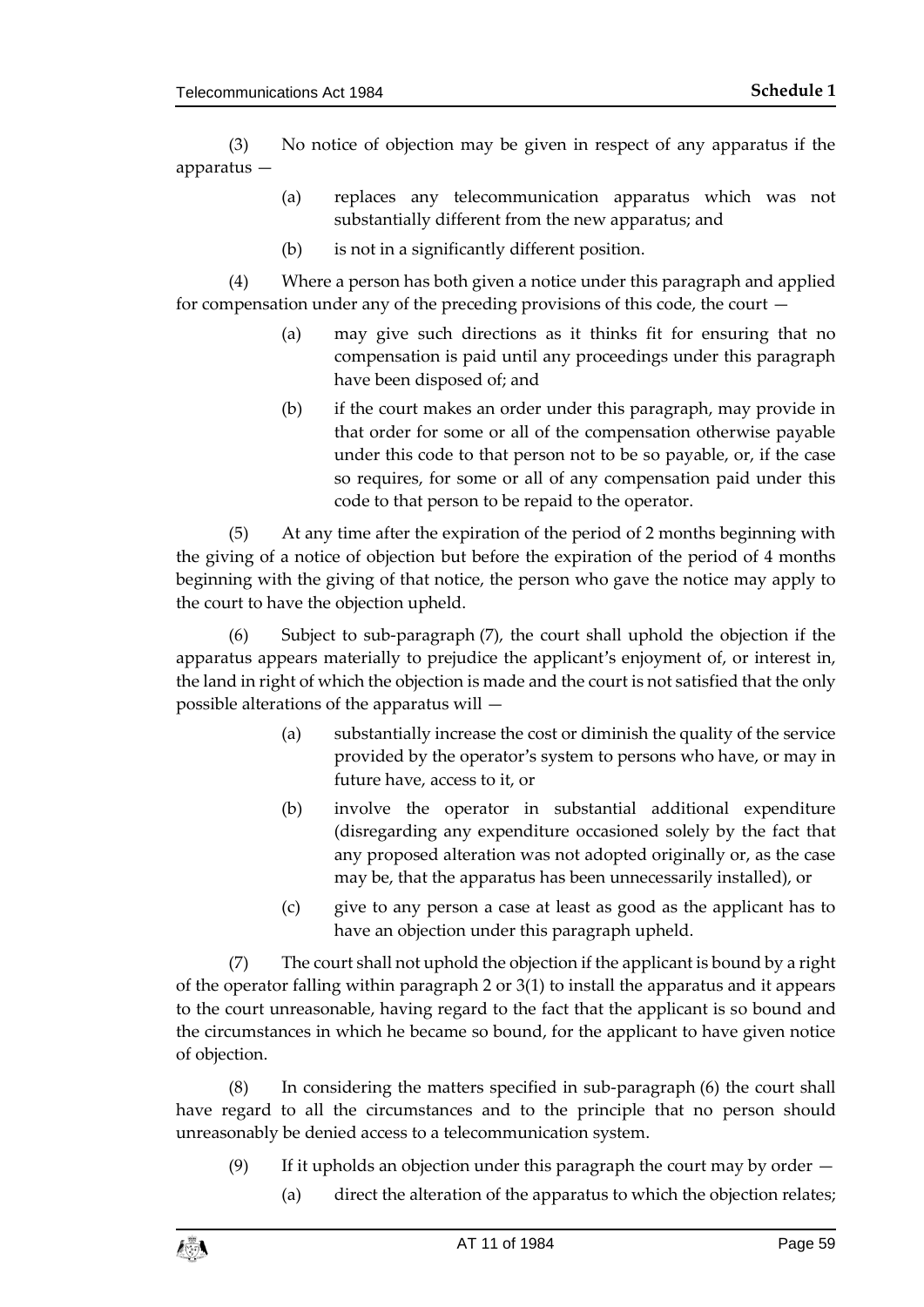- (b) authorise the installation (instead of the apparatus to which the objection relates), in a manner and position specified in the order, of any apparatus so specified;
- (c) direct that no objection may be made under this paragraph in respect of any apparatus the installation of which is authorised by the court.

(10) The court shall not make an order under this paragraph directing the alteration of any apparatus or authorising the installation of any apparatus unless it is satisfied either —

- (a) that the operator has all such rights as it appears to the court appropriate that he should have for the purpose of making the alteration or, as the case may be, installing the apparatus, or
- $(b)$  that  $-$ 
	- (i) he would have all those rights if the court, on an application under paragraph 5, dispensed with the need for the agreement of any person, and
	- (ii) it would be appropriate for the court, on such an application, to dispense with the need for that agreement;

and, accordingly, for the purposes of dispensing with the need for the agreement of any person to the alteration or installation of any apparatus, the court shall have the same powers as it would have if an application had been duly made under paragraph 5 for an order dispensing with the need for that person's agreement.

(11) For the purposes of sub-paragraphs (6)(c) and (10) the court shall have power on an application under this paragraph to give the applicant directions for bringing the application to the notice of such other interested persons as it thinks fit.

# *Obligation to affix notices to overhead apparatus*

19. (1) Where the operator has for the purposes of the operator's system installed any telecommunication apparatus the whole or part of which is at a height of 3 metres or more above the ground, the operator shall, before the expiration of the period of 3 days beginning with the completion of the installation, in a secure and durable manner affix a notice —

- (a) to every major item of apparatus installed; or
- (b) if no major item of apparatus is installed, to the nearest major item of telecommunication apparatus to which the apparatus that is installed is directly or indirectly connected.

(2) A notice affixed under sub-paragraph (1) shall be affixed in a position where it is reasonably legible and shall give the name of the operator and an address in the Island at which any notice of objection may be given under paragraph 18 in respect of the apparatus in question; and any person giving such a notice at that address in respect of that apparatus shall be deemed to have been furnished with that address for the purposes of paragraph 25(4)(a).

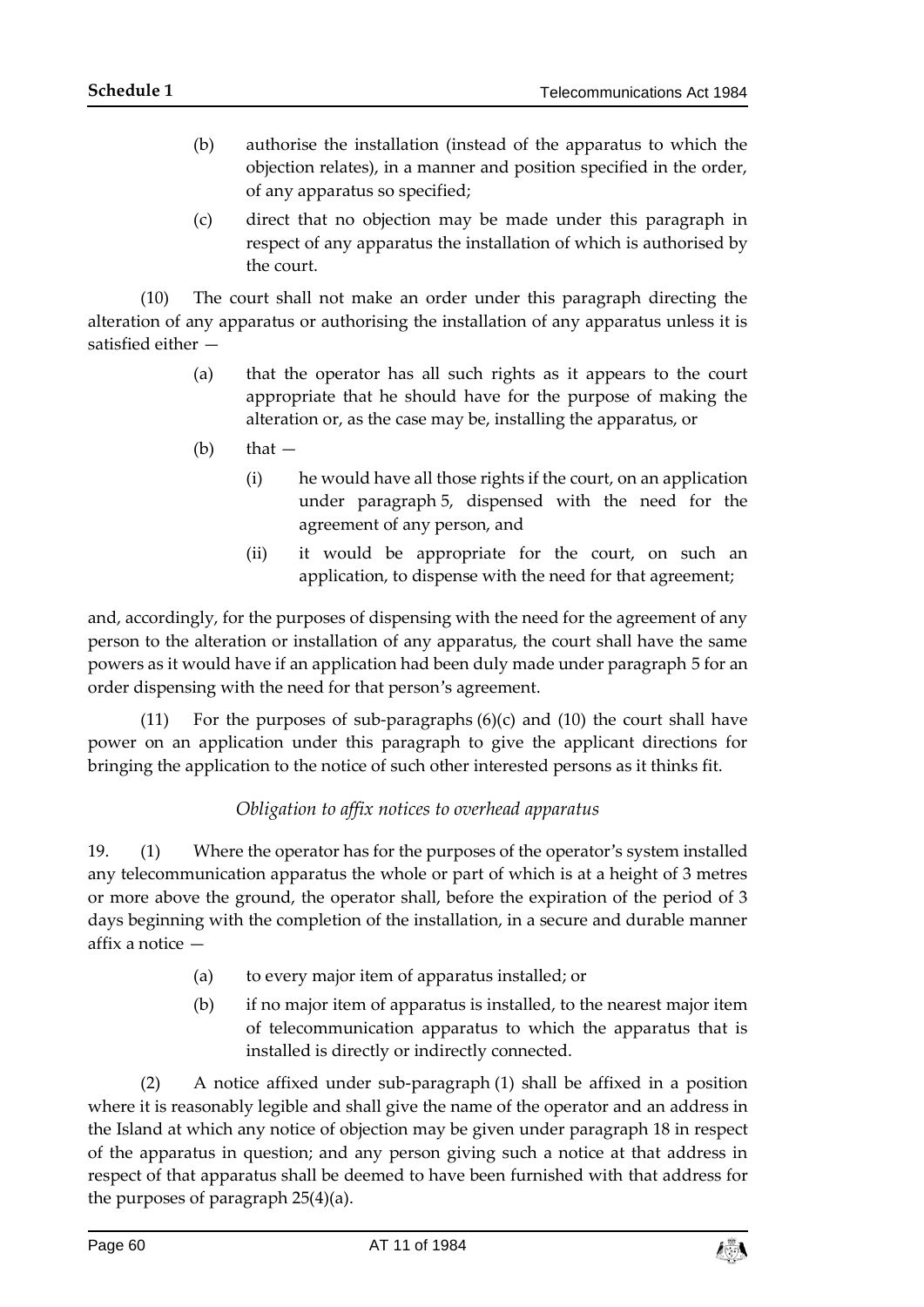(3) If the operator contravenes the requirements of this paragraph he shall be guilty of an offence and liable on summary conviction to a fine not exceeding £500.

(4) In a proceedings for an offence under this paragraph it shall be a defence for the person charged to prove that he took all reasonable steps and exercised all due diligence to avoid committing the offence.

# *Tree lopping*

- 20.  $(1)$  Where any tree overhangs any street and, in doing so, either  $-$ 
	- (a) obstructs or interferes with the working of any telecommunication apparatus used for the purposes of the operator's system, or
	- (b) will obstruct or interfere with the working of any telecommunication apparatus which is about to be installed for those purposes,

the operator may by notice to the occupier of the land on which the tree is growing require the tree to be lopped so as to prevent the obstruction or interference.

(2) If within the period of 28 days beginning with the giving of the notice by the operator the occupier of the land on which the tree is growing gives the operator a counter-notice objecting to the lopping of the tree, the notice shall have effect only if confirmed by an order of the court.

(3) If at any time a notice under sub-paragraph (1) has not been complied with and either —

- (a) a period of 28 days beginning with the giving of the notice has expired without a counter-notice having been given, or
- (b) an order of the court confirming the notice has come into force,

the operator may himself cause the tree to be lopped as mentioned in sub-paragraph (1).

(4) Where the operator lops a tree in exercise of the power conferred by subparagraph (3) he shall do so in a husband-like manner and in such a way as to cause the minimum damage to the tree.

- (5) Where
	- (a) a notice under sub-paragraph (1) is complied with either without a counter-notice having been given or after the notice has been confirmed, or
	- (b) the operator exercises the power conferred by sub-paragraph (3),

the court may, on an application made by a person who has sustained loss or damage in consequence of the lopping of the tree or who has incurred expenses in complying with the notice, order the operator to pay that person such compensation in respect of the loss, damage or expenses as it thinks fit.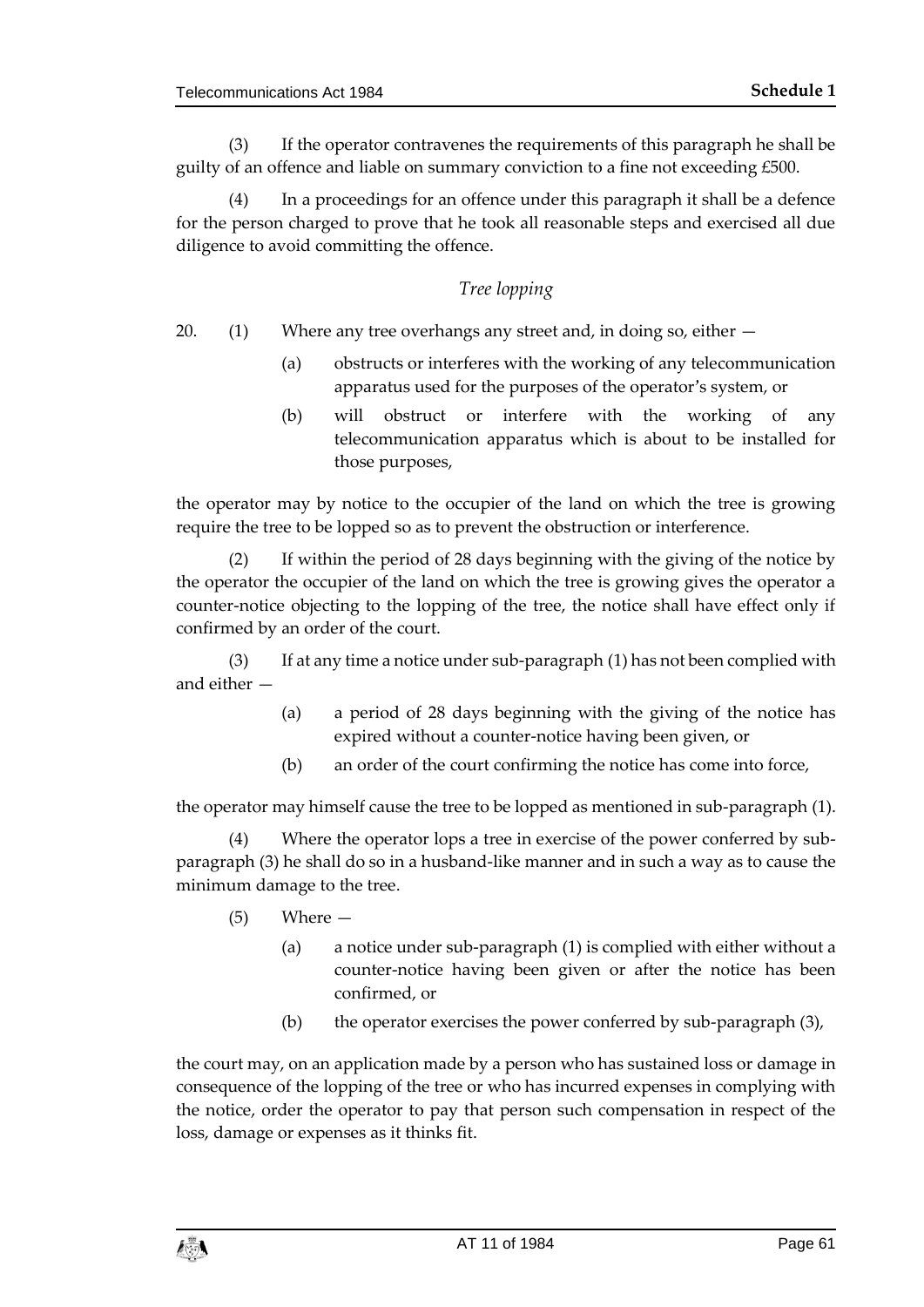# *Power to require alteration of apparatus*

21. (1) Where any telecommunication apparatus is kept installed on, under or over any land for the purposes of the operator's system, any person with an interest in that land or adjacent land may (notwithstanding the terms of any agreement binding that person) by notice given to the operator require the alteration of the apparatus on the ground that the alteration is necessary to enable that person to carry out a proposed improvement of the land in which he has an interest.

(2) Where a notice is given under sub-paragraph (1) by any person to the operator, the operator shall comply with it unless he gives a counter-notice under this sub-paragraph within the period of 28 days beginning with the giving of the notice.

(3) Where a counter-notice is given under sub-paragraph (2) to any person, the operator shall make the required alteration only if the court on an application by that person makes an order requiring the alteration to be made.

(4) The court shall make an order under this paragraph for an alteration to be made only if, having regard to all the circumstances and the principle that no person should unreasonably be denied access to a telecommunication system, it is satisfied —

- (a) that the alteration is necessary as mentioned in sub-paragraph  $(1)$ ; and
- (b) that the alteration will not substantially interfere with any service provided by the operator's system.

(5) The court shall not make an order under this paragraph for the alteration of any apparatus unless it is satisfied either —

- (a) that the operator has all such rights as it appears to the court appropriate that he should have for the purpose of making the alteration, or
- $(b)$  that  $-$ 
	- (i) he would have all those rights if the court, on an application under paragraph 5 dispensed with the need for the agreement of any person, and
	- (ii) it would be appropriate for the court, on such an application, to dispense with the need for that agreement;

and, accordingly, for the purposes of dispensing with the need for the agreement of any person to the alteration of any apparatus, the court shall have the same powers as it would have if an application had been duly made under paragraph 5 for an order dispensing with the need for that person's agreement.

(6) For the purposes of sub-paragraph (5) the court shall have power on an application under this paragraph to give the applicant directions for bringing the application to the notice of such other interested persons as it thinks fit.

(7) An order under this paragraph may provide for the alteration to be carried out with such modifications, on such terms and subject to such conditions as the court thinks fit, but the court shall not include any such modifications, terms or conditions in

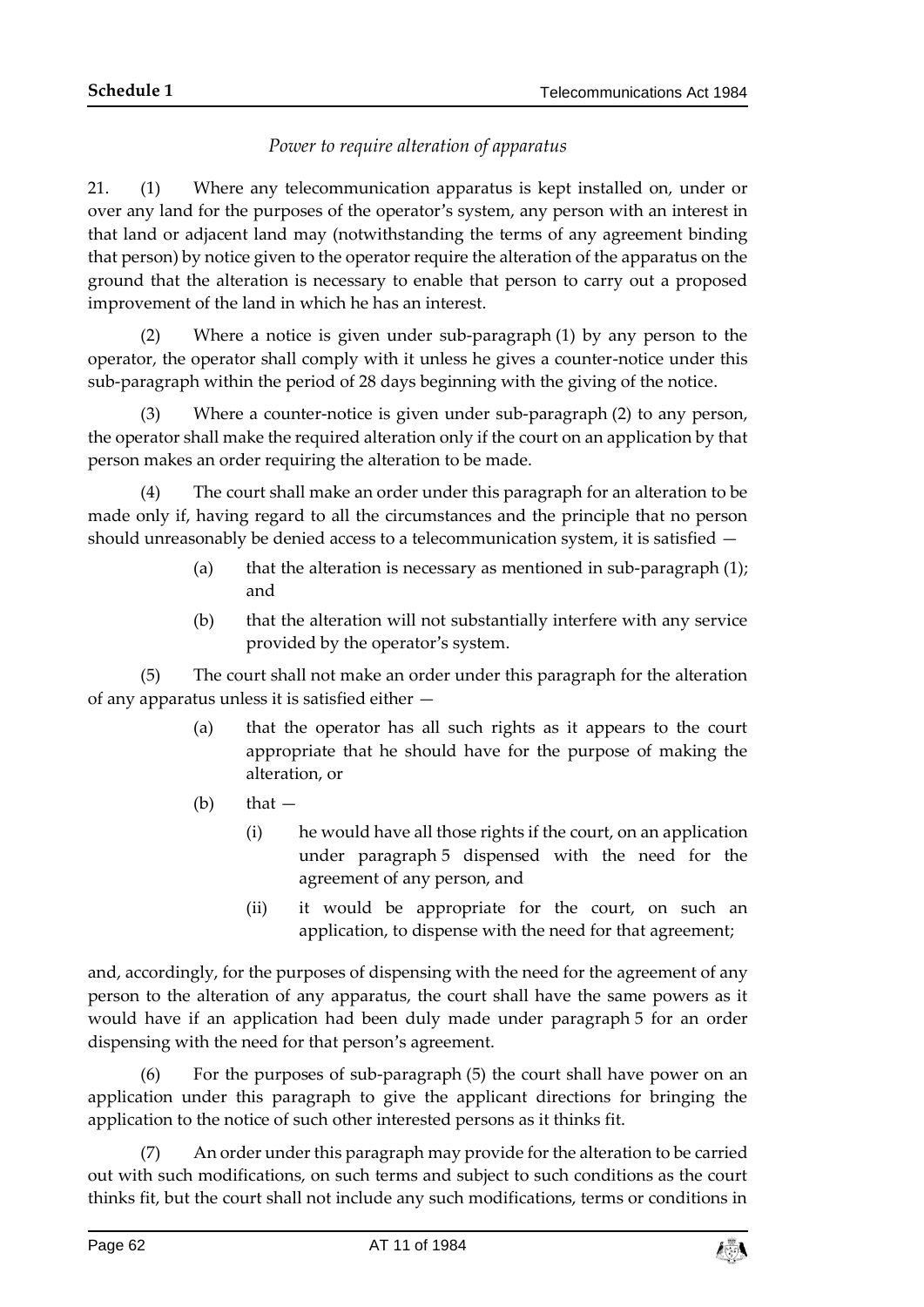its order without the consent of the applicant, and if such consent is not given may refuse to make an order under this paragraph.

(8) An order made under this paragraph on the application of any person shall, unless the court otherwise thinks fit, require that person to reimburse the operator in respect of any expenses incurred by the operator in or in connection with the execution of any works in compliance with the order.

(9) In sub-paragraph (1) "improvement" includes development and change of use.

# *Restriction on rights to require the removal of apparatus*

22. (1) Where any person is for the time being entitled to require the removal of any of the operator's telecommunications apparatus from any land (whether under any enactment or because that apparatus is kept on, under or over that land otherwise than in pursuance of a right binding that person or for any other reason) that person shall not be entitled to enforce the removal of the apparatus except, subject to sub-paragraph (12), in accordance with the following provisions of this paragraph.

(2) The person entitled to require the removal of any of the operator's telecommunications apparatus shall give a notice to the operator requiring the removal of the apparatus.

(3) Where a person gives a notice under sub-paragraph (2) and the operator does not give that person a counter-notice within the period of 28 days beginning with the giving of the notice, that person shall be entitled to enforce the removal of the apparatus.

(4) A counter-notice given under sub-paragraph (3) to any person by the operator shall do one or both of the following, that is to say —

- (a) state that that person is not entitled to require the removal of the apparatus;
- (b) specify the steps which the operator proposes to take for the purpose of securing a right as against that person to keep the apparatus on the land.

(5) Those steps may include any steps which the operator could take for the purpose of enabling him, if the apparatus is removed, to re-install the apparatus; and the fact that by reason of the following provisions of this paragraph any proposed reinstallation is only hypothetical shall not prevent the operator from taking those steps or the court or any person from exercising any function in consequence of those steps having been taken.

(6) Where a counter-notice is given under sub-paragraph (3) above to any person, that person may only enforce the removal of the apparatus in pursuance of an order of the court; and, where the counter-notice specifies steps which the operator is proposing to take to secure a right to keep the apparatus on the land, the court shall not make such an order unless it is satisfied —

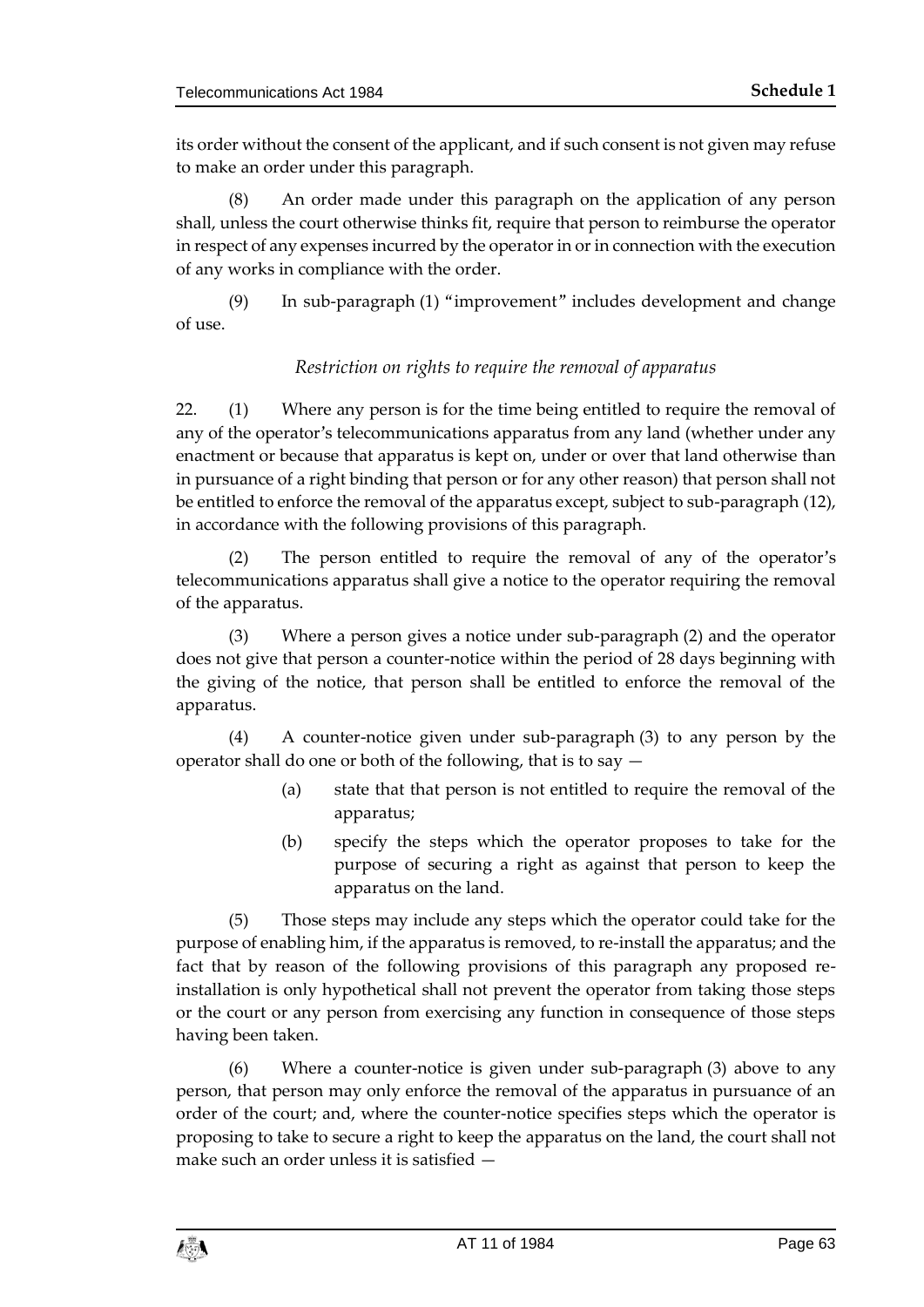- (a) that the operator is not intending to take those steps or is being unreasonably dilatory in the taking of those steps; or
- (b) that the taking of those steps has not secured, or will not secure, for the operator as against that person any right to keep the apparatus on, under or over the land or, as the case may be, to re-install it if it is removed.

(7) Where any person is entitled to enforce the removal of any apparatus under this paragraph (whether by virtue of sub-paragraph (3) or an order of the court under sub-paragraph (6)), that person may, without prejudice to any method available to him apart from this sub-paragraph for enforcing the removal of that apparatus, apply to the court for authority to remove it himself; and, on such an application, the court may, if it thinks fit, give that authority.

(8) Where any apparatus is removed by any person under an authority given by the court under sub-paragraph (7), any expenses incurred by him in or in connection with the removal of the apparatus shall be recoverable by him from the operator; and in so giving an authority to any person the court may also authorise him, in accordance with the directions of the court, to sell any apparatus removed under the authority and to retain the whole or a part of the proceeds of sale on account of those expenses.

(9) Any telecommunication apparatus kept installed on, under or over any land shall (except for the purposes of this paragraph and without prejudice to paragraphs 6(3) and 7(2)) be deemed, as against any person who was at any time entitled to require the removal of the apparatus, but by virtue of this paragraph not entitled to enforce its removal, to have been lawfully so kept at that time.

(10) Where this paragraph applies in relation to telecommunication apparatus the alteration of which some person ("the relevant person") is entitled to require in consequence of the stopping up, closure, change or diversion of any street or the extinguishment or alteration of any public right of way —

- (a) the removal of the apparatus shall constitute compliance with a requirement to make any other alteration;
- (b) a counter-notice under sub-paragraph (3) may state (in addition to, or instead of, any of the matters mentioned in subparagraph (4)) that the operator requires the relevant person to reimburse him in respect of any expenses which he incurs in or in connection with the making of any alteration in compliance with the requirements of the relevant person;
- (c) an order made under this paragraph on an application by the relevant person in respect of a counter-notice containing such a statement shall, unless the court otherwise thinks fit, require the relevant person to reimburse the operator in respect of any expenses which he so incurs; and
- (d) sub-paragraph (8) shall not apply.

(11) References in this paragraph to the operator's telecommunication apparatus include references to telecommunication apparatus which (whether or not

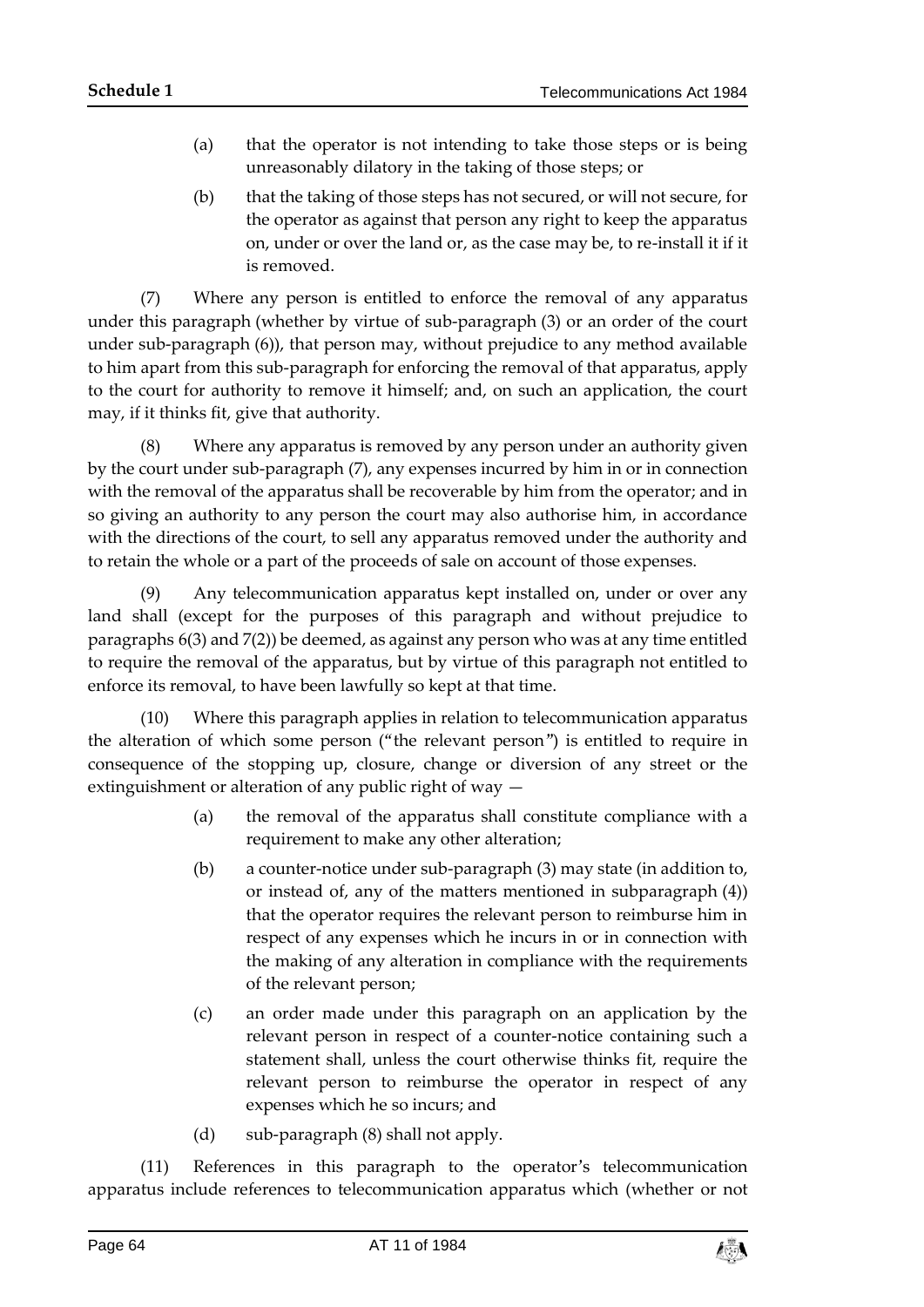vested in the operator) is being, is to be or has been used for the purposes of the operator's system.

(12) A person shall not, under this paragraph, be entitled to enforce the removal of any apparatus on the ground only that he is entitled to require its removal in accordance with paragraph 12, 15, 18 or 21; and this paragraph is without prejudice to paragraph 24 and to the power to enforce an order of the court under paragraph 12, 15, 18 or 21.

# *Abandonment of apparatus*

23. Without prejudice to the preceding provisions of this code, where the operator has a right conferred by or in accordance with this code for the statutory purposes to keep telecommunication apparatus installed on, under or over any land, he is not entitled to keep that apparatus so installed if, at a time when the apparatus is not, or is no longer, used for the purposes of the operator's system, there is no reasonable likelihood that it will be so used.

# *Undertaker's works*

24. (1) The following provisions of this paragraph apply where a relevant undertaker is proposing to execute any undertaker's works which involve or are likely to involve a temporary or permanent alteration of any telecommunication apparatus kept installed on, under or over any land for the purposes of the operator's system.

(2) The relevant undertaker shall, not less than 10 days before the works are commenced, give the operator a notice specifying the nature of the undertaker's works, the alteration or likely alteration involved and the time and place at which the works will be commenced.

(3) Sub-paragraph (2) shall not apply in relation to any emergency works of which the relevant undertaker gives the operator notice as soon as practicable after commencing the works.

(4) Where a notice has been given under sub-paragraph (2) by a relevant undertaker to the operator, the operator may within the period of 10 days beginning with the giving of the notice give the relevant undertaker a counter-notice which may state either —

- (a) that the operator intends himself to make any alteration made necessary or expedient by the proposed undertaker's works; or
- (b) that he requires the undertaker in making any such alteration to do so under the supervision and to the satisfaction of the operator.

(5) Where a counter-notice given under sub-paragraph (4) states that the operator intends himself to make any alteration —

> (a) the operator shall (subject to sub-paragraph (7)) have the right, instead of the relevant undertaker, to execute any works for the purpose of making that alteration; and

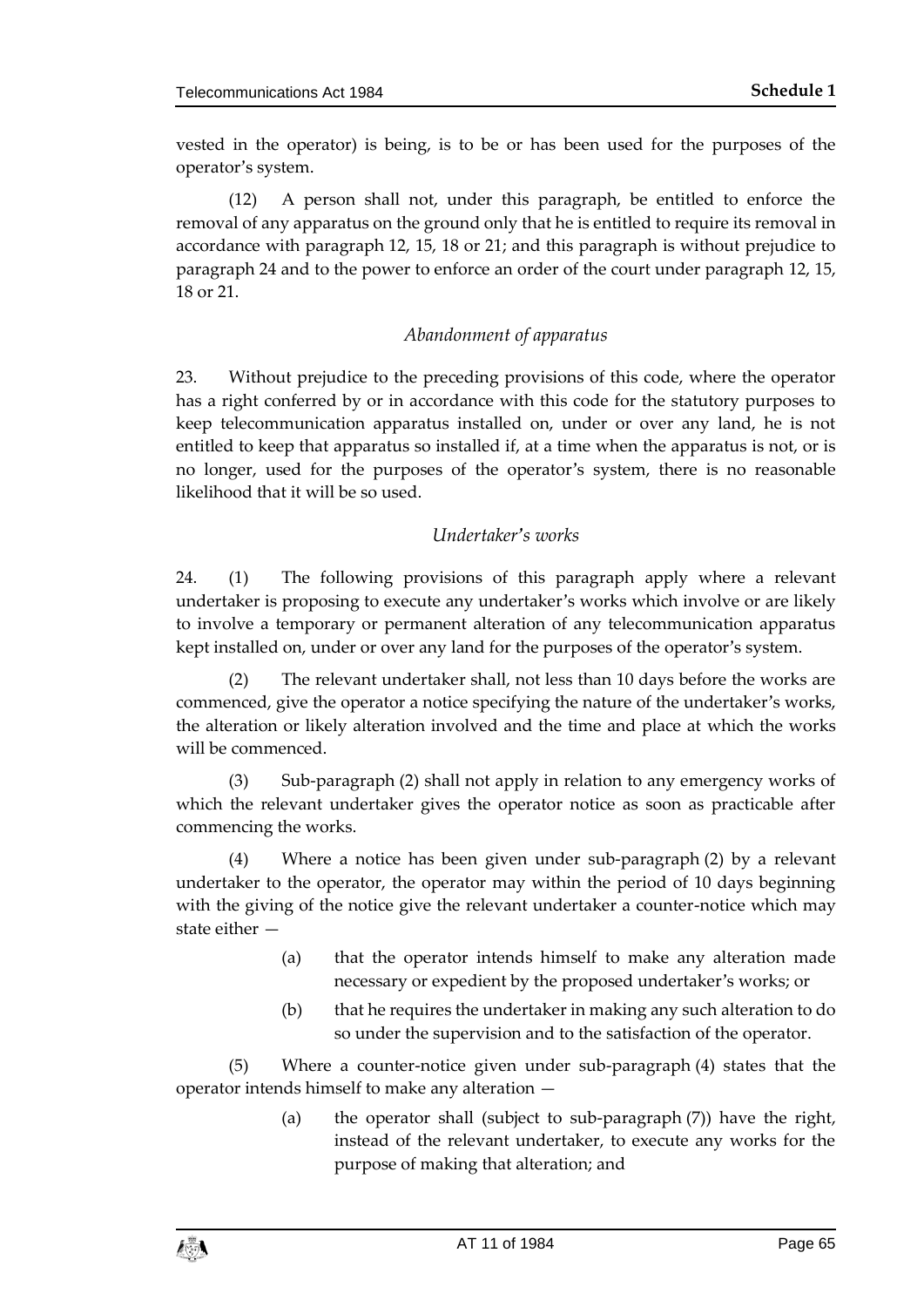(b) any expenses incurred by the operator in or in connection with the execution of those works and the amount of any loss or damage sustained by the operator in consequence of the alteration shall be recoverable by the operator from the undertaker.

(6) Where a counter-notice given under sub-paragraph (4) states that any alteration is to be made under the supervision and to the satisfaction of the operator —

- (a) the relevant undertaker shall not make the alteration except as required by the notice or under sub-paragraph (7); or
- (b) any expenses incurred by the operator in or in connection with the provision of that supervision and the amount of any loss or damage sustained by the operator in consequence of the alteration shall be recoverable by the operator from the undertaker.
- (7) Where
	- (a) no counter-notice is given under sub-paragraph (4), or
	- (b) the operator, having given a counter-notice falling within that subparagraph, fails within a reasonable time to make any alteration made necessary or expedient by the proposed undertaker's works or, as the case may be unreasonably fails to provide the required supervision,

the relevant undertaker may himself execute works for the purpose of making the alteration or, as the case may be, may execute such works without the supervision of the operator; but in either case the undertaker shall execute the works to the satisfaction of the operator.

- (8) If the relevant undertaker or any of his agents
	- (a) execute any works without the notice required by subparagraph (2) having been given; or
	- (b) unreasonably fails to comply with any reasonable requirement of the operator under this paragraph,

he shall, subject to sub-paragraph (9), be guilty of an offence and liable on summary conviction to a fine which —

- (i) if the service provided by the operator's system is interrupted by the works or failure, shall not exceed £2,500; and
- (ii) if that service is not so interrupted, shall not exceed  $£1,000$ .

(9) In this paragraph —

"relevant undertaker" means —

- (a) any person (including a local authority) authorised by any enactment to carry on —
	- (i) any railway, tramway, road transport or lighthouse undertaking;

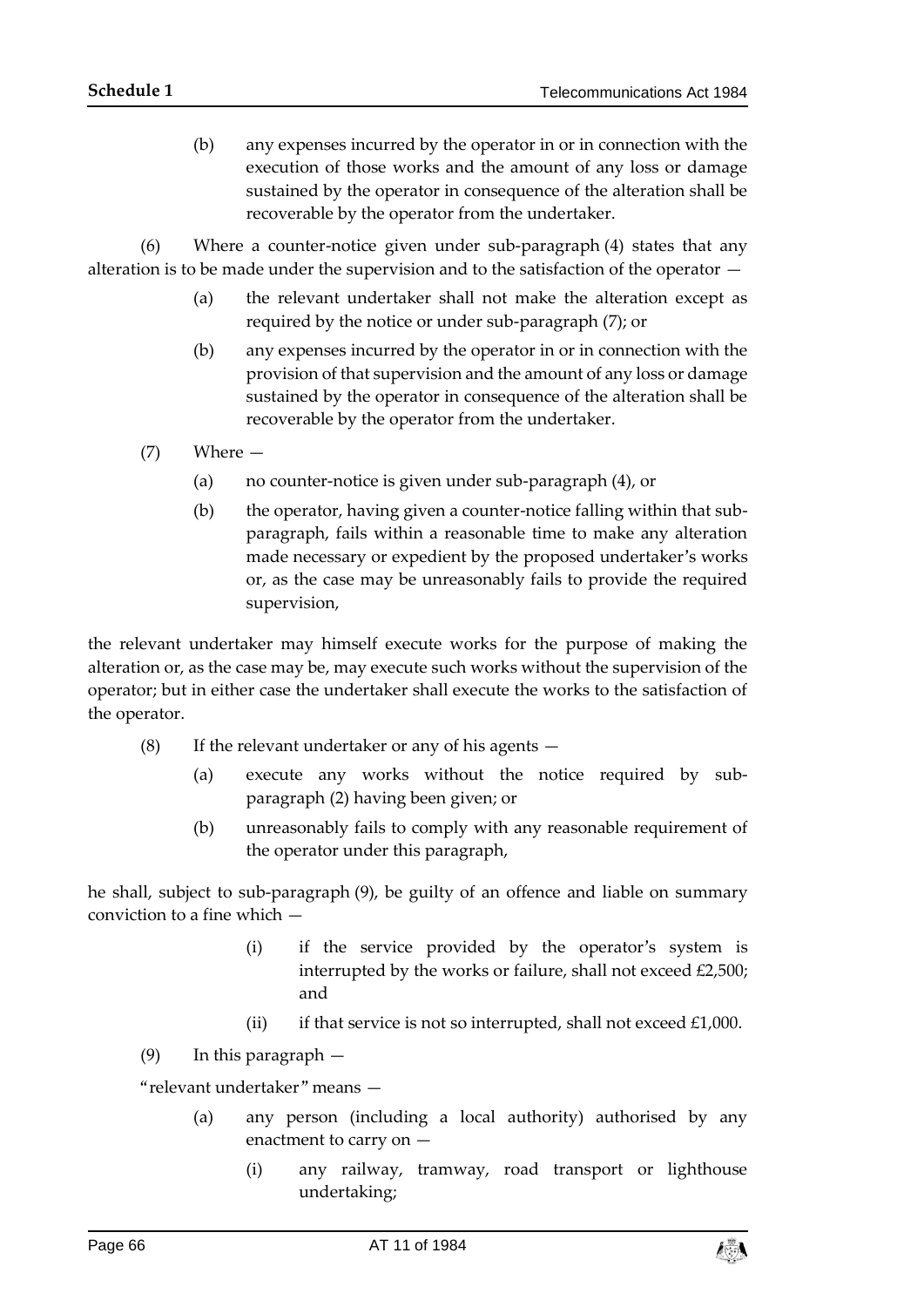- (ii) any undertaking for the supply of gas, electricity or heating; or
- (iii) any undertaking for the supply of water or disposal of sewage;
- (b) any person (apart from the operator) to whom this code is applied by a licence under section 5; and
- (c) any person to whom this paragraph is applied by any Act amended by or under or passed after this Act;

"undertaker's works" means —

- (a) in relation to a relevant undertaker falling within paragraph (a) of the preceding definition, any works which that undertaker is authorised to execute for the purposes of, or in connection with, the carrying on by him of the undertaking mentioned in that paragraph;
- (b) in relation to a relevant undertaker falling within paragraph (b) of that definition, any works which that undertaker is authorised to execute by or in accordance with any provision of this code; and
- (c) in relation to a relevant undertaker falling within paragraph (c) of that definition, the works for the purposes of which this paragraph is applied to that undertaker.

(10) The application of this paragraph by virtue of paragraph (c) of each of the definitions in sub-paragraph (9) to any person for the purposes of any works shall be without prejudice to its application by virtue of paragraph (a) of each of those definitions to that person for the purposes of any other works.

## *Service of notices*

25. (1) Any notice required to be given by the operator to any person for the purposes of any provision of this code must be in a form approved by the Chief Secretary as adequate for indicating to that person the effect of the notice and of so much of this code as is relevant to the notice and to the steps that may be taken by that person under this code in respect of that notice.**<sup>131</sup>**

(2) Any notice required to be given to any person for the purposes of any provision of this code may be given to him either by delivering it to him or by leaving it at his proper address or by post, but a notice shall not be given by post unless it is sent by registered letter or by recorded delivery service.

(3) Any notice required to be given under this code may be given to an incorporated company or body by giving it to the secretary or clerk of the company or body.

(4) For the purposes of this paragraph and of the application in relation to this code of Part 4, Division 5 of the *Interpretation Act 2015* (service of documents), the proper address of any person shall be —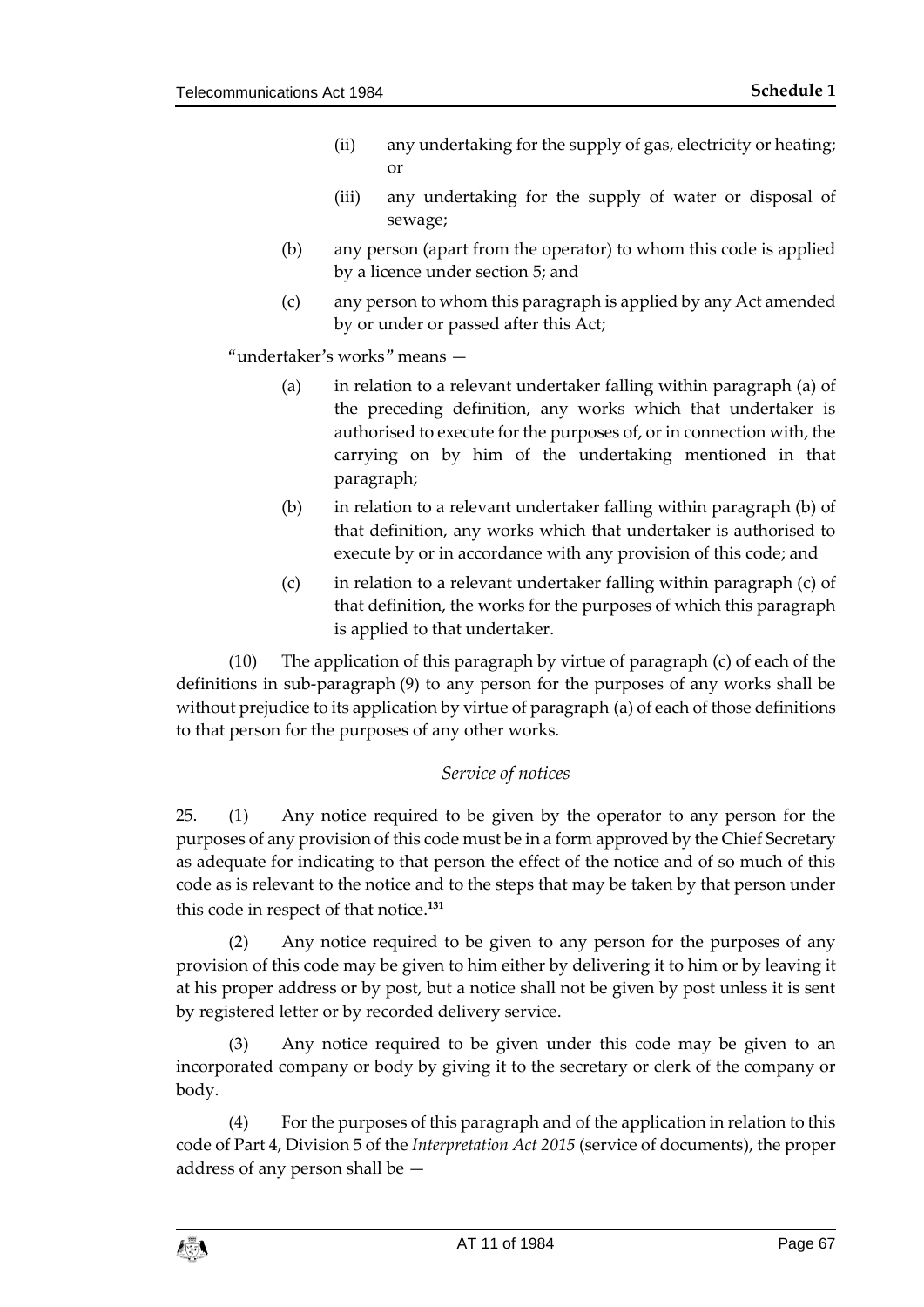- (a) if the person to whom the notice is to be given has furnished the person giving the notice with an address for service under this code, that address;
- (b) in a case not falling within paragraph (a) where the person to whom the notice is to be given is an incorporated company or body, the registered or principal office of the company or body; and
- (c) in any other case, the last known address of the person to whom the notice is to be given.**<sup>132</sup>**

(5) If it is not practicable, for the purposes of giving any notice under this code, after reasonable inquiries to ascertain the name and address —

- (a) of the person who is for the purpose of any provision of this code the occupier of the land, or
- (b) of the owner of any interest in any land,

a notice may be given under his code by addressing it to a person by the description of "occupier" of the land (describing it) or, as the case may be, "owner" of the interest (describing both the interest and the land) and by delivering it to some person on the land or, if there is no person on the land to whom it can be delivered, by affixing it, or a copy of it, to some conspicuous object on the land.

(6) In any proceedings under this code a certificate purporting to be signed by the Chief Secretary and stating that a particular form of notice has been approved by him as mentioned in sub-paragraph (1) shall be conclusive evidence of the matter certified.**<sup>133</sup>**

## *Application to the Crown*

26. (1) This code shall apply in relation to land in which there subsists, or at any material time subsisted, a Crown interest as it applies in relation to land in which no such interest subsists.

(2) In this paragraph "Crown interest" means an interest which belongs to Her Majesty in right of the Crown or to a Government department of the United Kingdom or which is held in trust for Her Majesty for the public service of the Island or for the purposes of such a department.

(3) An agreement required by this code to be given in respect of any Crown interest subsisting in any land shall be given by the appropriate authority, that is to say —

- (a) in the case of land belonging to Her Majesty in right of the Crown, the Crown Estate Commissioners or, as the case may require, the department having the management of the land in question;
- (b) in the case of land belonging to a Government department of the United Kingdom or held in trust for Her Majesty for the purposes of such a department, that department;

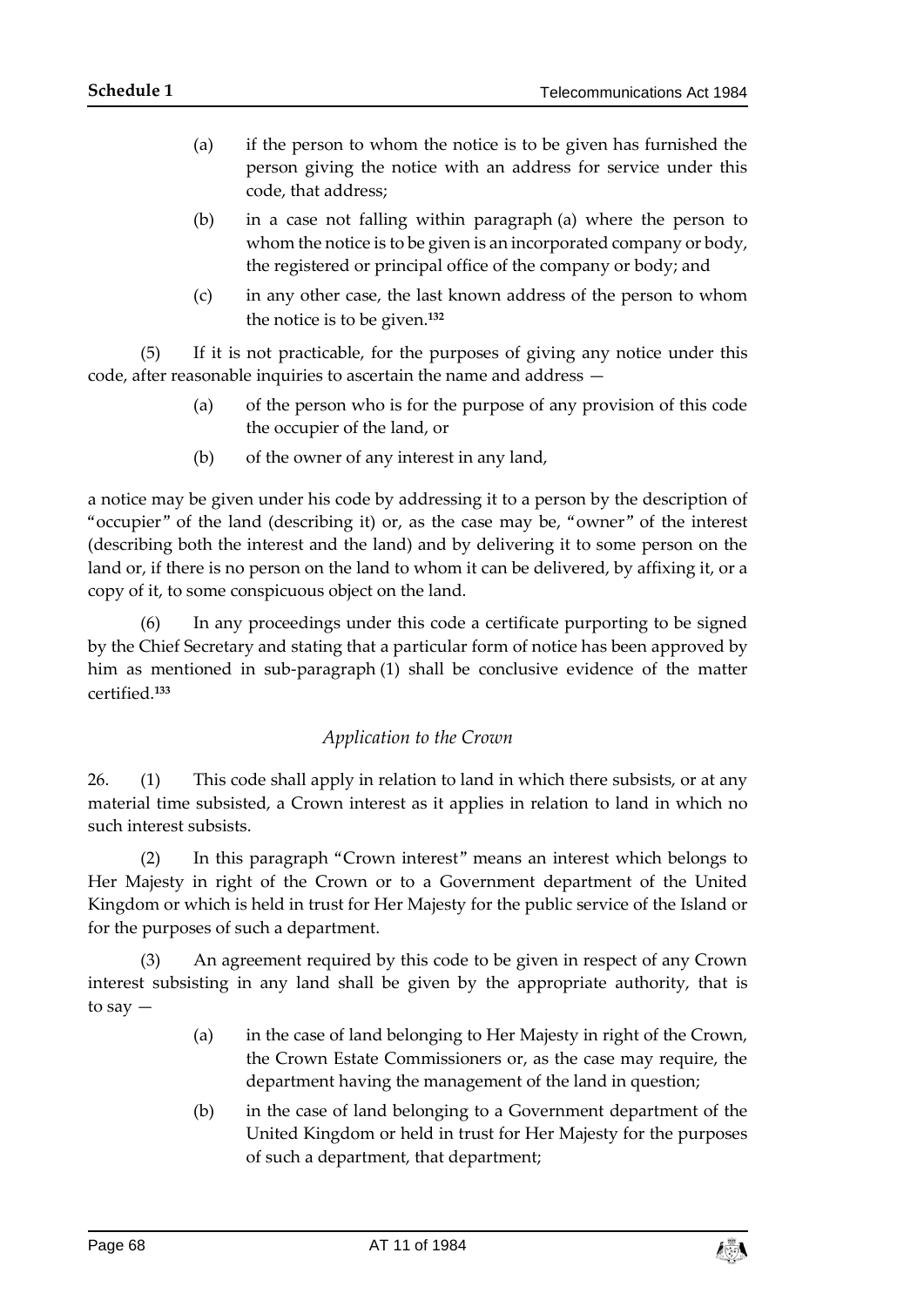(c) in the case of land held in trust for Her Majesty for the public service of the Island, the Board of Tynwald or other body in whom the land is vested or having the management of the land;

and if any question arises as to what authority is the appropriate authority in relation to any land that question shall be referred to the Governor, whose decision shall be final.

## *Savings*

27. (1) Except in so far as provision is otherwise made by virtue of section 47(2) or Schedule 2, this code shall not authorise the contravention of any provision made by or under any enactment passed before this Act.

(2) The provisions of this code, except paragraphs 8(5) and 22 and subparagraph (1), shall be without prejudice to any rights or liabilities arising under any agreement to which the operator is a party.

(3) Except as provided by the preceding provisions of this code, the operator shall not be liable to compensate any person for, or be subject to any other liability in respect of, any loss or damage caused by the lawful exercise of any right conferred by or in accordance with this code.

(4) The ownership of any property shall not be affected by the fact that it is installed on or under, or affixed to, any land by any person in exercise of a right conferred by or in accordance with this code.

# *Application of code to existing systems*

28. (1) Subject to the following provisions of this paragraph, references in this code to telecommunication apparatus installed on, under or over any land include references to telecommunication apparatus so installed before this code comes into force.

(2) Without prejudice to sub-paragraph (1), any line or other apparatus lawfully installed before this code comes into force which if this code had come into force could have been installed under paragraph 13 shall (subject to sub-paragraph (5)) be treated for the purposes of this code as if it had been so installed.

(3) Any consent given (or deemed to have been given) for the purposes of any provision of the Telegraph Acts before this code comes into force shall —

- (a) have effect after this code comes into force as an agreement given for the purposes of this code, and
- (b) so have effect, to any extent that is necessary for ensuring that the same persons are bound under this code as were bound by the consent, as if it were an agreement to confer a right or, as the case may require, to bind any interest in land of the person who gave (or is deemed to have given) the consent.

(4) Where by virtue of sub-paragraph (3) any person is bound by any right, that right shall not be exercisable except on the same terms and subject to the same conditions as the right which, by virtue of the giving of the consent, was exercisable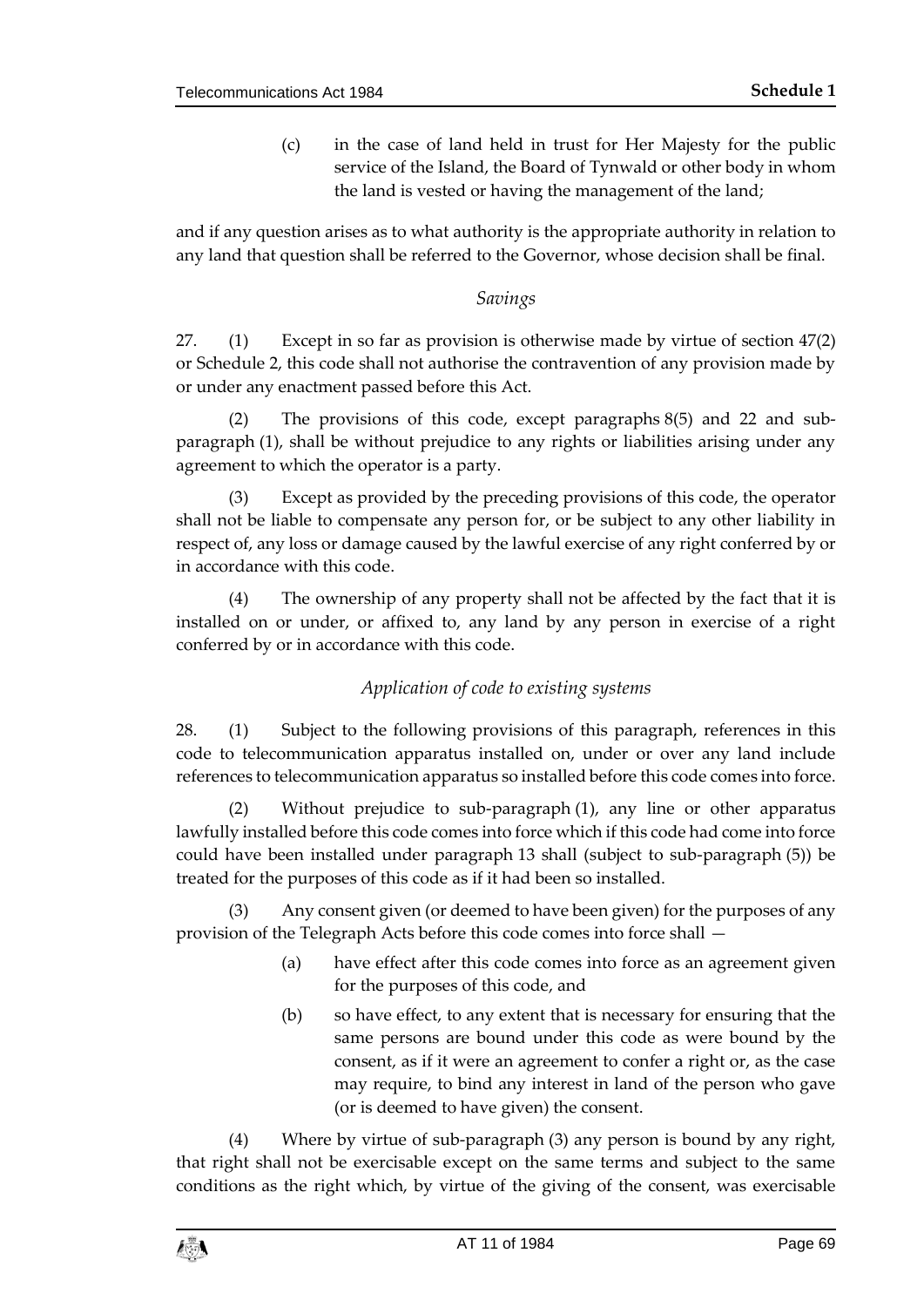before this code comes into force; and where under any enactment repealed by this Act or by the U.K. Act, as it has effect in the Island, those terms or conditions included a requirement for the payment of compensation or required the determination of any matter by any court or person, the amount of the compensation or, as the case may be, that matter shall be determined by the court.

(5) A person shall not be entitled to compensation under any provision of this code if he is entitled to compensation in respect of the same matter by sub-paragraph (4).

(6) Neither this code nor the repeal by the U.K. Act, as it has effect in the Island, of any provisions of the Telegraph Acts (which contain provisions confirming or continuing in force certain agreements) shall prejudice any rights or liabilities (including any rights or liabilities transferred by virtue of section 43) which arise at any time under any agreement which was entered into before this code comes into force and relates to the installation, maintenance, adjustment, repair, alteration or inspection of any telecommunication apparatus or to keeping any such apparatus installed on, under or over any land.

- (7) Any person who before the coming into force of this code has
	- (a) given a notice ("the Telegraph Acts notice") under or for the purposes of any provision of the Telegraph Acts to any person, or
	- (b) made an application under or for the purposes of any such provision (including, in particular, an application for any matter to be referred to any court or person),

may give a notice to the person to whom the Telegraph Acts notice was given or, as the case may be, to every person who is or may be a party to the proceedings resulting from the application stating that a specified step required to be taken under or for the purposes of this code, being a step equivalent to the giving of the Telegraph Acts notice or the making of the application, and any steps required to be so taken before the taking of the step should be treated as having been so taken.

(8) A notice may be given under sub-paragraph (7) with respect to an application notwithstanding that proceedings resulting from the application have been commenced.

(9) Where a notice has been given to any person under sub-paragraph (7), that person may apply to the court for an order setting aside the notice on the ground that it is unreasonable in all the circumstances to treat the giving of the Telegraph Acts notice or the making of the application in question as equivalent to the taking of the steps specified in the notice under that sub-paragraph; but unless the court sets aside the notice under that sub-paragraph, the steps specified in the notice shall be treated as having been taken and any proceedings already commenced shall be continued accordingly.

(10) References in this paragraph to the coming into force of this code shall have effect as references to the time at which the code comes into force in relation to the operator.

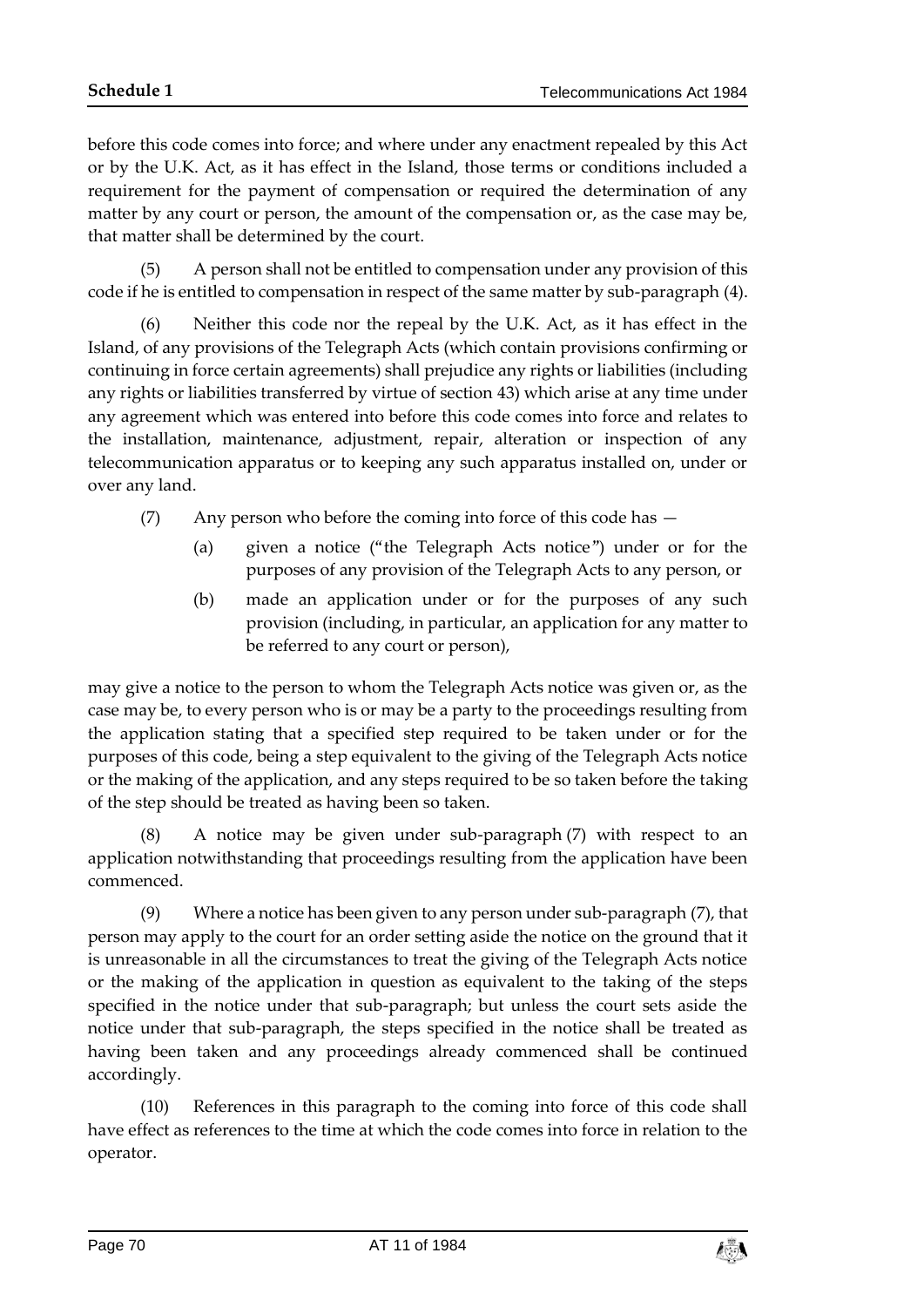# **APPENDIX**<sup>134</sup>

# **SCHEDULE 2**

# **AMENDMENTS OF ENACTMENTS**

Section 47(1)

[Sch 2 amended by Highways Act 1986 Sch 9, by Electricity Act 1996 Sch 7 and by Harbours Act 2010 Sch 5, and amends the following Act —

Land Registration Act 1982 q.v.]

# **SCHEDULE 3**

# **GENERAL TRANSITIONAL PROVISIONS AND SAVINGS**

## Section 47(3) [P1984/12/Sch 5]

# **PART I – PROVISIONS AND SAVINGS COMING INTO FORCE ON APPOINTED DAY**

#### *Licences*

1. (1) Subject to the following provisions of this paragraph, a licence granted, or having effect as if granted, by the Secretary of State or British Telecommunications under section 15(l) of the British Telecommunications Act 1981 (an Act of Parliament) ("the 1981 Act") which is effective on the appointed day, shall, so far as it relates to a Manx system, have effect as from that day as if granted by the Governor in Council under section 5; and the provisions of this Act shall apply accordingly.

(2) Where immediately before the appointed day British Telecommunications has in its possession particulars of licences granted, or having effect as if granted by it under section 15(1) of the 1981 Act and relating wholly or partly to a Manx system, British Telecommunications shall, as soon as practicable after that day, send those particulars to the Government Secretary.

(3) Section 14(2) shall not apply in relation to a licence granted, or having effect as if granted, by British Telecommunications under section 15(1) of the 1981 Act and relating wholly or partly to a Manx system unless particulars of that licence are sent to the Government Secretary under sub-paragraph (2).

(4) Subject to sub-paragraph (5), a licence falling within sub-paragraph (1) may, so far as it relates to a Manx system, be revoked by the Governor in Council notwithstanding anything in the licence at any time before the expiry of the transitional period.

(5) A licence granted to a particular person shall not be revoked under subparagraph (4) except with the consent of that person.

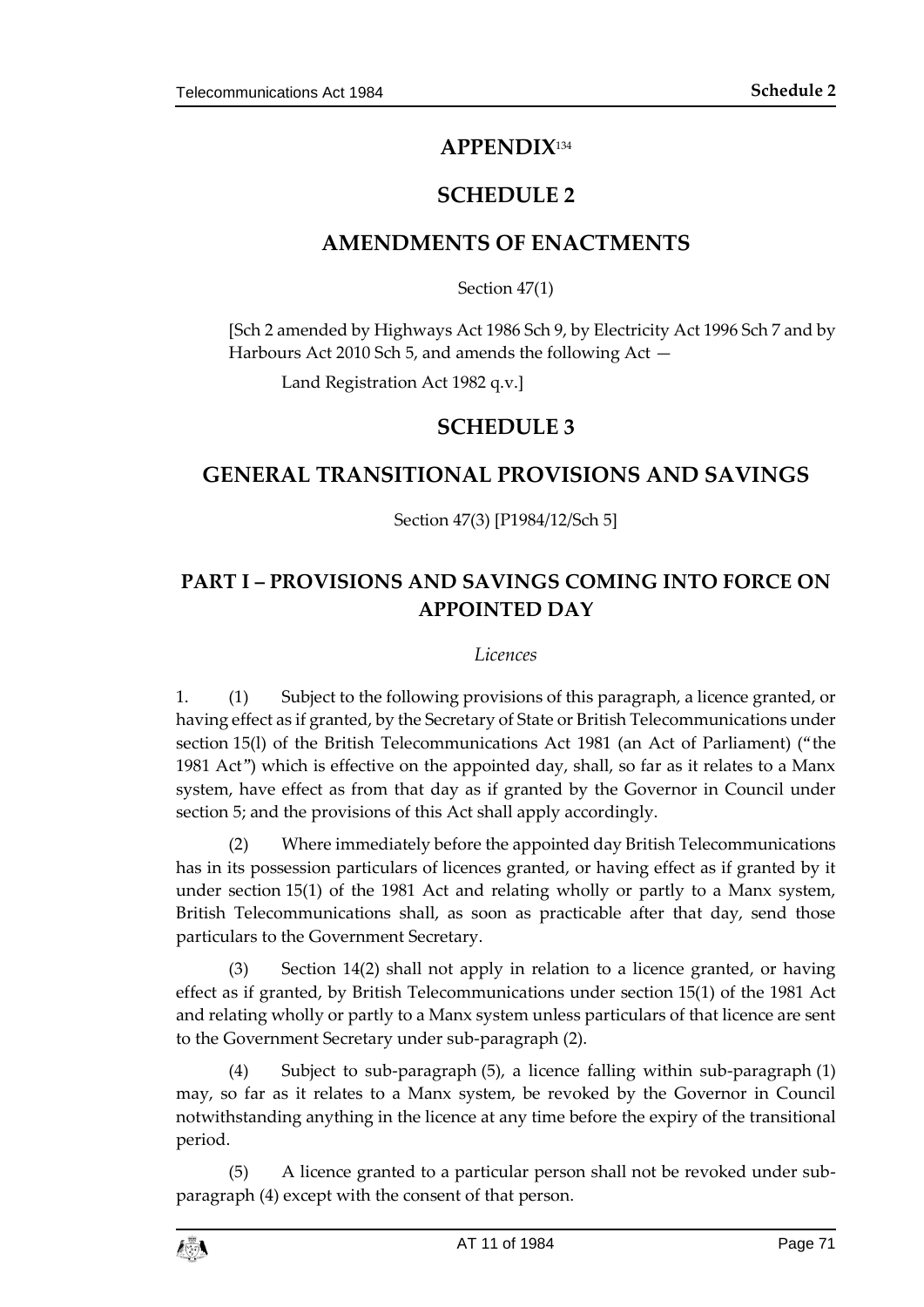(6) In this paragraph "the transitional period" means the period of 12 months beginning with the appointed day or such other period (not exceeding 2 years) beginning with that day as the Governor in Council may by order prescribe for the purposes of this paragraph.

# *Approvals etc*

2. (1) An approval issued under section 16(2) of the 1981 Act by the Secretary of State, by a person or body appointed by him for the purpose or by British Telecommunications which is effective on the appointed day shall, so far as it relates to a Manx system, have effect as from that day as if given by the Governor in Council under section 16(1); and the provisions of this Act shall apply accordingly.

(2) A standard approved under section 16(1) of the 1981 Act by the Secretary of State or by a person or body appointed by him for the purpose which is effective on the appointed day shall, so far as it relates to a Manx system, have effect as from that day as if designated by the Governor in Council under section 19; and the provisions of this Act shall apply accordingly.

(3) Where immediately before the appointed day British Telecommunications has in its possession particulars of approvals issued by it under section 16(2) of the 1981 Act and relating wholly or partly to a Manx system, British Telecommunications shall, as soon as practicable after that date, send those particulars to the Government Secretary.

(4) Section 20(1) shall not apply in relation to an approval issued by British Telecommunications under section 16(2) of the 1981 Act unless particulars of that approval are sent to the Government Secretary under sub-paragraph (3).

(5) An acknowledgement by the Secretary of State or a person appointed for the purposes of section 16(2) of the 1981 Act that any apparatus conforms to a standard approved under section 16(1) of that Act shall be treated for the purposes of this paragraph as an approval issued under the said section 16(2).

# *Information etc*

3. (1) An order made under section 17 of the 1981 Act which is in force on the appointed day shall have effect, as from that day, as if made under section 22; and the provisions of this Act shall apply accordingly.

(2) An order made under section 18 of the 1981 Act which is in force on the appointed day shall have effect, as from that day, as if made under section 23; and the provisions of this Act shall apply accordingly.

4. [Repealed]**<sup>135</sup>**

## *Contracts*

5. (1) Where immediately before the appointed day British Telecommunications —

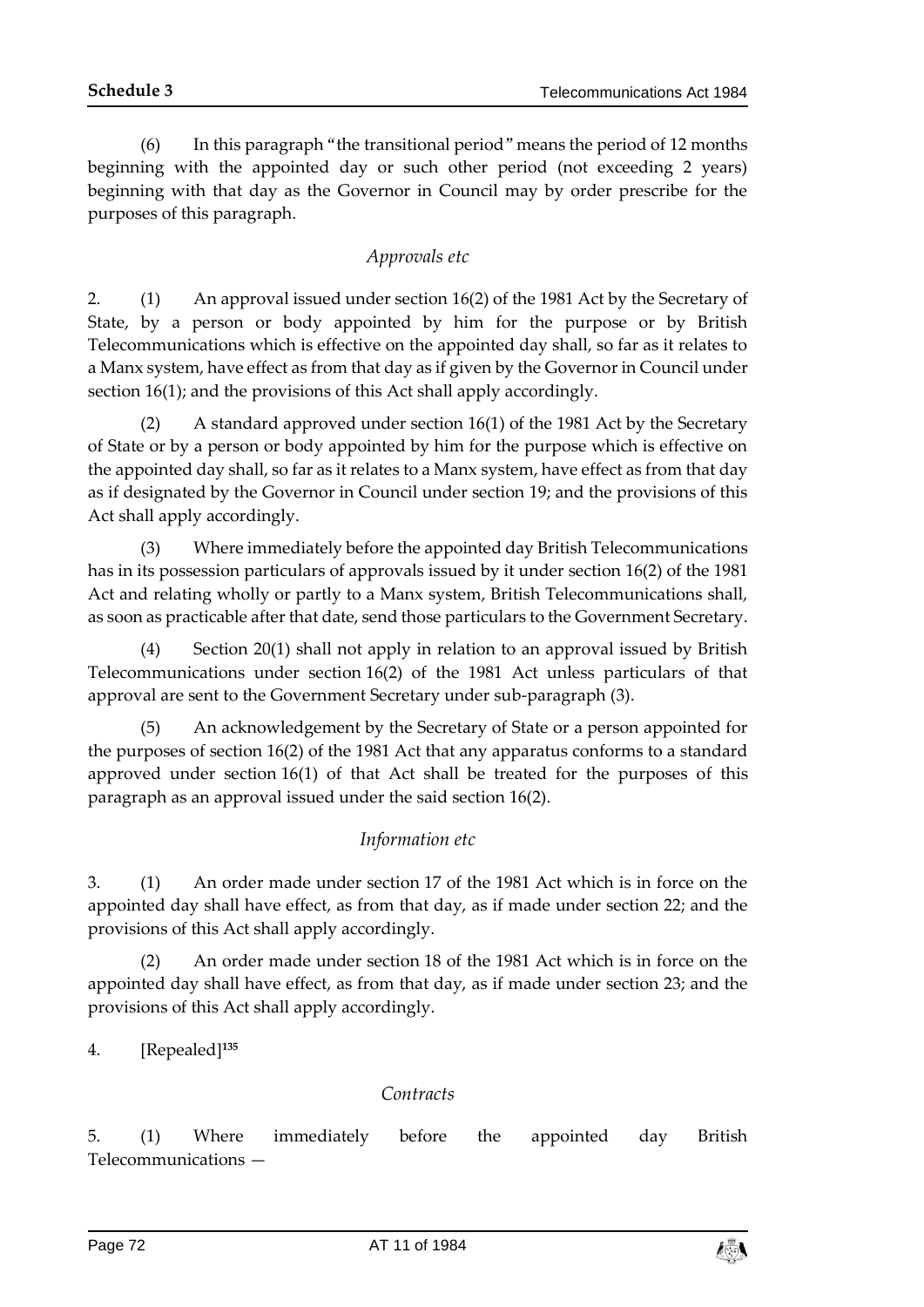- (a) are providing, or have acceded to an application for the provision of, any services for any persons; or
- (b) are supplying, or have acceded to an application for the supply of, any apparatus to any persons,

in pursuance of a scheme made under section 21 of the 1981 Act, British Telecommunications shall be deemed to have contracted with those persons for the provision of the services or the hire of the apparatus as from that day.

(2) The express terms and conditions of a contract which, by virtue of subparagraph (1), is deemed to have been made shall be such of the following as are applicable, namely —

- (a) the terms and conditions contained in the scheme; and
- (b) where a scheme is made under this paragraph, the terms and conditions contained in the scheme so made.

(3) British Telecommunications may make, as respects any of the services provided or apparatus supplied by it, a scheme for determining the terms and conditions which are to be incorporated in the contracts which, by virtue of sub-paragraph  $(1)(a)$ , are to be deemed to have been made.

(4) Nothing in the 1981 Act shall be taken to limit or restrict the provision which may be made by a scheme under this paragraph.

- (5) A scheme made under this paragraph may
	- (a) make different provision for different cases or classes of cases determined by, or in accordance with, the provisions of the scheme; and
	- (b) revoke or amend any scheme made under section 21 of the 1981 Act.

(6) A scheme made under this paragraph shall come into operation on the appointed day and shall be deposited in the General Registry, and notice thereof shall be published in at least one newspaper published and circulating in the Island before the appointed day.

(7) Terms and conditions incorporated in a contract by virtue of subparagraph (2) shall not be regarded for the purposes of paragraph 3 of Schedule 4 to the *Misrepresentation and Unfair Contract Terms Act 1980* as authorised by necessary implication of this paragraph.

#### *Miscellaneous*

- 6. Nothing in this Act shall affect the operation of
	- (a) section 22 of the 1981 Act in relation to any contract deemed to have been made before the appointed day;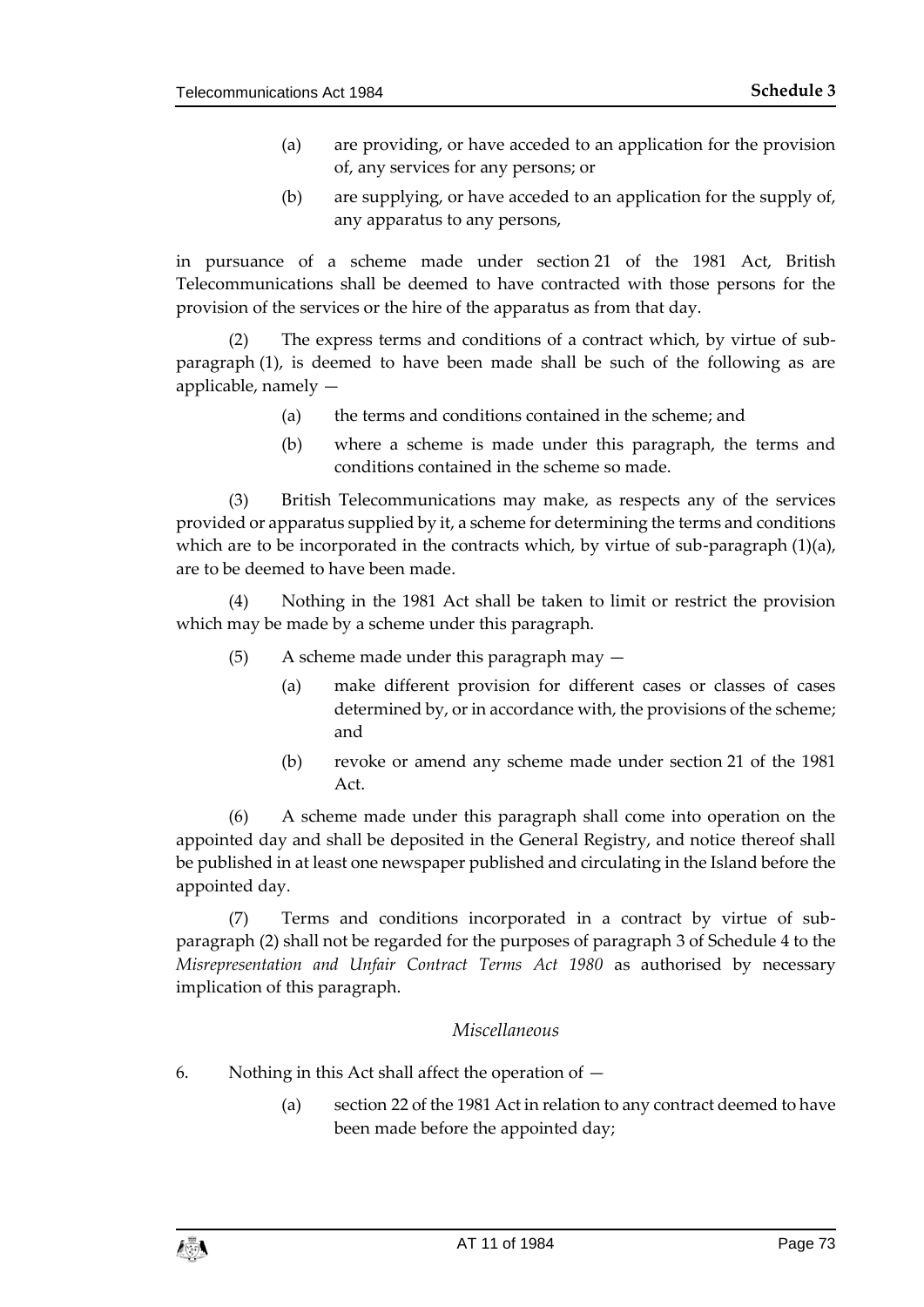- (b) section 23 of the 1981 Act in relation to any loss or damage suffered by reason of an act or omission taking place before the appointed day;
- (c) section 53 of the 1981 Act in relation to any sum which became due or any charge which was levied before the appointed day.

#### *Supplemental*

7. In this Part —

"**the 1981 Act**" means the British Telecommunications Act 1981 (an Act of Parliament);

"**Manx system**" means a telecommunication system within the Island.

## **PART II – PROVISIONS AND SAVINGS COMING INTO FORCE ON TRANSFER DATE**

8. A licence granted under section 5 to British Telecommunications which is effective on the transfer date shall have effect as if granted to the successor company.

9. An order made under section 7(1) which designates any telecommunication system or systems run by British Telecommunications and is effective on the transfer date shall have effect as if it designated the corresponding telecommunication system or systems run by the successor company.

10. An approval given, or having effect as if given, under section 16(1), or a standard relating to apparatus designated, or having effect as if designated, under section 19, which (in either case) applies for the purposes of any telecommunication system or systems run by British Telecommunications and is effective on the transfer date shall have effect as if it applied for the purposes of the corresponding telecommunication system or systems run by the successor company.

11. A resolution of Tynwald authorising the compulsory purchase of land by British Telecommunications which is effective on the transfer date shall have effect as if it authorised the compulsory purchase of that land by the successor company.

12. An authorisation given, or having effect as if given, by the Governor in Council under section 25 on the nomination of British Telecommunications which is effective on the transfer date shall have effect as if given on the nomination of the successor company.

13. An order made under section 33 which relates to a cable programme service provided by British Telecommunications and is effective on the transfer date shall have effect as if it related to the corresponding cable programme service provided by the successor company.

14. A licence granted under section 34 to British Telecommunications which is effective on the transfer date shall have effect as if granted to the successor company.

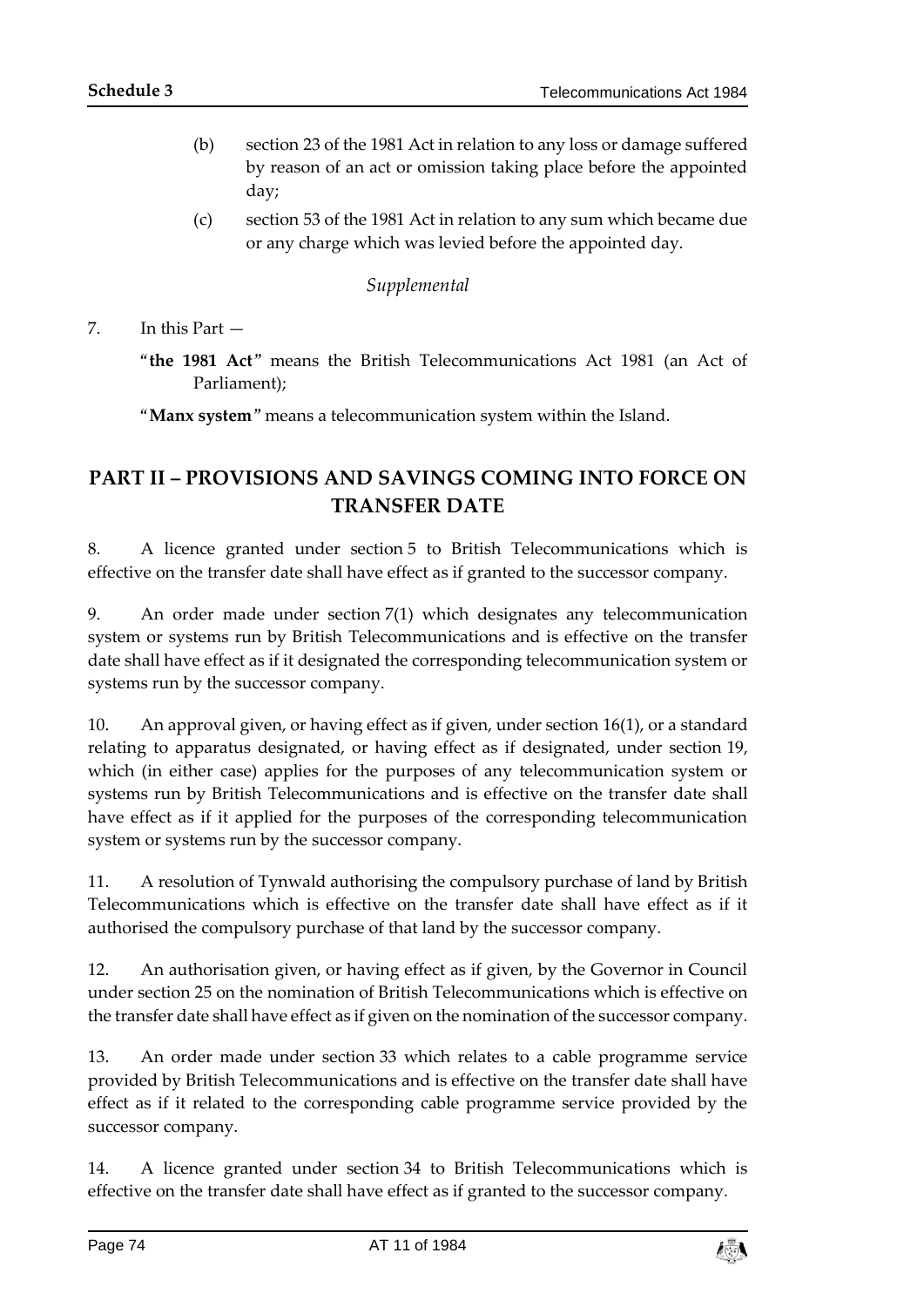15. A direction given, or having effect as if given, to British Telecommunications under section 36(1) or (2) which is effective on the transfer date shall have effect as if given to the successor company.

16. Where immediately before the transfer date there is in force an agreement which —

- (a) confers or imposes on British Telecommunications any rights or liabilities which vest in the successor company by virtue of section 43; and
- (b) refers (in whatever terms and whether expressly or by implication) to a member or officer of British Telecommunications;

the agreement shall have effect, in relation to anything falling to be done on or after that date, as if for that reference there were substituted a reference to such person as that company may appoint or, in default of appointment, to the officer of that company who corresponds as nearly as may be to the member or officer of British Telecommunications in question.

17. Except as otherwise provided by the foregoing provisions of this Part (whether expressly or by necessary implication), any agreement made, transaction effected or other thing done by, to or in relation to British Telecommunications which is in force or effective immediately before the transfer date shall have effect as from that date as if made, effected or done by, to or in relation to the successor company, in all respects as if the successor company were the same person, in law, as British Telecommunications, and accordingly references to British Telecommunications —

- (a) in any agreement (whether or not in writing) and in any deed, bond or instrument;
- (b) in any process or other document issued, prepared or employed for the purpose of any proceeding before any court or other tribunal or authority; and
- (c) in any other document whatsoever (other than an enactment) relating to or affecting any property, right or liability or British Telecommunications which vests by virtue of section 43 in the successor company,

shall be taken as from the transfer date as referring to the successor company.

- 18. It is hereby declared for the avoidance of doubt that
	- (a) the effect of section 43 in relation to any contract of employment with British Telecommunications in force immediately before the transfer date is merely to modify the contract (as from that date) by substituting the successor company as the employer (and not to terminate the contract or to vary it in any other way); and
	- (b) that section is effective to vest the rights and liabilities of British Telecommunications under any agreement or arrangement for the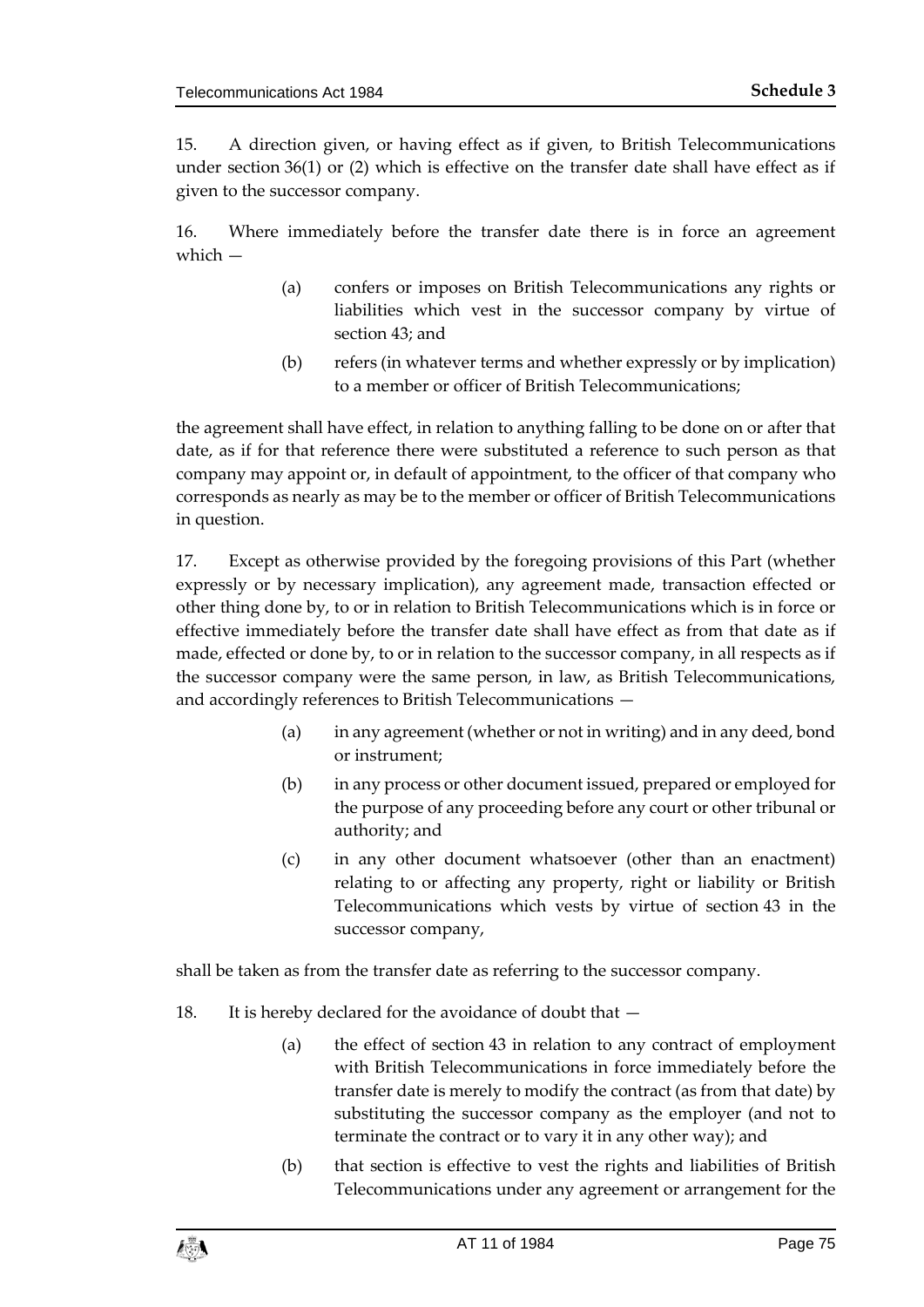payment of pensions, allowances or gratuities in the successor company along with all other rights and liabilities of British Telecommunications;

and accordingly for the purposes of any such agreement or arrangement (as it has effect by virtue of paragraph 17 in relation to employment with the successor company or with a wholly owned subsidiary of that company) any period of employment with British Telecommunications shall count as employment with the successor company or (as the case may be) with a wholly owned subsidiary of that company.

### **PART III**<sup>136</sup>

# **SCHEDULE 4**137

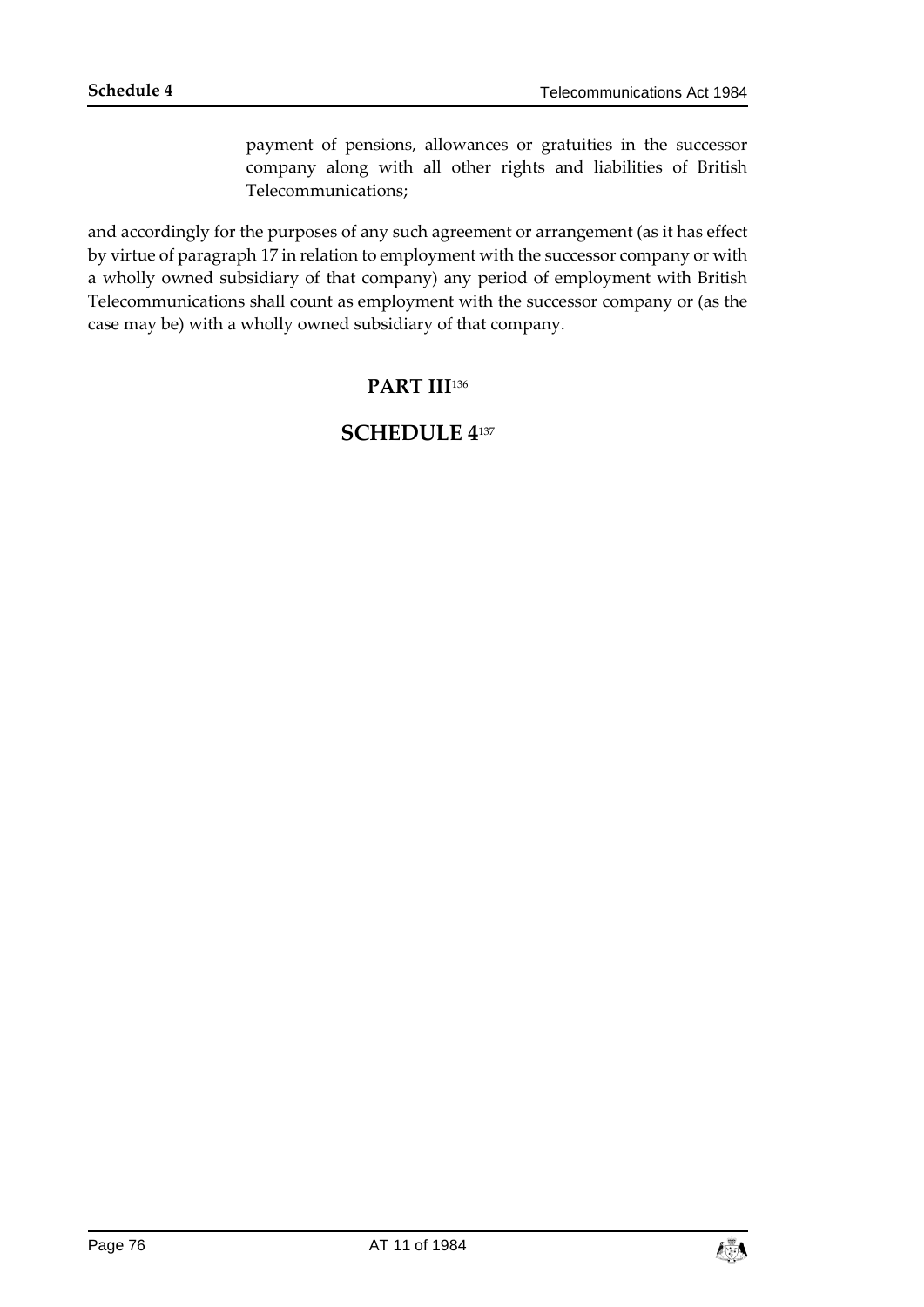## **ENDNOTES**

### **Table of Endnote References**

Para (a) amended by Miscellaneous Provisions Act 1986 Sch 1 and by GC155/91.

Para (b) amended by Miscellaneous Provisions Act 1986 Sch 1 and by GC155/91.

 Subs (1) amended by GC155/91 and by Organised and International Crime Act 2010 s 17(2). Ed. Note: S 17(6) of the *Organised and International Crime Act 2010* provides as follows: "Any order in operation under section 7 of the Telecommunications Act 1984 as it stood immediately before the coming into operation of this section shall continue in operation as if it had been made under that Act as amended by this section.". S 17 operative from 13/7/2010.

Subs (3) amended by GC155/91 and by Interpretation Act 1976 s 16A.

```
21 Para (b) amended by Broadcasting Act 1993 Sch 4.
```
Subs (4) amended by GC155/91 and by Broadcasting Act 1993 Sch 4.

Subs (3) amended by Miscellaneous Provisions Act 1986 Sch 1.

Subs (4) amended by Miscellaneous Provisions Act 1986 Sch 1.

Subs (1) amended by Miscellaneous Provisions Act 1986 Sch 1.

Para (c) amended by Miscellaneous Provisions Act 1986 Sch 1.

Subs (1) amended by GC155/91 and by Interpretation Act 1976 s 16A.

Subs (2) amended by GC155/91 and by Interpretation Act 1976 s 16A.

Subs (4) added by Miscellaneous Provisions Act 1986 Sch 1 and amended by GC74/89,

by GC155/91 and by GC74/89 (as amended by SD2020/0550).

Subs (7) amended by Miscellaneous Provisions Act 1986 Sch 1.

Subs (1) repealed by Broadcasting Act 1991 s 15 and Sch 5.

Subs (2) amended by Broadcasting Act 1993 Sch 4.

Subs (2A) inserted by Broadcasting Act 1993 Sch 4.

Para (a) amended by GC155/91.

Subs (1) amended by Miscellaneous Provisions Act 1986 Sch 1.

Para (a) amended by Miscellaneous Provisions Act 1986 Sch 1 and by GC155/91.

Para (b) amended by Treasury Act 1985 Sch 2.

Para (c) amended by Miscellaneous Provisions Act 1986 Sch 1.

Para (c) amended by Miscellaneous Provisions Act 1986 Sch 1 and by GC155/91.

Subs (7) amended by Miscellaneous Provisions Act 1986 Sch 1 and by GC155/91.

Subs (8) amended by Treasury Act 1985 Sch 2.

Subs (2) amended by Miscellaneous Provisions Act 1986 Sch 1 and by GC155/91.

Subs (6) amended by Broadcasting Act 1993 Sch 4.

Subs (1) amended by GC155/91 and by Interpretation Act 1976 s 16A.

Para (d) amended by Miscellaneous Provisions Act 1986 Sch 1 and by GC155/91.

Subs (1) amended by Miscellaneous Provisions Act 1986 Sch 1.

 Subs (5) added by Miscellaneous Provisions Act 1986 Sch 1 and amended by Civil Service Act 1990 s 7 and by GC155/91.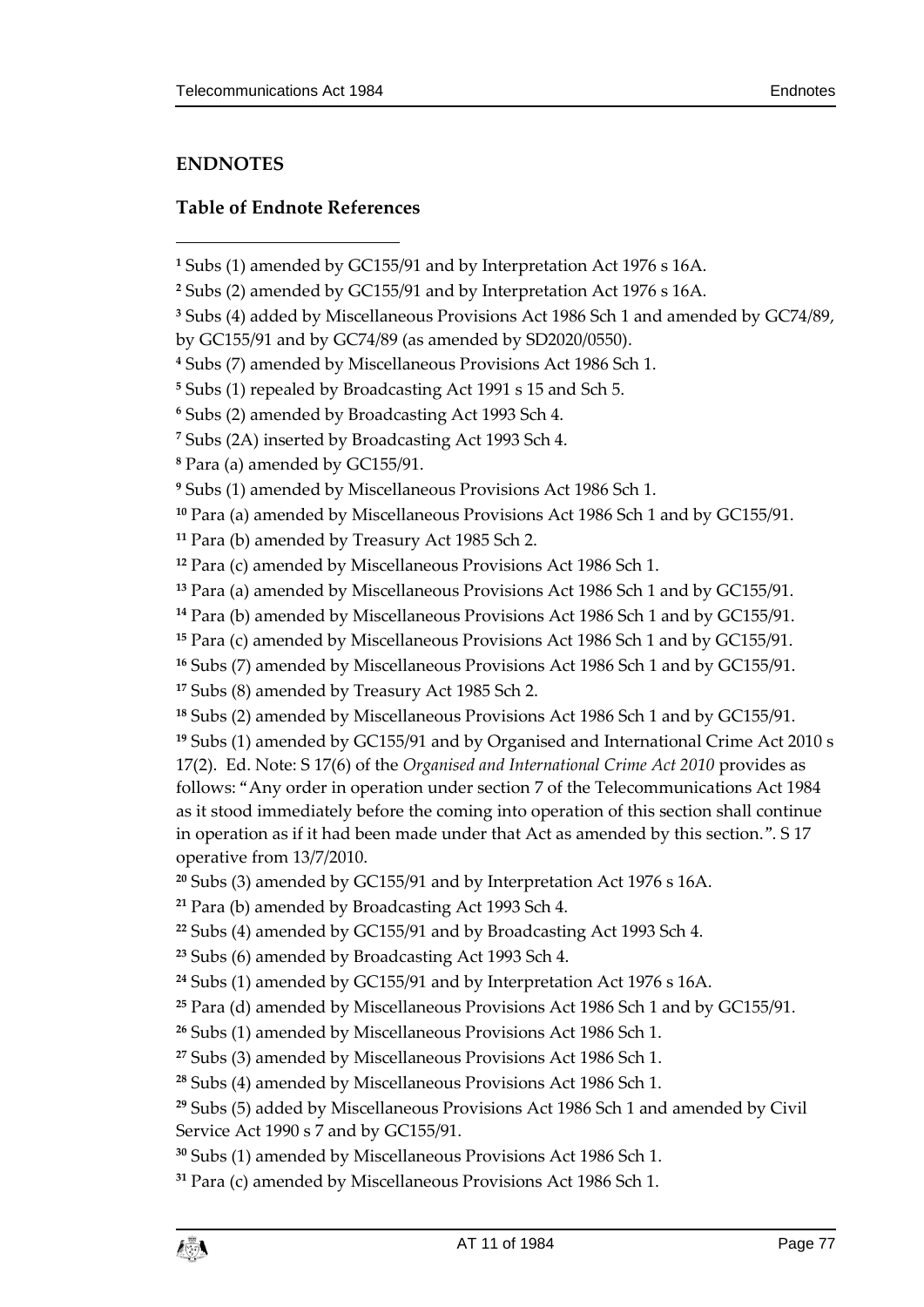- Subs (1) amended by Miscellaneous Provisions Act 1986 Sch 1.
- Subs (2) amended by Miscellaneous Provisions Act 1986 Sch 1.
- Subs (3) amended by Miscellaneous Provisions Act 1986 Sch 1.
- Subs (4) amended by Miscellaneous Provisions Act 1986 Sch 1.
- Subs (5) amended by Miscellaneous Provisions Act 1986 Sch 1.
- Subs (6) amended by Miscellaneous Provisions Act 1986 Sch 1.
- Subs (1) amended by Miscellaneous Provisions Act 1986 Sch 1.
- Subs (2) amended by Miscellaneous Provisions Act 1986 Sch 1.
- Subs (3) amended by Miscellaneous Provisions Act 1986 Sch 1, by GC155/91 and by Interpretation Act 1976 s 16A.
- Subs (4) amended by Treasury Act 1985 Sch 2 and by Miscellaneous Provisions Act 1986 Sch 1.
- Subs (5) amended by Miscellaneous Provisions Act 1986 Sch 1.
- Subs (6) amended by Miscellaneous Provisions Act 1986 Sch 1.
- Subs (1) amended by Miscellaneous Provisions Act 1986 Sch 1.
- Subs (1) amended by Miscellaneous Provisions Act 1986 Sch 1.
- Subs (1) amended by Miscellaneous Provisions Act 1986 Sch 1.
- Para (b) amended by Miscellaneous Provisions Act 1986 Sch 1.
- Subs (1) amended by Miscellaneous Provisions Act 1986 Sch 1.
- Subs (2) amended by Miscellaneous Provisions Act 1986 Sch 1.
- Subs (3) amended by Treasury Act 1985 Sch 2.
- Subs (4) amended by Treasury Act 1985 s 7 and Sch 2.
- Subs (1) amended by Miscellaneous Provisions Act 1986 Sch 1.
- Subs (3) amended by Miscellaneous Provisions Act 1986 Sch 1.
- Subs (4) amended by Miscellaneous Provisions Act 1986 Sch 1.
- Para (a) amended by Miscellaneous Provisions Act 1986 Sch 1.
- Para (b) amended by Miscellaneous Provisions Act 1986 Sch 1.
- Subs (6) amended by Miscellaneous Provisions Act 1986 Sch 1.
- Subs (7) amended by Miscellaneous Provisions Act 1986 Sch 1.
- Subs (9) amended by Treasury Act 1985 Sch 2.
- Subs (10) amended by Miscellaneous Provisions Act 1986 Sch 1.
- Subs (1) amended by Miscellaneous Provisions Act 1986 Sch 1.
- Subs (2) amended by Miscellaneous Provisions Act 1986 Sch 1.
- Subs (1) amended by Miscellaneous Provisions Act 1986 Sch 1.
- Subs (3) amended by Miscellaneous Provisions Act 1986 Sch 1.
- Para (b) amended by Miscellaneous Provisions Act 1986 Sch 1.
- Subs (1) amended by Miscellaneous Provisions Act 1986 Sch 1.
- Subs (6) substituted by Consumer Protection Act 1991 Sch 4.
- S 22A inserted by Broadcasting Act 1993 s 21.
- Subs (1) amended by Miscellaneous Provisions Act 1986 Sch 1.
- Subs (2) amended by GC155/91.
- Subs (3) amended by GC155/91.
- Subs (1) amended by GC155/91.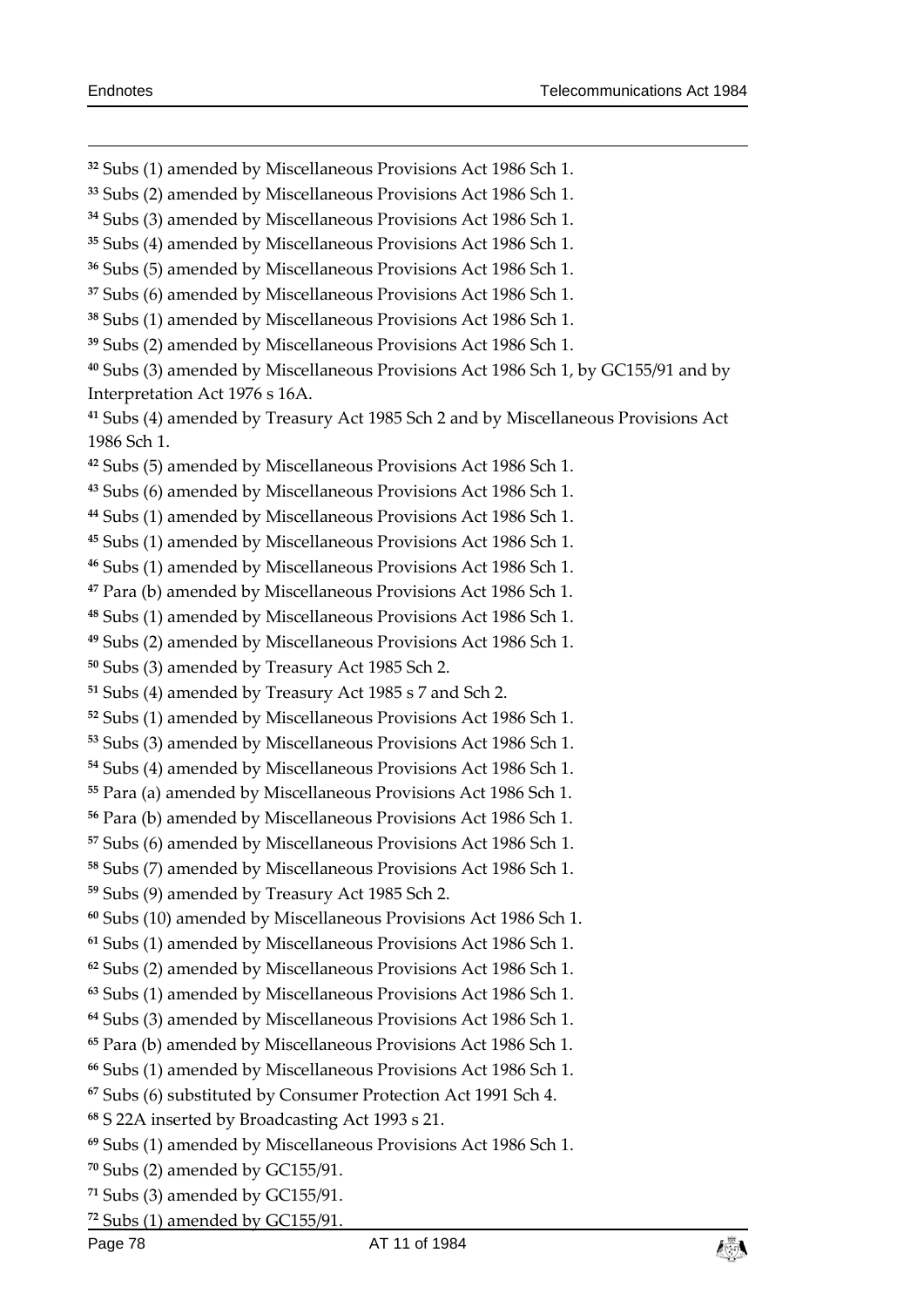$\overline{a}$ 

Para (b) amended by GC155/91.

Para (b) amended by Criminal Justice Act 2001 s 23.

Subs (1) amended by Broadcasting Act 1993 Sch 4.

Subs (2) substituted by Broadcasting Act 1993 Sch 4.

S 29A inserted by Criminal Justice Act 2001 s 23.

S 31 substituted by Interception of Communications Act 1988 Sch 2.

Part III (ss 32 to 35) repealed by Broadcasting Act 1993 Sch 5.

S 36 marginal heading amended by SD861/11.

Subs (2) amended by SD861/11.

Subs (3) amended by SD861/11.

Subs (4) amended by SD861/11.

Subs (5) amended by SD861/11.

Subs (6) amended by Treasury Act 1985 Sch 2and by SD861/11.

Subs (7) amended by Treasury Act 1985 Sch 2.

Para (b) amended by Miscellaneous Provisions Act 1986 Sch 1.

Para (i) amended by Miscellaneous Provisions Act 1986 Sch 1.

Para (ii) amended by Miscellaneous Provisions Act 1986 Sch 1.

Subs (1) amended by Miscellaneous Provisions Act 1986 Sch 1.

Para (a) amended by Miscellaneous Provisions Act 1986 Sch 1.

Subs (1) amended by Miscellaneous Provisions Act 1986 Sch 1.

 Para (a) amended by Miscellaneous Provisions Act 1986 Sch 1 and by Civil Service Act 1990 s 7.

 Para (b) amended by the Consumer Protection Act 1991 Sch 4, by SD579/98 and by SD2019/0359.

Para (d) amended by SD2019/0359.

Para (e) repealed by SD2019/0057 with effect from 31/12/2020 at 23:00.

Para (d) amended by SD2014/06.

Subs (1) amended by SD2014/06.

Subs (3) amended by SD2014/06.

Para (a) amended by SD2014/06.

Para (b) amended by SD2014/06.

Subs (5) repealed by SD2014/06.

Definition of "electric line" substituted by Electricity Act 1996 Sch 6.

 Definition of "the Authority", previously "the Electricity Authority", substituted by SD2014/06.

Definition of "the Water Authority" repealed by SD2014/06.

Definition of "water main" amended by Statute Law Revision Act 1997 Sch 1.

Day appointed for the purposes of s 43: 6/8/1984 (GC179/84).

Subs (1) amended by Organised and International Crime Act 2010 s 17(4).

Subs (2) added by Organised and International Crime Act 2010 s 17(5).

S 44 amended by Organised and International Crime Act 2010 s 17(3).

Subs (1) amended by SD861/11.